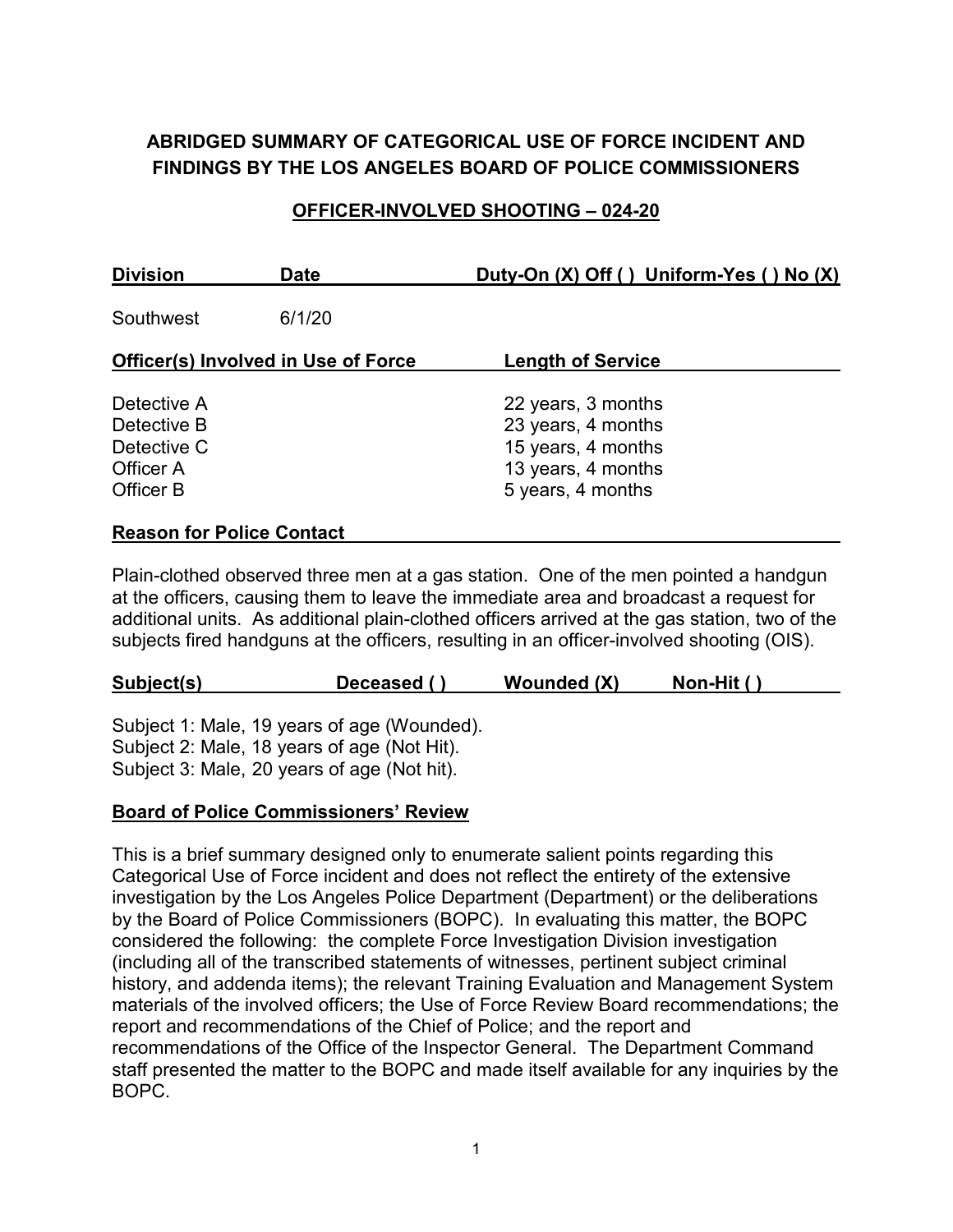The following incident was adjudicated by the BOPC on May 4, 2021.

#### **Incident Summary**

On June 1, 2020, Detective A, was the Officer in Charge of a specialized unit. His immediate supervisor, Lieutenant A, was deployed to oversee another Detail. Lieutenant A contacted Detective A by phone and instructed him/her to use the personnel in his/her unit to monitor the area for looters and other criminal activity.

Lieutenant A also directed Detective A to complete an "Operation Plan" and submit it to the Watch Commander.

Prior to leaving the station, Detective A completed a two-page Operation Plan.

Detective A briefed the unit. Present for the briefing were Detectives B and C, as well as Officers A, B, C, and D.

According to Detective A, the unit typically deploys in four vehicles, but he/she consolidated the unit into two vehicles in case the unit encountered a situation that required them to take immediate action. Detective A assigned Detective B and Officers A and D to ride with him/her in a van while Detective C and Officers B and C rode together in a separate vehicle, a Nissan.

According to Detective A, the unit typically used a tactical frequency on the police radio during surveillance operations, but none were available on the night of the incident because they were all being utilized for the various operations. As such, Detective A directed the unit members to use a Fallback Frequency (hereafter Fallback).

According to Detective A, personnel in the Nissan would conduct mobile surveillance while personnel in the van would be responsible for contacting any potential suspects, if necessary.

Detective A was the driver of the van and attired in plainclothes. Detective B was seated in the front passenger seat and was wearing a tactical vest over plainclothes. Officers A and D were also wearing tactical vests over plainclothes. They were seated in the rear passenger compartment of the van. Officer D was assigned to monitor the Base Frequency (hereafter Base) while Officer A monitored Fallback. According to Detective B, they were monitoring three frequencies.

Officer B was the driver of the Nissan, Officer C was in the right front seat, and Detective C was in the left rear seat. They were dressed in plainclothes and had their tactical vests immediately accessible within the passenger compartment.

Detective C was assigned to monitor Base while Officer C monitored Fallback. In the event it became necessary to take police action, Officer C and Detective C would assist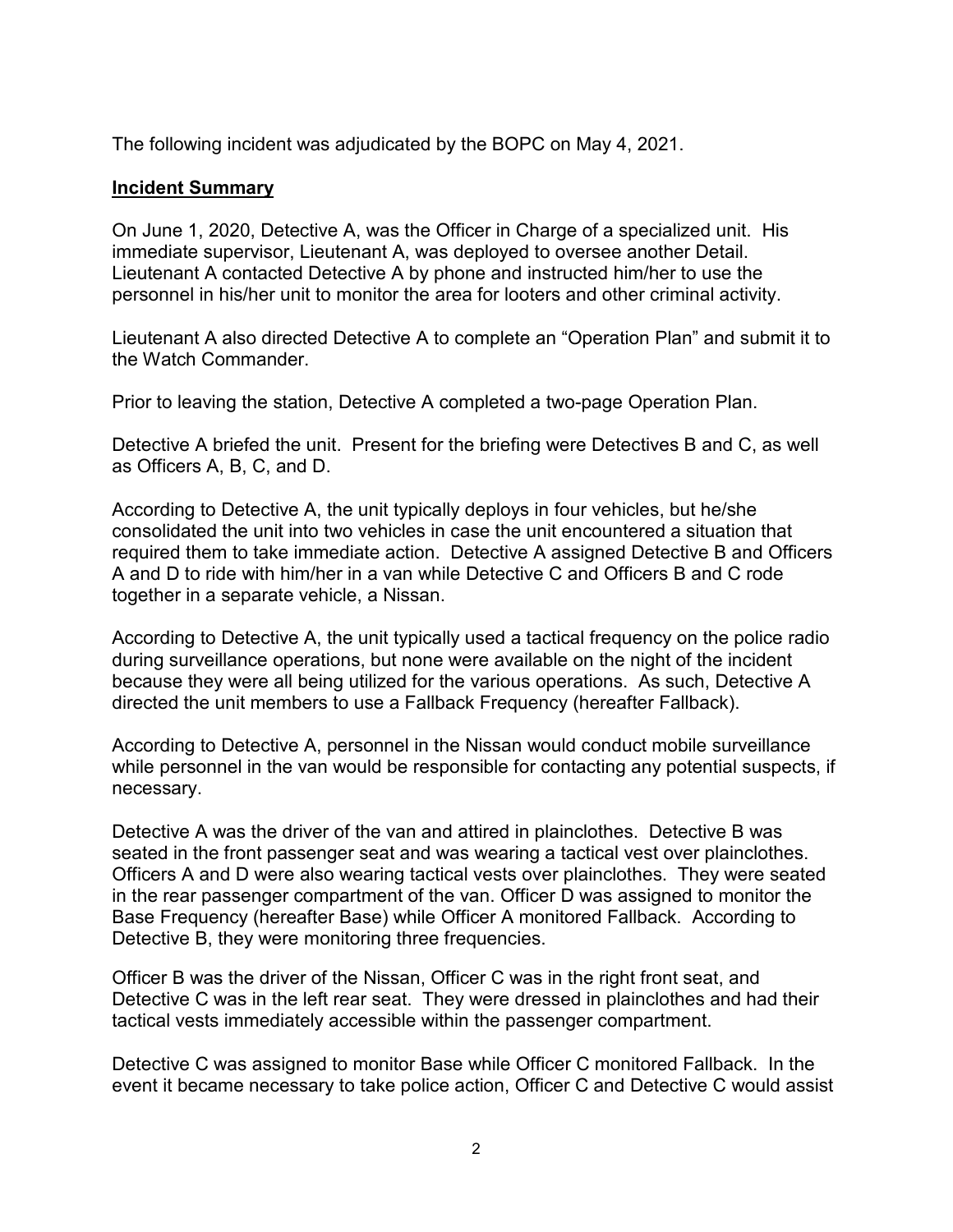the personnel in the van by acting as an arrest team while Officer B handled radio communications.

After the unit was deployed to the field for approximately 30 minutes, the officers in the Nissan were stopped in the number two lane of a major north/south street for a red light. Through his/her open window, Officer B observed a silver Hyundai pull alongside him/her in the number one lane. Although the Hyundai's windows were tinted, Officer B noticed that the right front passenger, Subject 1, and the driver, Subject 3, were looking into the Nissan. Officer B also noticed movement in the right rear seat where a third man, Subject 2, was seated.

According to Officer B, when the light turned green, Subject 3 drove north and then turned east into a gas station. As the Nissan approached the gas station, Officer B observed that all three men were outside of the Hyundai on the passenger side.

Security video footage from the gas station shows that the Hyundai entered the station and parked next to a gas pump located on the east side of the premises near the convenience store. Subjects 1, 2, and 3 then exited the vehicle and stood along the passenger side. Subjects 1 and 3 were both wearing white tops with long sleeves, lightcolored Subject 3 jeans, and black and white shoes.

Officer B entered the gas station parking lot and drove south between the gas islands so that they could observe the individuals and assess the need for additional monitoring.

As Officer B drove past the Hyundai, he/she noticed that the men were looking at him/her, and he/she believed they recognized him/her from the stoplight. Officer B and Detective C indicated the two groups made eye contact, but no words were exchanged. Officer B continued south through the parking lot before turning west and stopping in the southernmost driveway onto the street, waiting for traffic to clear.

Security video footage shows that Subject 3 looked in the direction of the Nissan as Officer B drove through the parking lot. Subject 3 then opened the Hyundai's driver door and activated the trunk release before opening the trunk and arming himself with a .45 caliber semiautomatic pistol with a laser sight. With the pistol in his left hand, Subject 3 walked toward the Nissan.

According to Officer B, while stopped at the south driveway and looking through his/her rearview mirror, he/she observed Subject 3 reach into the trunk. Officer B, Detective C, and Officer C each reported hearing Subject 3 chamber a round. According to Officer B, his/her partners simultaneously alerted each other that one of the subjects was now armed with a firearm.

Detective C looked over his/her shoulder and observed Subject 3 holding the handgun. According to Detective C, he/she told Officer B to drive away. As Officer B did so, Detective C and Officer C observed Subject 3 pointing the gun at them with the laser sight activated. Officer B believed driving away from the subjects would de-escalate the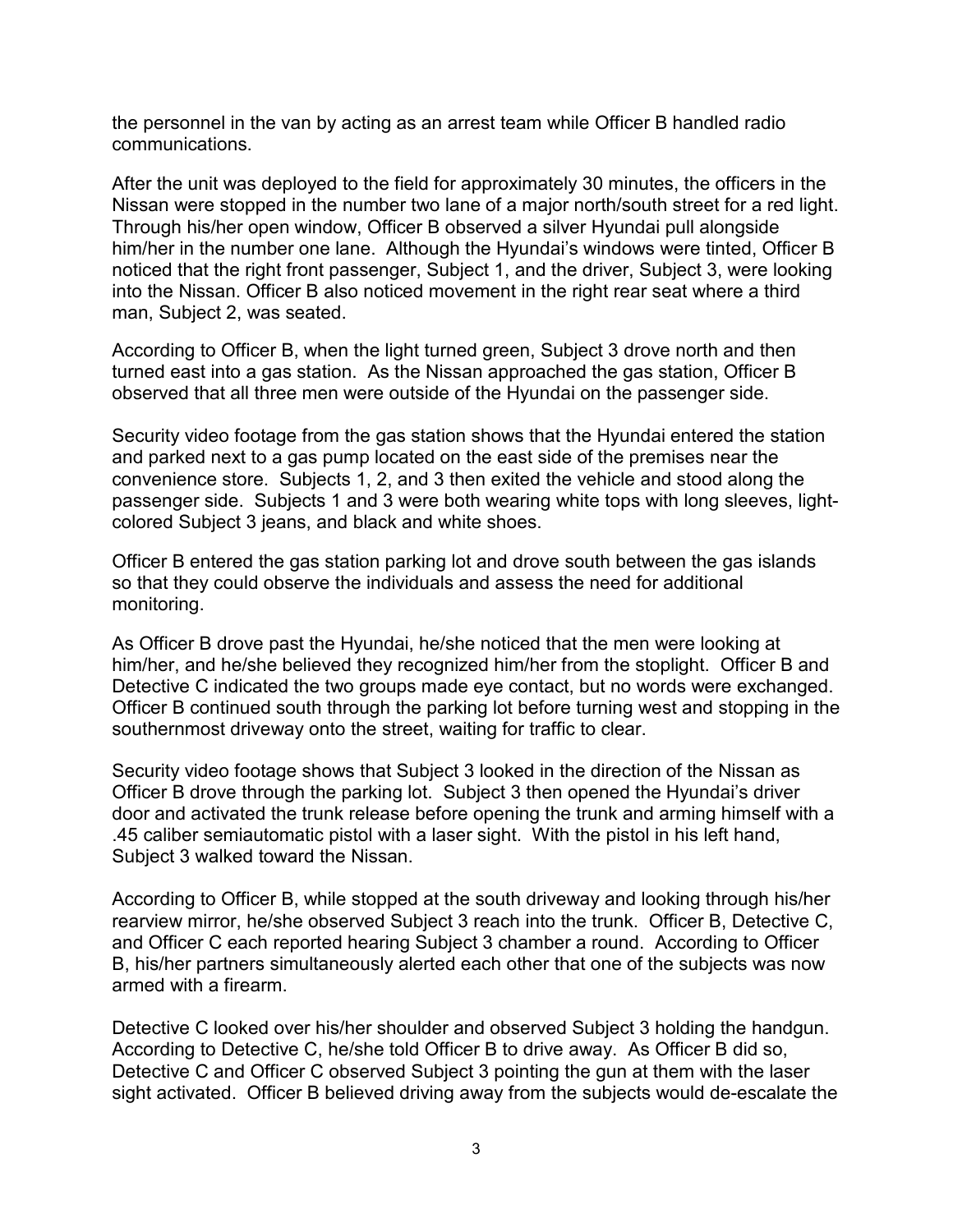situation and would allow them time to make radio broadcasts and obtain additional resources before re-approaching the subjects.

Security video shows that Subject 3 chambered a round and activated the laser sight before he pointed the pistol in the officers' direction. Subject 3 continued pointing the handgun toward the officers as he moved north and secreted himself behind a metal pillar adjacent to the Hyundai.

As Officer B drove north on the street, he/she observed headlights behind him/her. Officer B mistakenly believed the subjects had entered the Hyundai and were following them. In response, after determining that there was no cross-traffic, he/she drove through the red light north of the gas station to evade the subjects. Detective C then advised the subjects were still at the gas station and had not followed them.

Officer B drove under a freeway overpass and conducted a U-turn. He/she positioned the Nissan along the west curb of under an overpass.Officer C indicated he/she could see the west side of the gas station parking lot.

Detective C told Officer C to contact the other unit members on Fallback. According to Officer C, he/she broadcast for the personnel in the van to respond to the area north of the gas station.

The officers in the van were several blocks away when Officer A, who was monitoring Fallback, heard Officer C broadcast for them to respond. Detective A also heard the broadcast and directed Officer A to turn up the volume on his/her radio. Both Officer A and Detective A noted that Officer C seemed anxious or distressed. Officer D, who was monitoring Base at the time, also heard Officer C's broadcasts on Fallback. According to Officer D, he/she turned down the volume on his/her radio, so the officers could better hear what was being broadcast on Fallback.

While under the overpass, Officer B, Detective C, and Officer C donned their tactical vests which they had pre-positioned next to them inside of the vehicle. Additionally, Detective C unholstered his/her handgun and maintained it in his/her right hand with the barrel pointed to the left, toward the door, while he/she held his/her police radio in his/her other hand. Detective C then broadcast a request for backup on the Base frequency, and gave the officers' location. As a result of Officer D's radio being turned down, Detective C's backup request, and all additional broadcasts over Base, were not heard by the personnel in the van.

In response to Officer C's broadcast, Detective A began to drive toward their location.

While en route, Officer A made several attempts to contact Officer C on Fallback but did not receive a response.

According to Officer C, when he/she made his/her initial broadcast, he/she believed the van was approximately 2.5 miles away. Unbeknownst to him/her, the van was approximately a half mile away. Within seconds of donning his/her tactical vest, Officer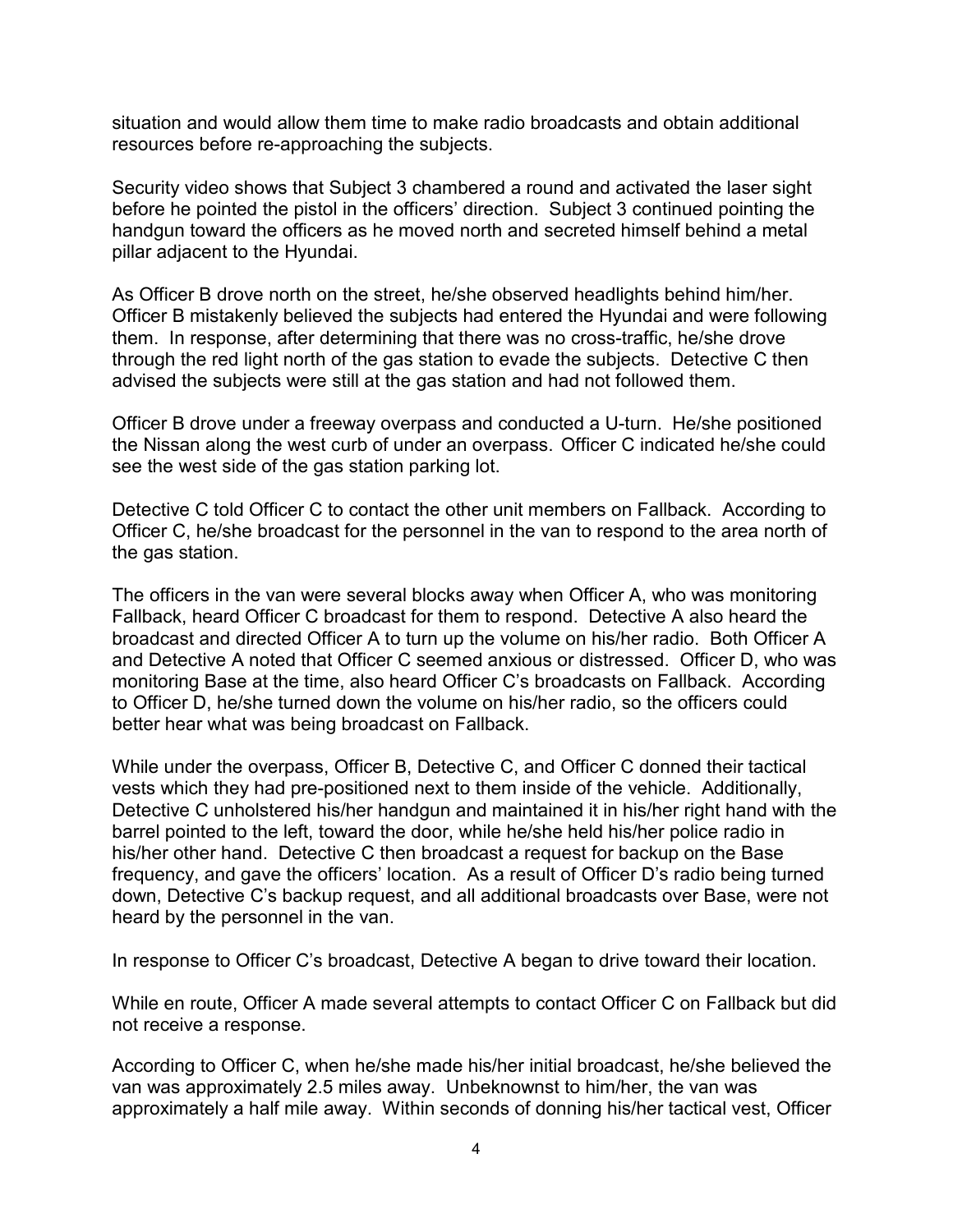C observed the van driving north nearing the gas station. The van arrived sooner than Officer C anticipated. Upon seeing it, he/she broadcast there was a silver vehicle at the gas pumps and a male wearing a white sweatshirt in the vicinity.

Twelve seconds after his/her backup request, Detective C keyed the microphone on his/her police radio. In the background, Officer C can be heard broadcasting, "415 man with a gun! White shirt. He's got a gun. White sweatshirt," over Fallback. Simultaneously, Detective C broadcast over base, "White shirt. White sweatshirt." before gunshots were heard in the background. Detective C immediately broadcast, "Shots fired! Shots fired!"

Security video footage shows, as the van drove into the parking lot, that Subject 3 was walking toward the cashier's window while gripping the handgun with his left hand. Upon noticing the van, Subject 3 removed the handgun from his pants as he moved to the rear of the Hyundai. Subject 3 then raised the pistol, activated the laser sight, and fired one round at the officers, as the van came to a stop.

According to Detective B, as the van entered the parking lot, he/she began to open his/her door while looking for his/her partners in the Nissan. He/she then observed Subject 3's laser, followed by the sound of a gunshot, and an impact to the van.

At the other end of the laser, Detective B saw Subject 3, who he/she described as wearing a white shirt and light-colored jeans. Subject 3's round struck the right front door as Detective B was opening it.

According to Detective A, immediately upon entering the parking lot, he/she observed a male in a white long-sleeved hoodie pointing a handgun at him/her. The gun was equipped with a red laser that momentarily blinded him/her.

Detective A then observed a muzzle flash and heard the sound of a bullet impacting the van. Detective A considered driving out of the parking lot but realized Subject 3 was already firing at them and driving away would place them in a more dangerous position. Detective A stopped the van facing southeast, toward the convenience store.

Security video footage shows, after firing the first round of this incident, Subject 3 continued moving toward the rear of the Hyundai. Simultaneously, Subject 2, who was standing near the right rear door, moved to the back of the Hyundai and removed a .38 caliber revolver from his right front pant. While Subject 3 lowered himself near the right rear corner of the Hyundai, Subject 1 ran past him and continued toward the street.

According to Officer D, he/she was staged inside of the van, near the sliding door, when he/she observed Subject 3 standing in a shooting stance pointing a silver handgun at him/her. Officer D could see the "red dot" on Subject 3's handgun pointing at his/her (Officer D's) face. Officer D took cover behind the sliding door to avoid being shot. As he/she did so, he/she heard a bullet impact the side of the van. Officer D fell onto the floor behind the driver's seat.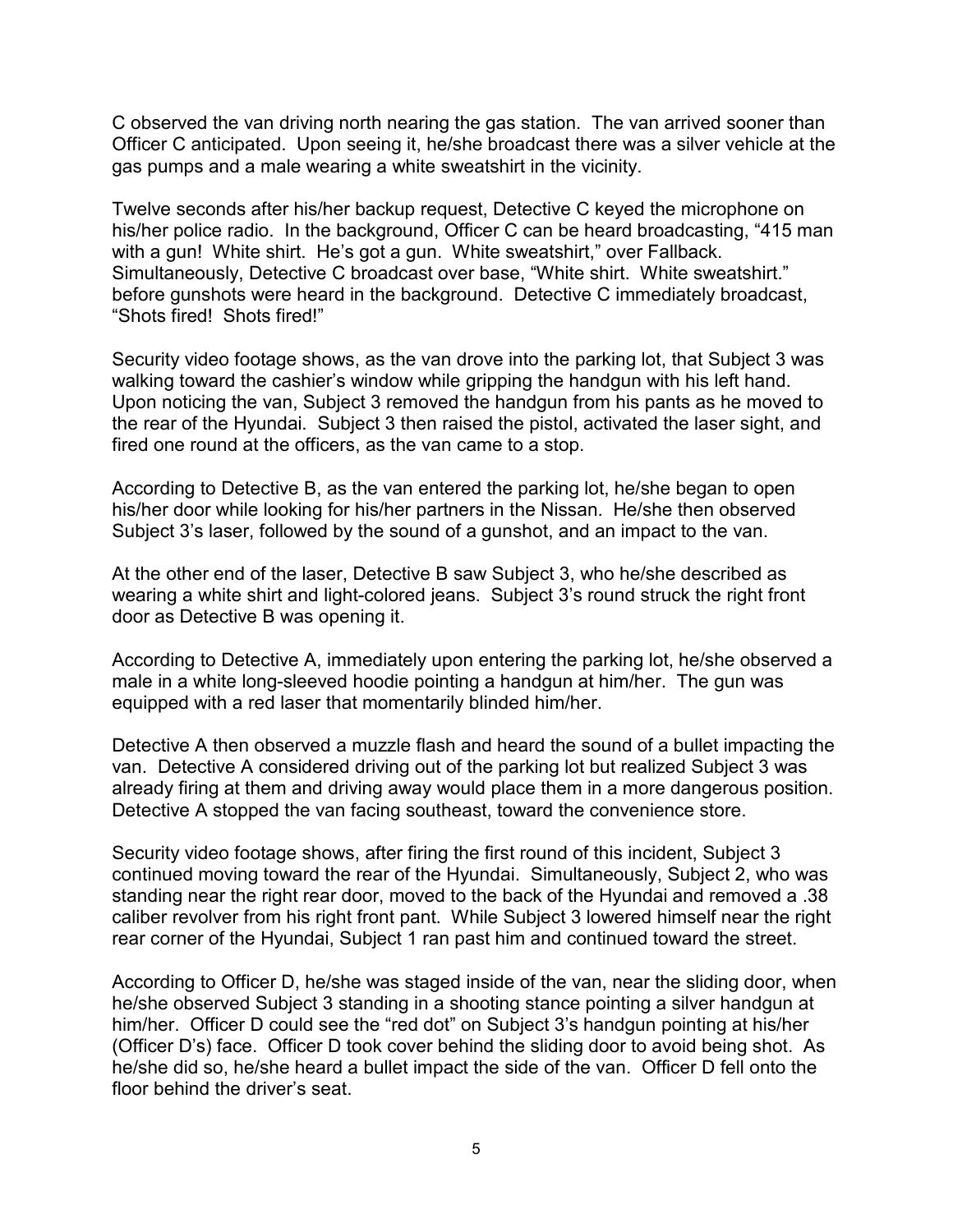The available evidence indicates that Officer D was struck by the second round fired by Subject 3. That round struck the passenger-side door post/pillar of the officers' van, hit the side of the dashboard, and ricocheted at a downward angle. Meanwhile, Officer D had opened the van's sliding door and was dismounting. The evidence indicates that the round entered the left side of Officer D's pants, striking his/her outer left thigh before exiting the pants. The expended bullet was recovered on the ground between gas pumps.

With respect to the first round fired by Subject 3, the bullet went through the van's front passenger door and then lodged in the sliding door behind it, without entering the van's passenger cabin. There was no shrapnel caused by the initial round, and security video and physical evidence appeared to refute the possibility that Officer D was struck by shrapnel, gunfire from Subject 2's revolver, or friendly fire.

According to Officer A, he/she observed two males standing near the Hyundai; both men were wearing white tops. As the van continued traveling through the parking lot, he/she observed Subject 3 pointing a stainless steel handgun toward the van. In response, Officer A unholstered his/her pistol. As the van slowed to a stop, he/she heard gunshots being fired in his/her direction. Officer A then observed Officer D fall backward and did not know if he/she had been struck by gunfire. According to Officer A, Officer D was down, and nobody was returning fire. He/she believed firing at Subject 3 would force Subject 3 to stop shooting into the van, so he/she and his/her partners could safely exit.

From a kneeling position, Officer A utilized a two-handed grip and fired his/her first round at Subject 3 through the side window of the van, causing it to shatter. As he/she fired, Officer A continued hearing bullets impact the van. Officer A continued to fire as he/she observed Subject 3 move to the rear of the Hyundai.

Security video footage shows that after firing several rounds at Subject 3, who was near the Hyundai, Officer A turned to his/her right (southwest). At that point, additional muzzle flashes can be seen coming from Officer A's pistol as Subject 1 ran southwest across the parking lot toward the street.

According to Officer A, he/she specifically recalled observing two male subjects who were both wearing white shirts. He/she was not aware of Subject 2 (who was wearing an orange shirt) until after the OIS. Officer A only recalled firing at Subject 3 while he was near the Hyundai. Regarding Subject 1, Officer A stated, "At one point I did see the second subject that wasn't holding the gun with the white shirt. I see him go run -- he starts running in a westbound direction towards [the street]. And I'm still receiving rounds from that direction I last saw the initial [subject] with the gun, so I'm firing back."

According to Detective B, he/she unholstered his/her pistol after the van came to a stop. He/she observed the subject who fired at him/her (Subject 3) run south to the rear of the Hyundai. Detective B then observed Subject 1, who he/she mistakenly believed was Subject 3, emerge from behind the Hyundai and continue running southwest toward the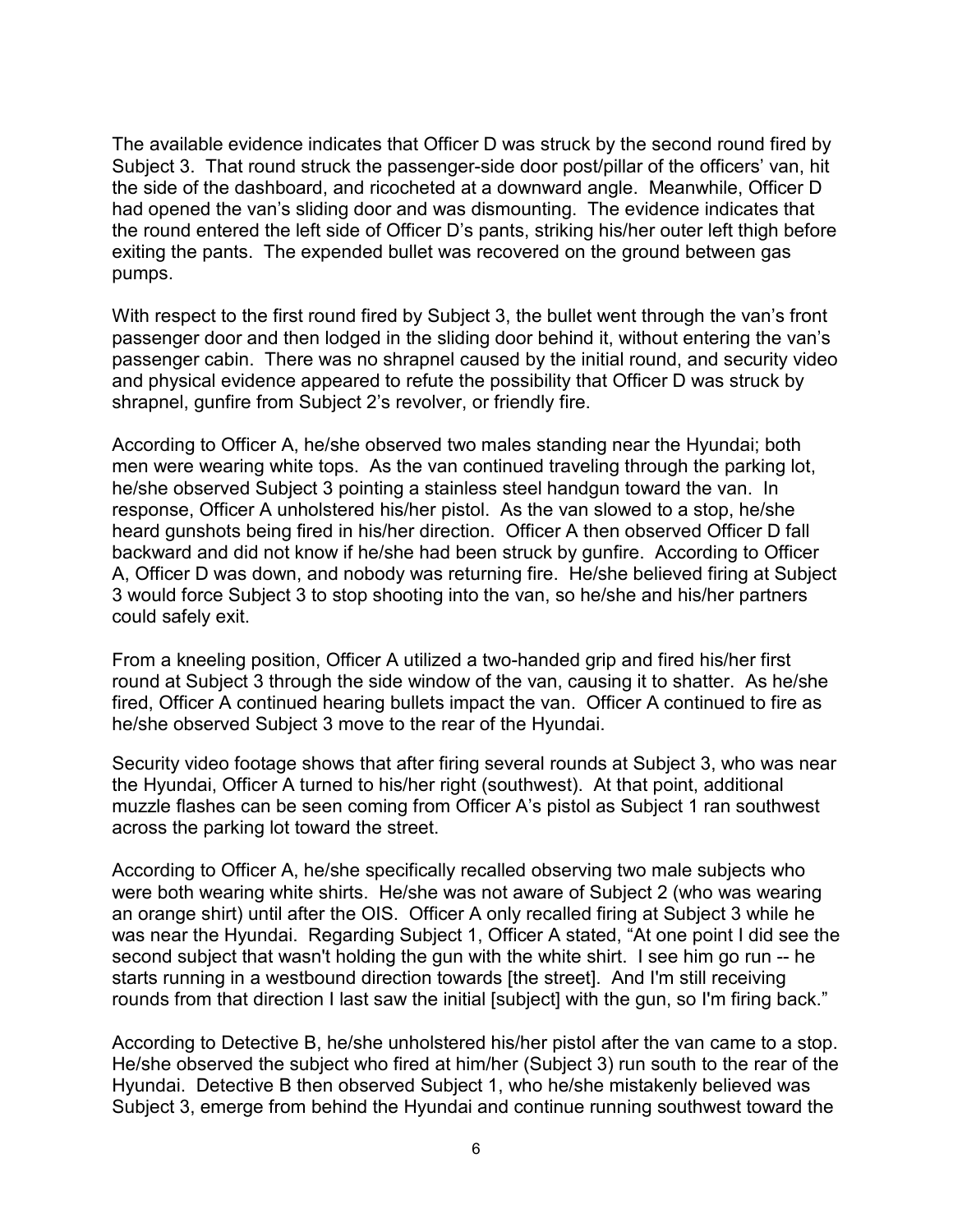street. According to Detective B, "I saw the [subject] run to the back of the -- the vehicle out of my view, came back into my view. I was almost like he had dipped down behind it and came back up and he started running west and sort of southbound across the parking lot towards [the street]."

Detective B exited the front passenger seat and utilized a one-handed grip to fire a single round at Subject 1 as he ran across the parking lot. According to Detective B, "At that time, I was now getting out of the vehicle again. And as he was running his right arm was outstretched back towards me and there was like a little stutter step and I thought he was going to kind of turn again and engage us and I -- I fired one round at that time." Detective B described the subject who shot at him/her as wearing a white top and light-colored or faded Subject 3 pants. According to Detective B, at the point he/she fired, he/she was not aware that there was more than one subject at scene.

Security video footage showed that, simultaneous to Detective B and Officer A firing their pistols at Subject 1, Subject 2 raised himself from behind the trunk of the Hyundai and fired two rounds toward the van in rapid succession.

After firing at Subject 1, Officer A stopped firing, which allowed Officer D to sit up, open the van's sliding door, and exit. Security video footage showed, as Officer D exited, Subject 3 stepped out from behind the Hyundai's trunk, activated the laser sight on his pistol and fired an additional round in Officer D's direction. Subject 3's laser could be seen on the right front door of the van as Officer D was exiting.

After Subject 3 fired his first round as the van initially pulled into the gas station, he attempted to fire an additional round, but his handgun malfunctioned. Subject 3 cleared the malfunction before later firing a second round. He then experienced and cleared a second malfunction.

Security video footage showed that once Officer D was out of the van, Officer A raised his/her pistol and fired a second volley of five rounds from his/her position in the van. He/she fired these rounds toward Subject 3 who was positioned near the Hyundai. According to Officer A, he/she fired these rounds when he/she heard additional gunfire coming from the rear of the Hyundai. Officer A explained these rounds were aimed at Subject 3's upper torso and head because the rest of his body was concealed behind the Hyundai. Once his/her pistol was out of ammunition, he/she immediately lowered him/herself into a prone position on the floor and utilized the van for cover as he/she completed a reload. Officer A was not aware that he/she had fired in two distinct volleys, or that he/she ever fired west of Subject 3's position around the Hyundai.

Security video footage showed that at the point Officer A fired his/her second volley, Subject 3 was standing on the passenger side of the Hyundai with his pistol pointed west toward Detectives A and B.

Immediately prior to the OIS, while still parked under the overpass, Officer B observed the van driving north. He/she observed the van turn into the gas station parking lot and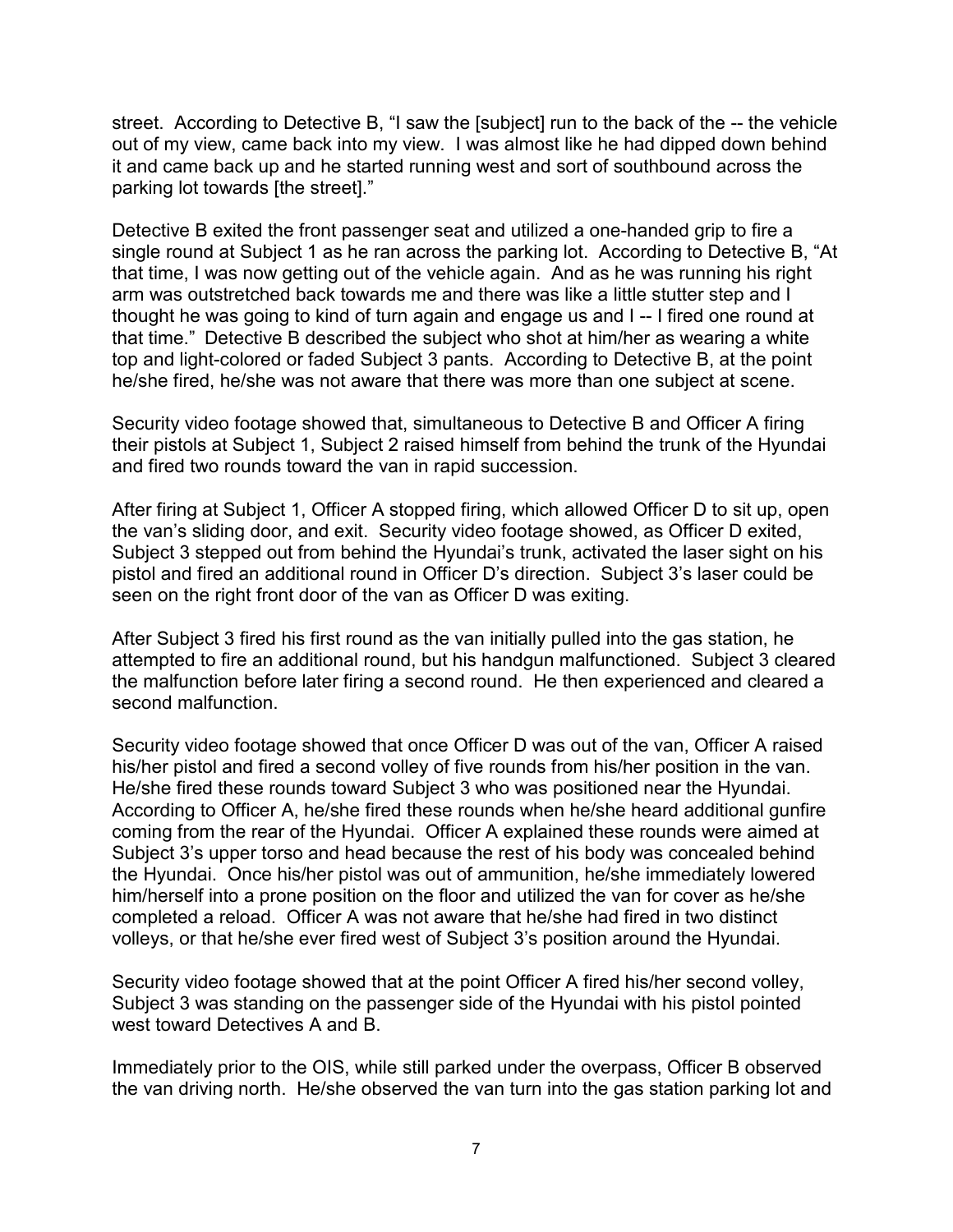then heard gunfire. Officer B drove the Nissan south on the street. As he/she did so, he/she observed Subject 1 running through the gas station toward the street with a gun in his right hand.

As Officer B drove the Nissan south, Detective C broadcast, "Shots fired," on Base frequency. He/she then observed Subject 1 run onto the street and told Officer B, "Go get him. Go get him."

Officer B considered that Subject 1 was armed and fleeing into a residential area. Officer B followed Subject 1 in containment mode so that Subject 1 would not escape and enter someone's home, or otherwise harm a member of the community. According to Officer B, he/she intended to continue following Subject 1 from a safe distance in his/her vehicle if he stayed on the street, but Officer B would have exited the vehicle and followed Subject 1 on foot if he turned onto a residential street.

Security video footage showed that as the Nissan traveled south, Subject 1 ran west from the parking lot and onto the street where he turned south. After taking approximately five steps, he suddenly turned to his left and onto the sidewalk where he left the camera's view. Approximately two seconds later, Subject 1 re-appeared running north on the sidewalk toward the gas station as the Nissan came to a stop in the northbound number two lane.

According to Officer B, as he/she stopped the Nissan, Subject 1 looked to his right and into his/her vehicle before turning counterclockwise to the north. As he did so, Officer B saw Subject 1 pointing a small black handgun at him/her. Officer B believed Subject 1 was about to shoot him/her and his/her partners. As the Nissan came to a stop, he/she unholstered his/her pistol with his/her right hand. While still seated in the driver's seat and with the Nissan completely stopped, he/she utilized a one-handed grip and fired at Subject 1 through the open driver's window.

The investigation determined that Subject 1 was not armed with a handgun during this incident.

Officer B recalled firing two or three rounds during this incident and believed the Nissan was stopped at the time. Additionally, at the point he/she recalled firing, Officer B estimated that Subject 1 was approximately two arm lengths away from him/her.

After examining the physical evidence and security video footage, Force Investigation Division (FID) investigators determined Officer B fired a total of six rounds. Security video footage showed approximately four muzzle flashes emanating from the driver's window of the Nissan as it slowed to a stop. Two additional muzzle flashes were then seen once the Nissan was stopped. At the point Subject 1 turned and began running north, he was outside of the camera's view. Although Subject 1's exact location at that point could not be identified, FID investigators determined Subject 1 was no closer than approximately 15 feet to the Nissan.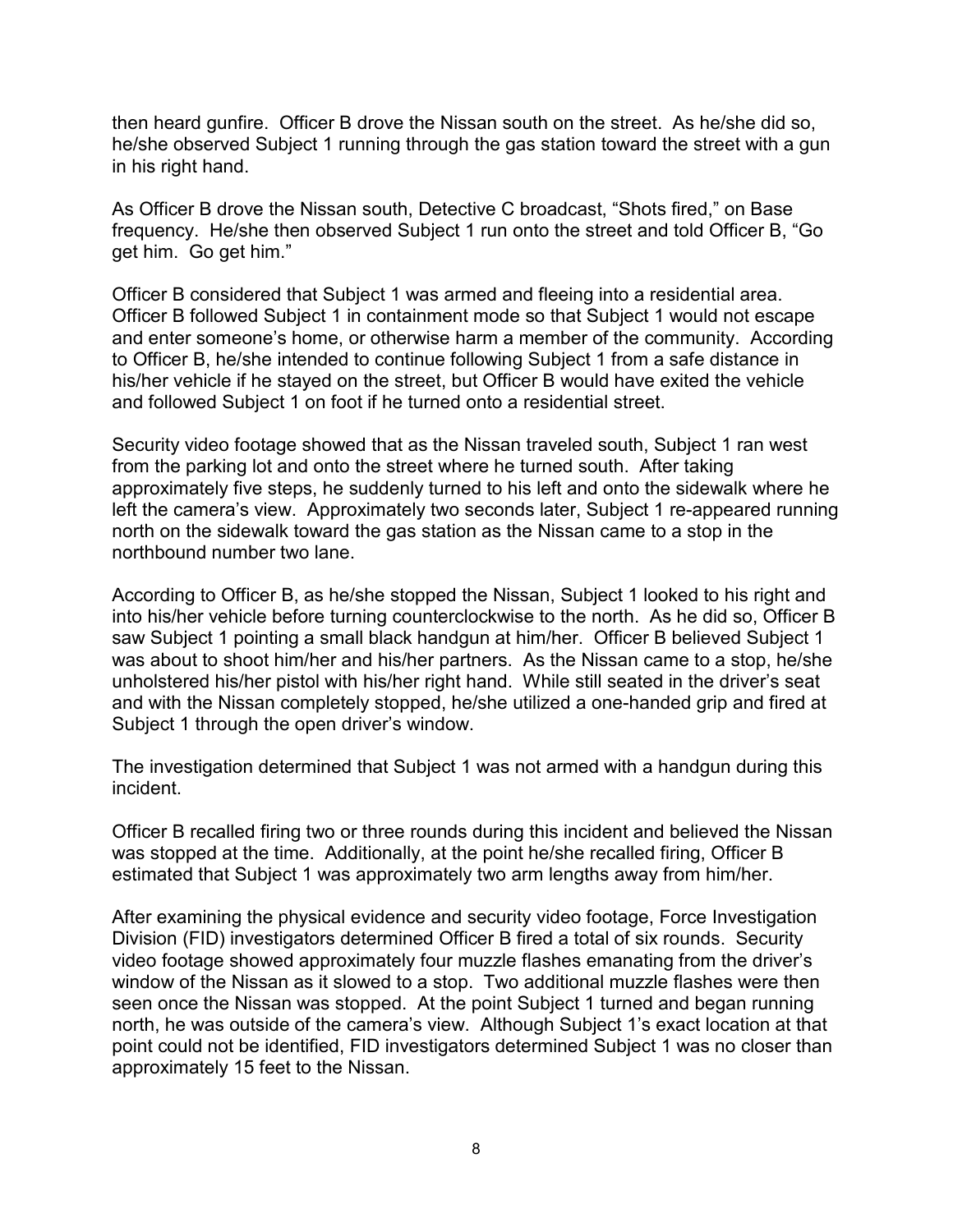According to Detective C, he/she exited the car and believed he/she ordered Subject 1 to "Stop." Subject 1 took another step while lifting his shirt with his left hand and reaching into his waistband with his right hand. Detective C mistakenly believed Subject 1 was the person who pointed the gun at him/her earlier and believed Subject 1 was now reaching into his waistband to arm himself with the gun he/she had seen earlier. Detective C stated, "I got out. I believe I yelled, 'Stop.' The [subject] ran, took another step, almost like dipped down, reached with his shirt, lifted up his shirt, reached for the waistband, and then began to come up as if he was drawing from his waistband and was going to shoot from over his shoulder." Detective C realized Officer B would likely be the first person Subject 1 would shoot. While holding his/her police radio in his/her left hand, Detective C utilized a one-handed grip with his/her right hand and fired one round.

Detective C believed Officer B drove the Nissan ahead of Subject 1 before stopping the car in the northbound number two lane. Security video footage showed that Subject 1 remained ahead of the Nissan until he turned around.

According to Detective C, immediately after he/she fired his/her first round, Subject 1 unexpectedly turned around and moved north on the sidewalk. As Subject 1 was nearly perpendicular to him/her, Detective C again observed Subject 1 look in his/her direction while reaching back into his right front waistband area with his right hand, causing him/her to believe Subject 1 was still attempting to arm himself. Detective C utilized a one-handed grip and fired a second time.

According to Detective C, when Subject 1 continued into the parking lot, he looked over his right shoulder while still reaching into his right front waistband area. Detective C believed Subject 1 was still attempting to arm himself. Detective C maintained a onehanded grip and fired a third round at Subject 1 before following him into the parking lot with Officers B and C.

Upon analyzing the video and physical evidence, FID investigators determined that a total of nine rounds were fired by Detective C and Officer B. These rounds impacted a metal rolling door attached to the front of a closed business. This information is consistent with Officer B having fired six rounds and Detective C having fired three rounds at Subject 1 while in or near the Nissan.

According to Detective A, after stopping the van, he/she exited, unholstered his/her pistol and moved toward the street with Detective B. He/she then observed Subject 1 run toward the street where he/she briefly lost sight of him. Detective A mistakenly believed Subject 1 was the same subject who had just fired at him/her. Detective A heard gunfire coming from the street, south of the gas station, and believed Subject 1 was either shooting at him/her or at other people in that area. Detective A then observed Subject 1 run back toward the gas station from the street.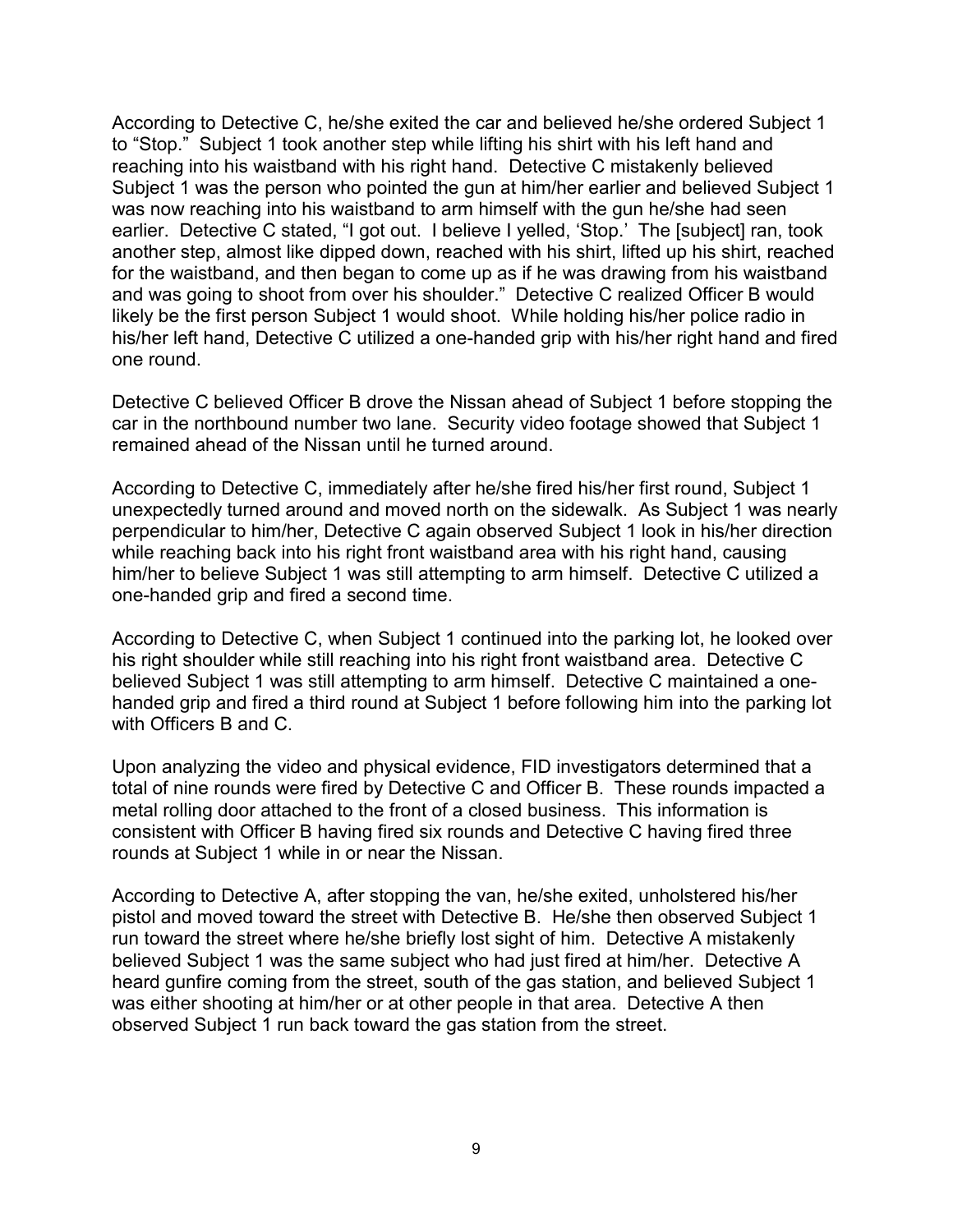According to Detective A, at the time he/she heard gunfire coming from the street, he/she was unaware the unit members in the Nissan had arrived and were engaging Subject 1.

According to Detective A, as Subject 1 ran toward the Hyundai, he/she observed the barrel of a handgun in his right hand. As Subject 1 continued running, Detective A saw him look in his/her direction. Detective A stated, "I figured this guy's locating me right now. He wants to know where I'm at. He's going to shoot at me either from there or he's going to get behind the car and start shooting like he did earlier."

After making the above observations, Detective A observed Subject 1 stumble and heard him make a grunting noise and scream. Security video footage showed that after taking four steps into the parking lot, Subject 1 stumbled forward before he caught himself with his hands and continuing to run toward the Hyundai. Simultaneously, the impact of a bullet can be seen on the pavement south of pump number three.

At the time the round struck the pavement, Detective A was partially obscured from the camera's view by a gas pump and metal pillar. While in this area, Detective A could be seen extending his/her arms toward Subject 1 in an isosceles-type shooting stance, but his/her pistol was not visible.

Two of Detective A's discharged cartridge cases (DCCs) were recovered from the ground west of pump number one, in the area that was not captured by the gas station's security video system. Upon analyzing the scene, a Criminalist identified one bullet pathway on the brick wall south of Detective A's location and one bullet pathway on the asphalt south and west of pump number three. The Criminalist determined the bullets that created those pathways were fired from the north to the south. This information is consistent with Detective A having fired two rounds at Subject 1 as Subject 1 re-entered the parking lot. Detective A did not recall firing his/her pistol at this point.

Security video footage shows that Detective A moved south along the west gas pumps where he/she positioned him/herself behind a metal box, near pump number three. Detective A then utilized a two-handed grip to fire three additional rounds at Subject 1 as he/she approached the Hyundai.

According to Detective A, after stumbling, Subject 1 continued running toward the Hyundai. When Subject 1 was approximately 20 feet away from the Hyundai, he/she saw Subject 1's right hand tucked along the right side of his body near the waistband. Additionally, Detective A observed Subject 1's right elbow was bent as if he was preparing to raise his handgun and fire at Detective A.

According to Detective A, after firing, he/she observed Subject 1 fall forward behind the Hyundai. As Subject 1 fell, Detective A heard a heavy metal object hit the concrete and believed it may have been a gun.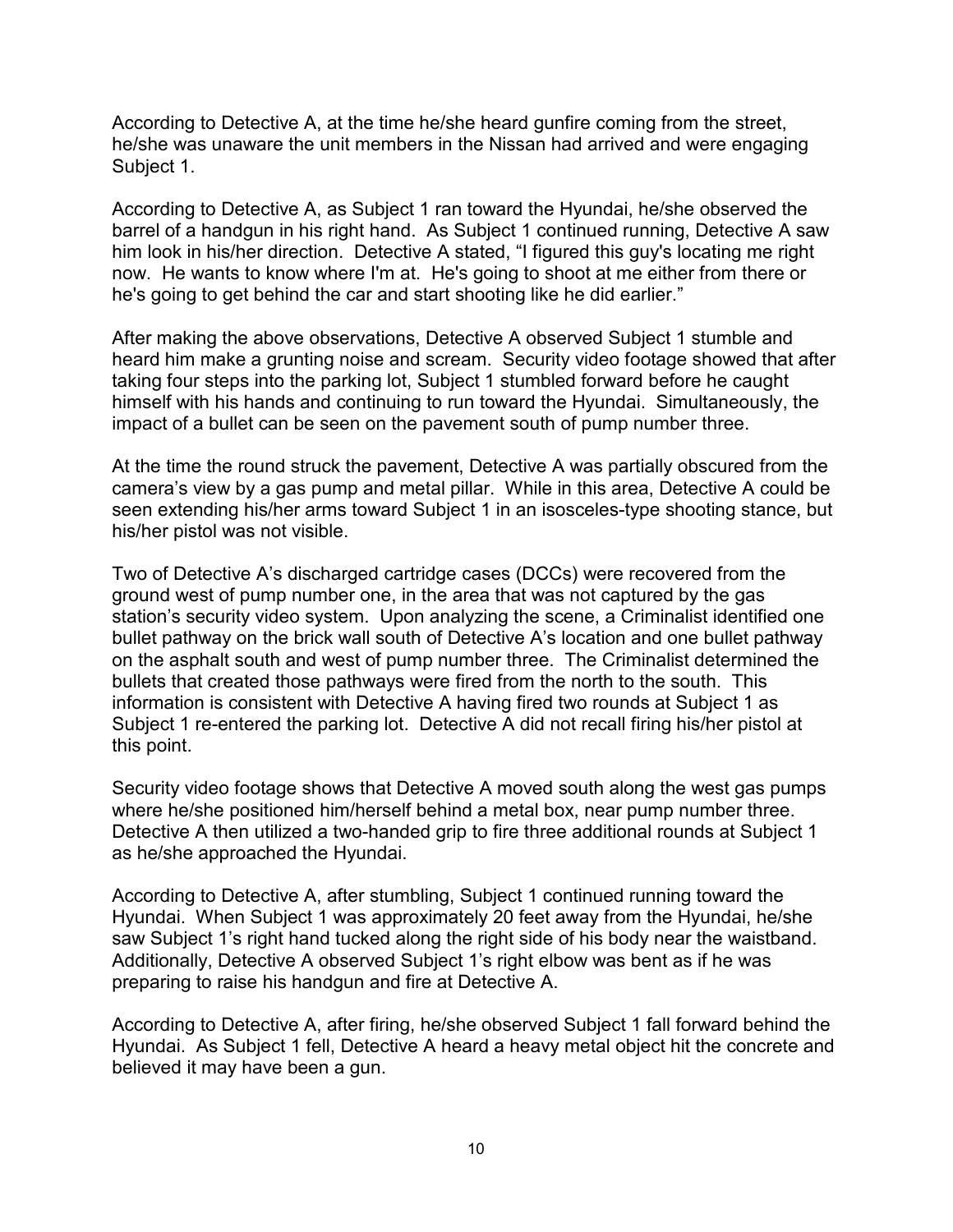Based on the security video footage, Subject 1 was running back towards the subject's vehicle and was approximately in the middle of the parking lot southwest of that vehicle when Subject 3 dropped his pistol on the ground to the rear of the vehicle. This was the only weapon dropped on the ground during the incident.

Detective A only recalled firing two rounds during this incident. He/she remembered firing both rounds east while he/she was behind the metal box and Subject 1 was running toward the back of the Hyundai.

The Criminalist assigned to this investigation identified two bullet pathways near the southwest corner of the convenience store and one bullet pathway on the west side of the planter located south of pump number five that were created by bullets fired from Detective A's position near pump number three. This information is consistent with Detective A having fired three rounds at Subject 1 in a southeast direction as Subject 1 ran toward the Hyundai.

Security video footage and physical evidence confirmed Detective A fired a total of five rounds during this incident. Two were fired as Subject 1 re-entered the parking lot and three were fired as Subject 1 approached the rear of the Hyundai.

Security video footage showed that after Subject 3 fired his second round, he moved to the rear of the Hyundai, dropped his handgun on the ground, and laid on his back near the rear bumper with his hands in the air. Subject 3 was quickly joined by Subject 1 who continued past him before diving to the ground near the right front tire. Subject 1 was on his right side, facing south, with his left hand up in the air and his right hand on the ground. As Subject 1 rejoined Subject 3, Subject 2 secreted his handgun in his right front pant pocket and walked to the north side of the gas station convenience store.

Detective C and Officers B and C approached Subject 3 and Subject 1 from the rear of the Hyundai, while Detectives A and B, and Officers A and D approached from the front.

According to Detective C, he/she observed Subject 3 go to the ground near the back of the Hyundai and turn onto his back with his hands up. He/she then observed a handgun on the ground approximately six feet away and believed Subject 3 was the same person at whom he/she had just fired. Detective C ordered Subject 3 to roll onto his stomach and to put his hands behind his back.

According to Detective C, Subject 3 seemed hesitant to roll over, but when he ultimately did, he kept the left portion of his chest off the ground and did not move his hands behind his back as ordered. Detective C considered that Subject 3 was unsearched, had just been involved in a shooting and was failing to put his hands behind his back. Detective C also observed that Subject 3 was in close proximity to the unsecured handgun. Detective C delivered one kick to Subject 3's right torso to compel him to move his hands behind his back.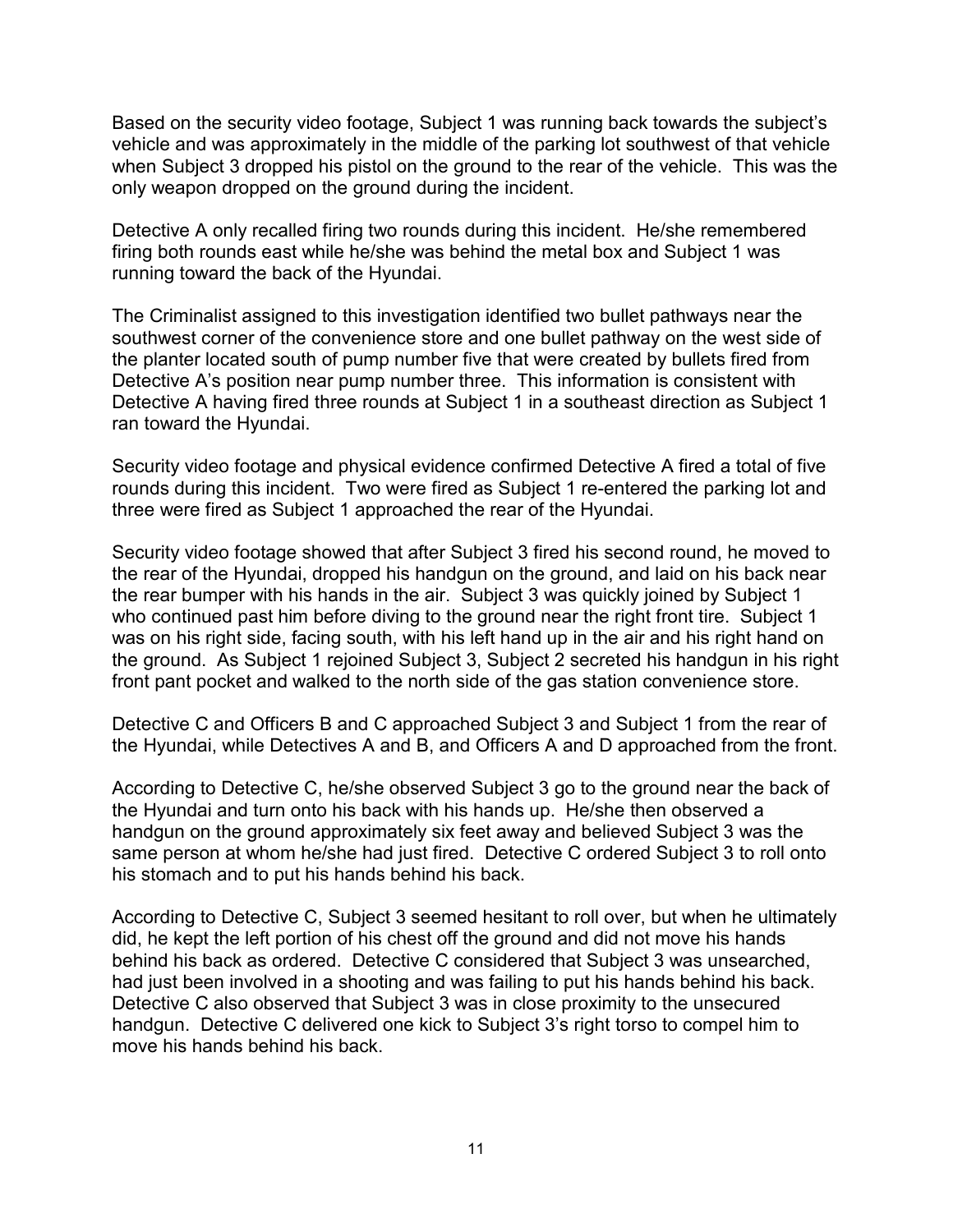Security video footage showed that as Officer C and Detective C closed to within one foot of Subject 3, he rolled onto his stomach, but kept his left arm and the left side of his chest off the ground. Detective C then delivered a single kick to the right side of Subject 3's torso. Subject 3 then moved his hands behind his back. Officer C then reached down and grabbed Subject 3's left wrist with his/her left hand and holstered his/her pistol. Simultaneously, Detective C grabbed Subject 3's right wrist with his/her left hand and placed it in the center of Subject 3's back before he/she placed his/her left knee and bodyweight on top of Subject 3's right forearm and right shoulder. Once Detective C had control of Subject 3's right wrist, Officer C relinquished Subject 3's left wrist and moved north toward Subject 1 with Officer B. Detective C then placed the muzzle of his/her pistol on the base of Subject 3's neck.

According to Detective C, as he/she continued to apply bodyweight to Subject 3's right forearm, he/she placed the barrel of his/her pistol at the base of Subject 3's neck while telling Subject 3, "Don't move." Detective C recognized that Subject 3 was unsearched, and that the situation was still fluid. He/she believed that physically placing his/her gun on Subject 3 would be an effective way to maintain control of Subject 3 until he could be handcuffed. Moments later, Detective B holstered his/her pistol, moved to Detective C, and handcuffed Subject 3 while Detective C continued covering him/her with his/her pistol.

When later interviewed by FID investigators, Subject 3 claimed Detective C placed his/her knee on his/her neck. Security video footage showed that Detective C's knee was near the middle of Subject 3's back and never made contact with Subject 3's neck.

Security video footage showed that Detective C's finger was on the trigger for approximately 13 seconds as he/she covered Subject 3. According to Detective C, while holding Subject 3 at gunpoint, he/she realized that he/she had inadvertently placed his/her finger on the trigger of his/her pistol, and upon realizing this, he/she removed it.

Security video footage showed that as Detective C approached Subject 3, Subject 1 was sitting on his right side with both hands partially raised. As Officer B approached him, Subject 1 rolled onto his stomach, but kept his chest off the ground. When Subject 1 rolled to his right, a black object could be seen lying on the ground under his torso. As Officer B continued to approach, Detective A came up from behind Subject 1 and delivered a single kick to his left shoulder which caused him to lay completely flat.

Once Subject 1 was on his stomach, Officer C immediately placed his/her right knee on the small of Subject 1's back. Simultaneously, Officer C grabbed Subject 1's wrists and held them behind his back while Officer B holstered his/her pistol and handcuffed Subject 1.

According to Officer B, once he/she knew Detective C and Officer C were addressing Subject 3, he/she moved around them and covered Subject 1. Officer B observed that Subject 1 was on his right side with only his left hand raised while his right hand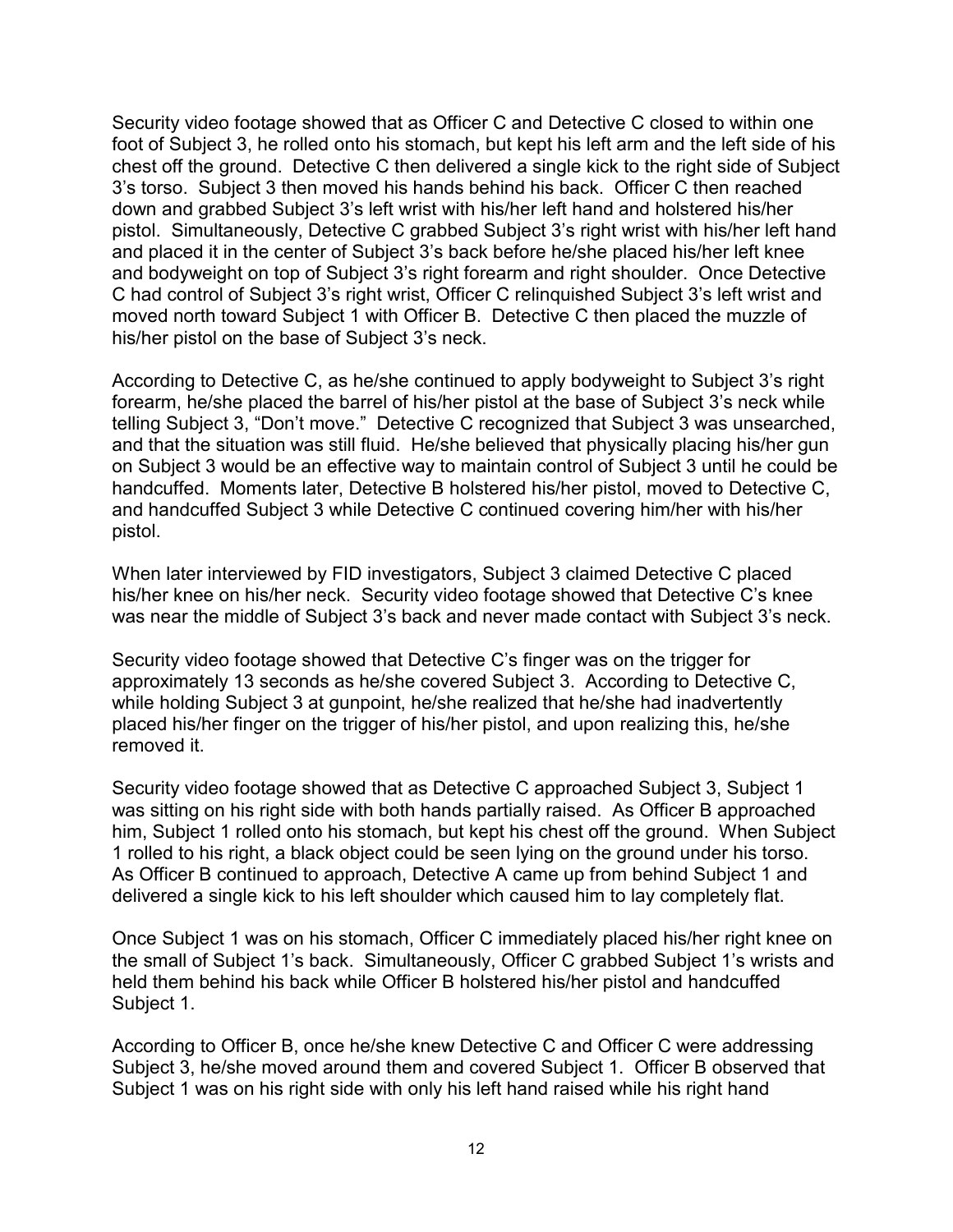remained near his body as if he were trying to hide or grab something. In response, Officer B told Subject 1, "Let me see your hands. Let me see your hands." He/she repeated this command because Subject 1 was not complying.

According to Detective A, from his/her position on the north side of the Hyundai, he/she heard Officer B giving commands to Subject 1. It did not appear that Subject 1 was following Officer B's commands. As Detective A continued around the front of the Hyundai, he/she observed a dark colored object under Subject 1 and believed it may have been the gun he/she heard hit the concrete moments before. According to Detective A, he/she approached Subject 1 from behind and kicked him with the bottom of his/her foot to push him away from the possible firearm.

Based on security camera footage, Officer B was approaching Subject 1 from the front at the time when Detective A kicked him, and he (Subject 1) appeared to be in the process of rolling clockwise into a prone position. When his upper torso appeared to be inches from the ground, Subject 1 stopped, raised his left hand/arm off of the ground, and shifted his left hand/arm marginally back towards his left side. Subject 1's upper torso also moved slightly counterclockwise. At approximately this time, Detective A began to deliver a kick to the rear of Subject 1's upper torso. Meanwhile, as Detective A's foot was raised, Subject 1 began to lower his hand/arm back towards the ground. Detective A's foot then made contact with Subject 1, forcefully pushing him back into a prone position. A black object could be seen laying on the ground near Subject 1.

The black object was later determined to be Subject 1's cellular telephone. Security video footage and physical evidence determined that Subject 1 was carrying the phone in the kangaroo pocket of his sweatshirt during this incident. The phone fell out of Subject 1's pocket and onto the ground as the officers approached to take him into custody.

Security video footage showed that prior to the officers approaching the Hyundai, Subject 2 placed his handgun in his right front pant pocket and walked to the north side of the gas station convenience store. Once there, Subject 2 discarded his handgun behind an ivy-covered, chain-link fence. Subject 2 then turned around, raised his hands, and went down to his right knee before he laid face down on the ground with his hands extended in front of him.

According to Officer A, after reloading his/her pistol, he/she realized the gunfire had stopped. He/she raised him/herself from the floor of the van and assessed the area before he/she exited. Officer D then alerted Officer A to Subject 2's presence and cautioned him/her that Subject 2 may have either discarded a gun or that he may still be armed with a gun.

Officer D covered Subject 2 with his/her pistol and told Subject 2 to, "Get on the ground." while Officer A holstered his/her pistol. As the officers approached, Officer A saw Subject 2 looking up at him/her. According to Officer A, he/she was concerned that Subject 2 may get up from the ground, so he/she hurried over to him. Upon reaching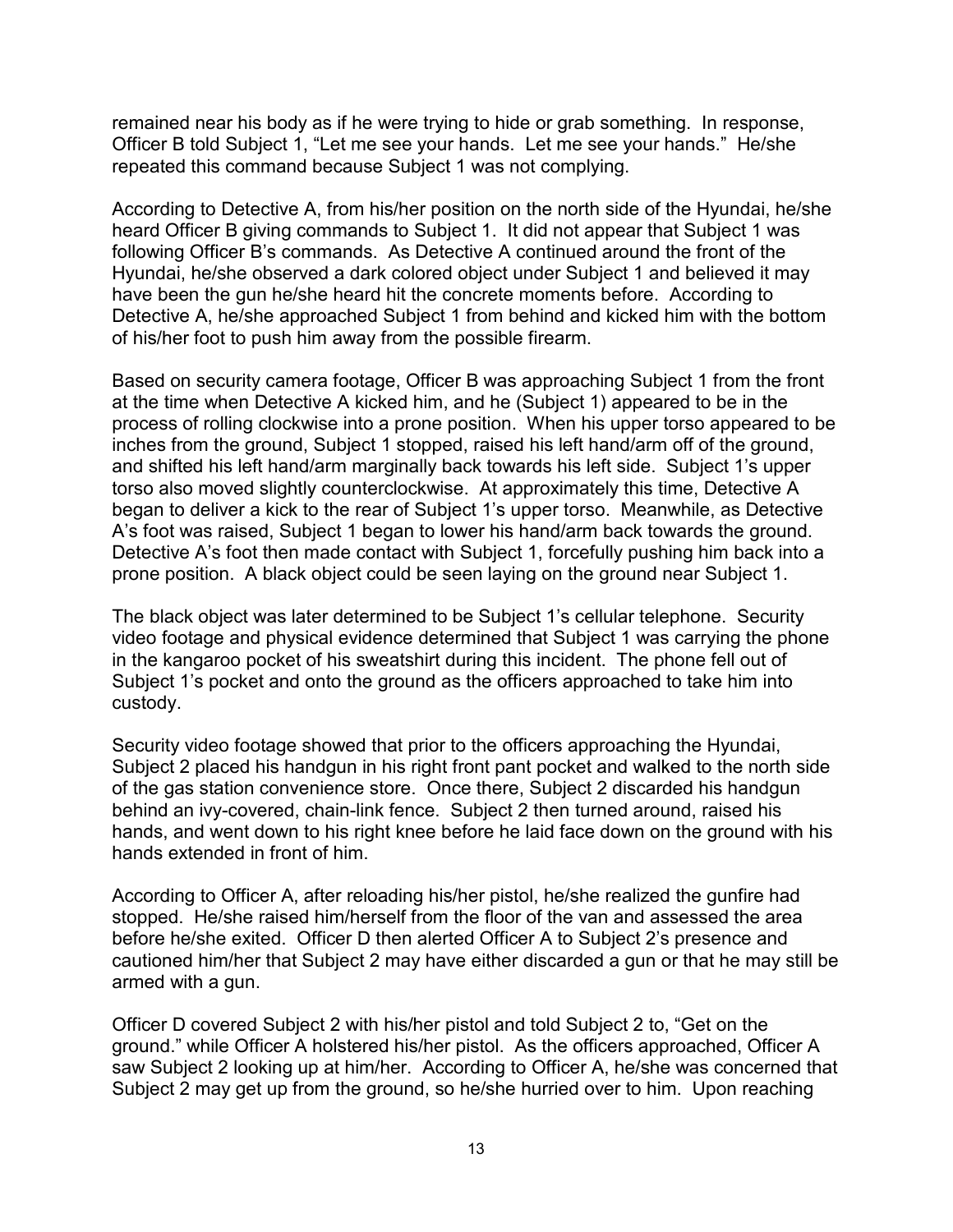Subject 2, Officer A dropped down to his/her knees and straddled Subject 2's waist. As he/she did so, Subject 2 moved both of his hands under his chest and attempted to roll over. According to Officer A, this movement caused him/her to believe Subject 2 may be attempting to arm himself with a weapon that was concealed in his waistband area. Officer A ordered Subject 2 to "Stop resisting," and to "Stop moving," as he/she applied downward pressure to Subject 2's left shoulder blade with his/her left forearm. Simultaneously, Officer A reached under Subject 2 and grabbed his right arm with his/her right hand and moved it behind Subject 2's back. After obtaining control of Subject 2's right arm, Officer A used his/her left hand to assist in maintaining it behind Subject 2's back. Subject 2 then moved his left hand behind his back, where Officer A grabbed it. Officer A held Subject 2's hands together with his/her left hand while he/she applied handcuffs with his/her right hand. Officer A then stood Subject 2 up and conducted a pat down search for weapons; none were found.

When interviewed by FID investigators, Subject 2 claimed Officer A kneed him in the ribs, hit him in the face, and threatened to "kill him" if he was not quiet. Security video footage shows that as Officer A reached Subject 2, he/she delivered a single kick with his/her right foot to the right side of Subject 2's torso. No strikes to the face were observed. Officer A did not recall kicking Subject 2. When shown the video of Subject 2's arrest and asked for clarification, Officer A acknowledged the contact, but denied intentionally kicking Subject 2. According to Officer A, he/she believed his/her foot accidentally contacted Subject 2 as he/she quickly approached to take him into custody.

While Officers B and C were handcuffing Subject 1, Detective A holstered his/her pistol and walked to the north side of the convenience store where Officers A and D were interacting with Subject 2. Once there, Detective A observed Officer A applying bodyweight and attempting to handcuff Subject 2. After providing direction to Officers A and D, Detective A walked to the van and donned his/her tactical vest.

Officers from another public safety agency were among the first uniformed officers to respond to this incident. Upon their arrival, Detective A directed them to establish a crime scene and assist with traffic control.

After Subject 2 was taken into custody, Officer D walked to where Subject 1 was handcuffed. Officer D observed blood coming from Subject 1's left hip and requested a Rescue Ambulance (RA) on Base. A Los Angeles Fire Department (LAFD) Rescue Ambulance (RA) arrived at the scene and treated Subject 1 for gunshot wounds to his/her left thigh and right flank. Subject 1 was transported to the hospital where he/she was treated and released.

#### **BWV and DICVS Policy Compliance**

None of the detectives or officers were required to wear BWV or use DICVS while in plain clothes and driving plain vehicles.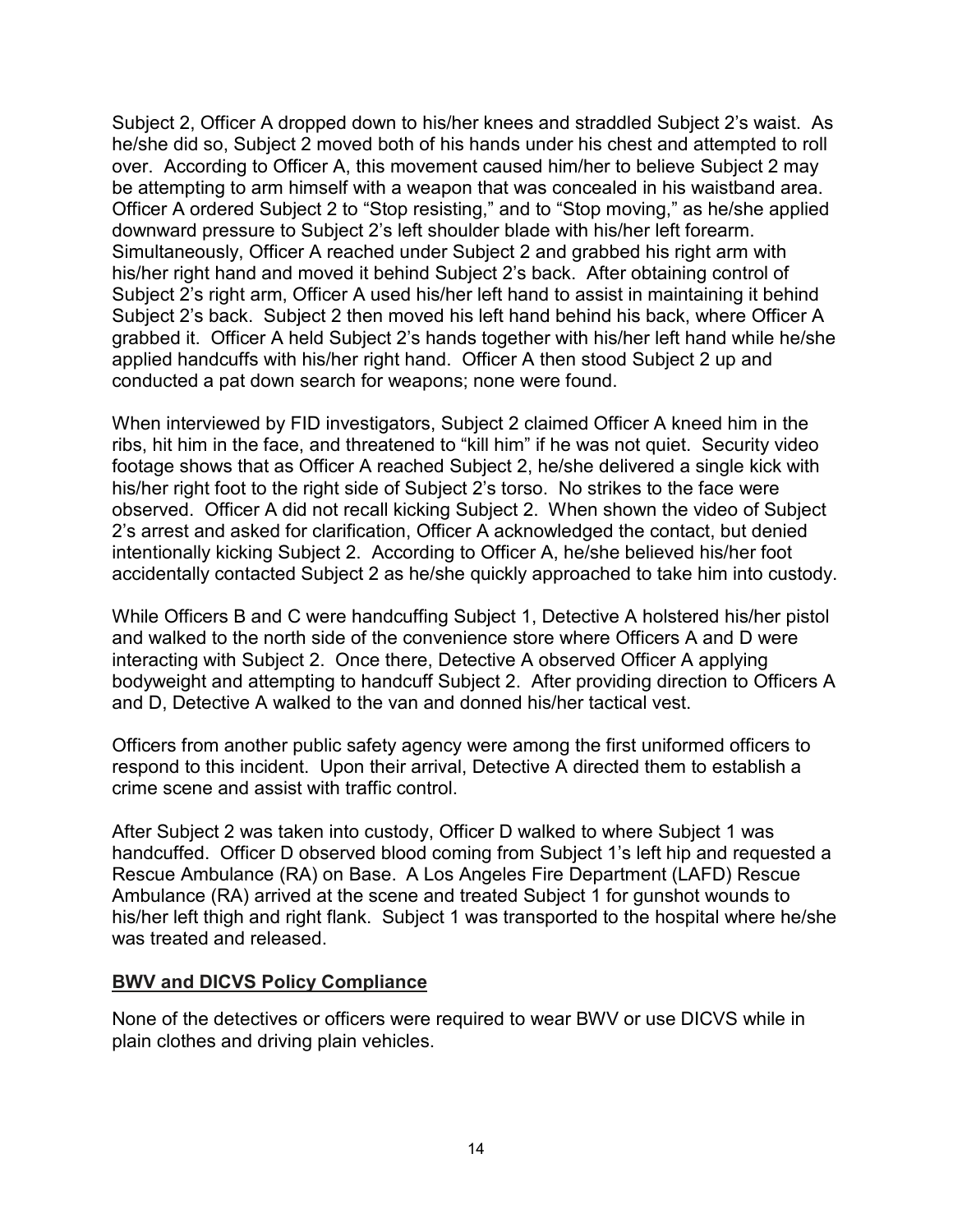## **Los Angeles Board of Police Commissioners' Findings**

The BOPC reviews each Categorical Use of Force incident based upon the totality of the circumstances, namely all of the facts, evidence, statements and all other pertinent material relating to the particular incident. In every case, the BOPC makes specific findings in three areas: Tactics of the involved officer(s); Drawing/Exhibiting of a firearm by any involved officer(s); and the Use of Force by any involved officer(s). Based on the BOPC's review of the instant case, the BOPC made the following findings:

# **A. Tactics**

The BOPC found Detectives A, B, and C, and Officers B and C's tactics to warrant a finding of Administrative Disapproval. The BOPC found Officers A and D's tactics to warrant a Tactical Debrief.

## **B. Drawing and Exhibiting**

The BOPC found Detective C and Officer B's drawing and exhibiting of a firearm to be Out of Policy. The BOPC found Detectives A and B's, and Officers A, C, and D's drawing and exhibiting of a firearm to be In Policy.

## **C. Non-Lethal Use of Force**

The BOPC found Detectives A [(1) Strike/Kick] and C [(1) Strike/Kick] and Officer A's [(1) Strike/Kick)] non-lethal use of force to be Out of Policy.

The BOPC found Detective C's [(1) Firm Grip, (1) Bodyweight] and Officers A and C's [(1) Physical Force, (6) Firm Grip, and (2) Bodyweight] non-lethal use of force to be In Policy.

### **D. Lethal Use of Force**

The BOPC found Detectives A, B, and C's [(5) rounds, (1) round, and (3) rounds respectively], and Officers A and B's [(6) rounds] lethal use of force to be Out of Policy. The BOPC found Officer A's [(12) rounds] lethal use of force to be In Policy.

### **Basis for Findings**

In making its decision in this matter, the Commission is mindful that every "use of force by members of law enforcement is a matter of critical concern both to the public and the law enforcement community. It is recognized that some individuals will not comply with the law or submit to control unless compelled to do so by the use of force; therefore, law enforcement officers are sometimes called upon to use force in the performance of their duties. It is also recognized that members of law enforcement derive their authority from the public and therefore must be ever mindful that they are not only the guardians, but also the servants of the public. The Department's guiding principle when using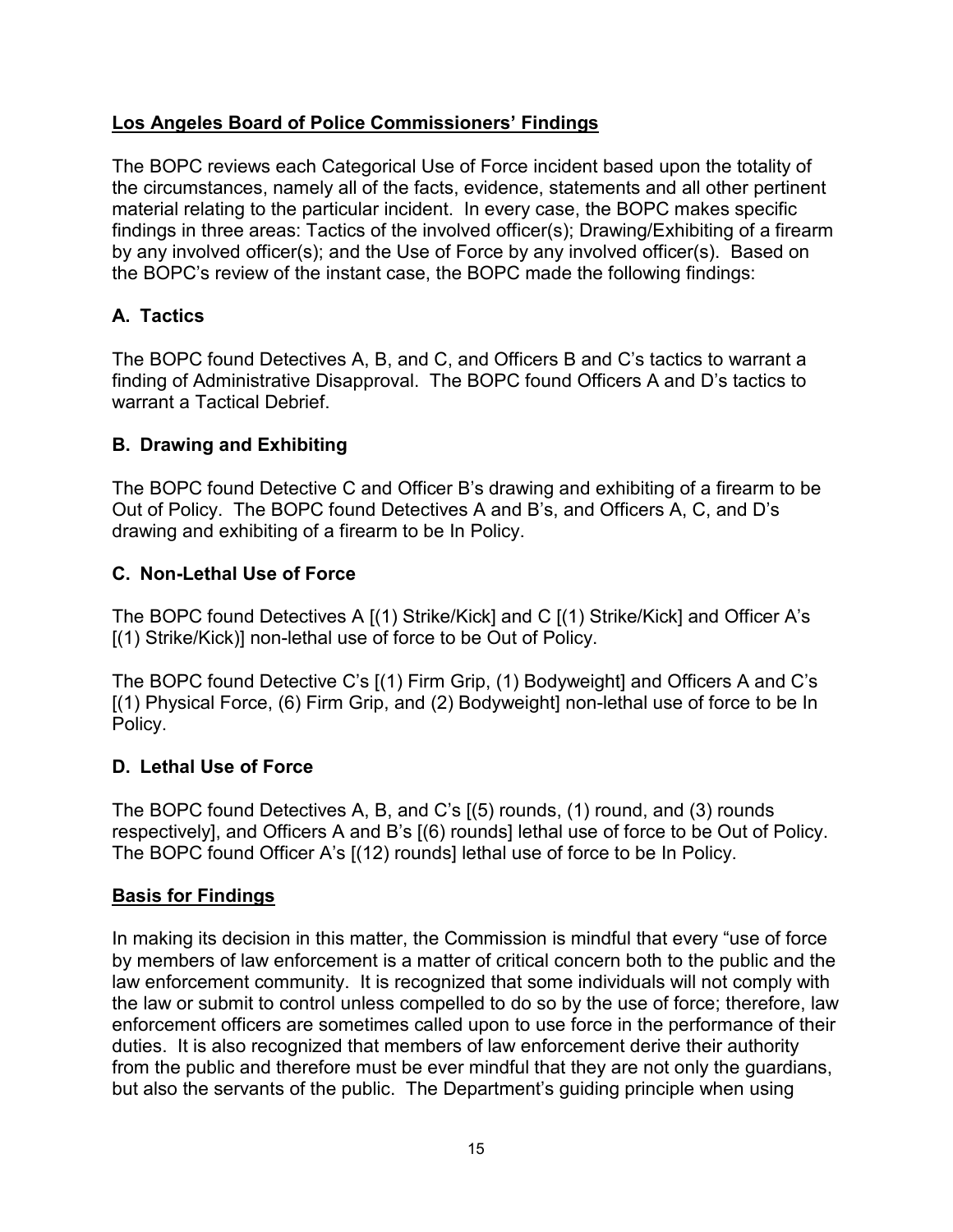force shall be reverence for human life. Officers shall attempt to control an incident by using time, distance, communications, and available resources in an effort to deescalate the situation, whenever it is safe, feasible, and reasonable to do so. As stated below, when warranted, Department personnel may use objectively reasonable force to carry out their duties. Officers may use deadly force only when they reasonably believe, based on the totality of circumstances, that such force is necessary in defense of human life.

Officers who use unreasonable force degrade the confidence of the community we serve, expose the Department and fellow officers to physical hazards, violate the law and rights of individuals upon whom unreasonable force or unnecessary deadly force is used, and subject the Department and themselves to potential civil and criminal liability. Conversely, officers who fail to use force when warranted may endanger themselves, the community and fellow officers." (Special Order No. 4, 2020, Policy on the Use of Force - Revised.)

The Commission is cognizant of the legal framework that exists in evaluating use of force cases, including the United States Supreme Court decision in Graham v. Connor, 490 U.S. 386 (1989), stating that:

"The reasonableness of a particular use of force must be judged from the perspective of a reasonable officer on the scene, rather than with the 20/20 vision of hindsight. The calculus of reasonableness must embody allowance for the fact that police officers are often forced to make splitsecond judgments – in circumstances that are tense, uncertain and rapidly evolving – about the amount of force that is necessary in a particular situation."

The Commission is further mindful that it must evaluate the actions in this case in accordance with existing Department policies. Relevant to our review are Department policies that relate to the use of force:

**Use of De-Escalation Techniques**. It is the policy of this Department that, whenever practicable, officers shall use techniques and tools consistent with Department deescalation training to reduce the intensity of any encounter with a Subject and enable an officer to have additional options to mitigate the need to use a higher level of force while maintaining control of the situation.

**Use of Force – Non-Deadly.** It is the policy of the Department that personnel may use only that force which is "objectively reasonable" to:

- Defend themselves:
- Defend others;
- Effect an arrest or detention;
- Prevent escape; or,
- Overcome resistance.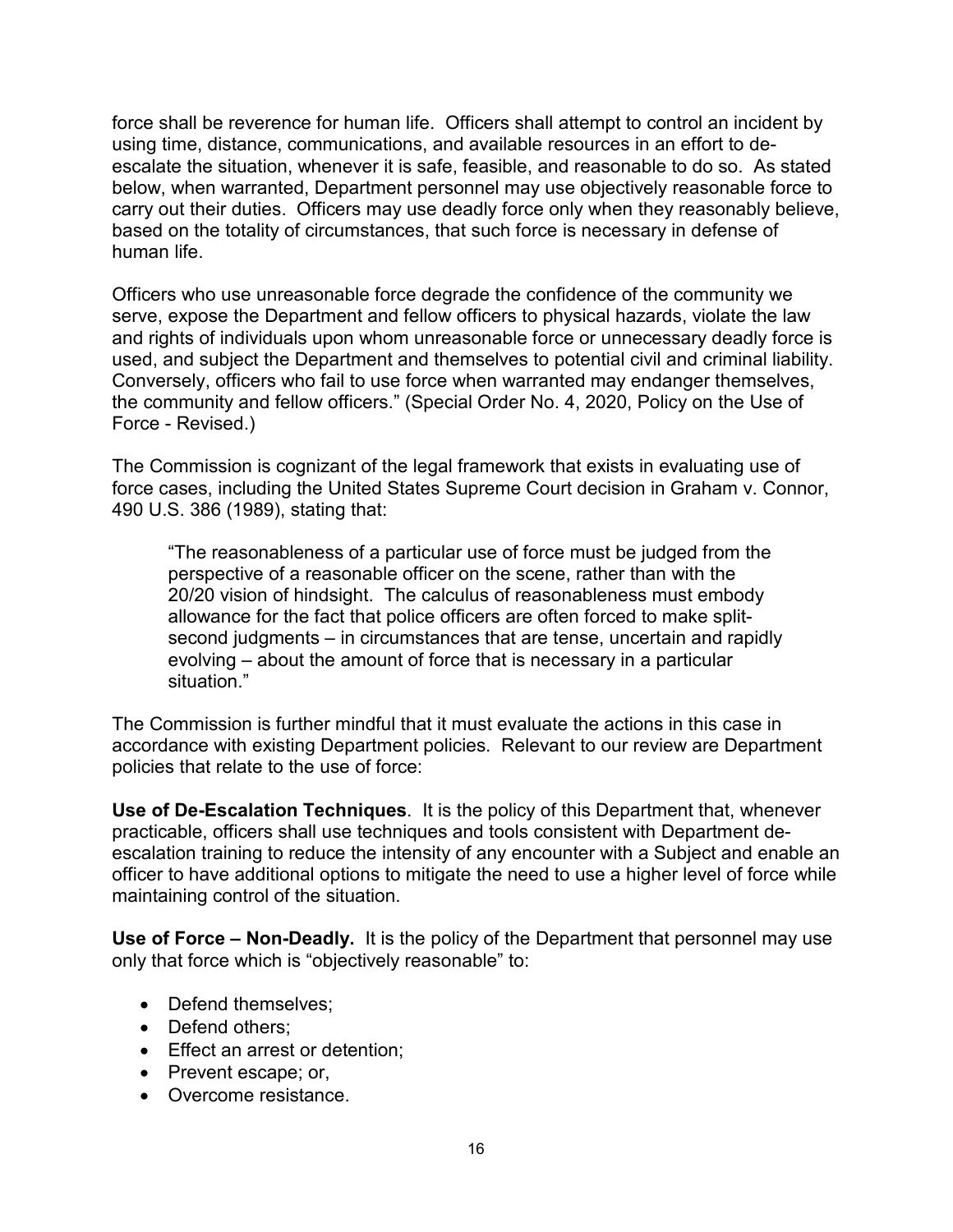**Use of Force – Deadly.** It is the policy of the Department that officers shall use deadly force upon another person only when the officer reasonably believes, based on the totality of circumstances, that such force is necessary for either of the following reasons:

- To defend against an imminent threat of death or serious bodily injury to the officer or another person; or,
- To apprehend a fleeing person for any felony that threatened or resulted in death or serious bodily injury, if the officer reasonably believes that the person will cause death or serious bodily injury to another unless immediately apprehended. Where feasible, a peace officer shall, prior to the use of force, make reasonable efforts to identify themselves as a peace officer and to warn that deadly force may be used, unless the officer has objectively reasonable grounds to believe the person is aware of those facts.

In determining whether deadly force is necessary, officers shall evaluate each situation in light of the particular circumstances of each case and shall use other available resources and techniques if reasonably safe and feasible.

**Note:** Because the application of deadly force is limited to the above scenarios, an officer shall not use deadly force against a person based on the danger that person poses to themselves, if an objectively reasonable officer would believe the person does not pose an imminent threat of death or serious bodily injury to the officer or another person.

**The Department's Evaluation of Deadly Force.** The Department will analyze an officer's use of deadly force by evaluating the totality of the circumstances of each case consistent with the California Penal Code Section 835(a), as well as the factors articulated in Graham v. Connor. (Special Order No. 4, 2020, Policy on the Use of Force - Revised.)

An officer's decision to draw or exhibit a firearm should be based on the tactical situation and the officer's reasonable belief that there is a substantial risk that the situation may escalate to the point where deadly force may be justified. (Los Angeles Police Department Manual.)

# **A. Tactics**

# **Tactical De-Escalation Techniques**

- *Planning*
- *Assessment*
- *Time*
- *Redeployment and/or Containment*
- *Other Resources*
- *Lines of Communication*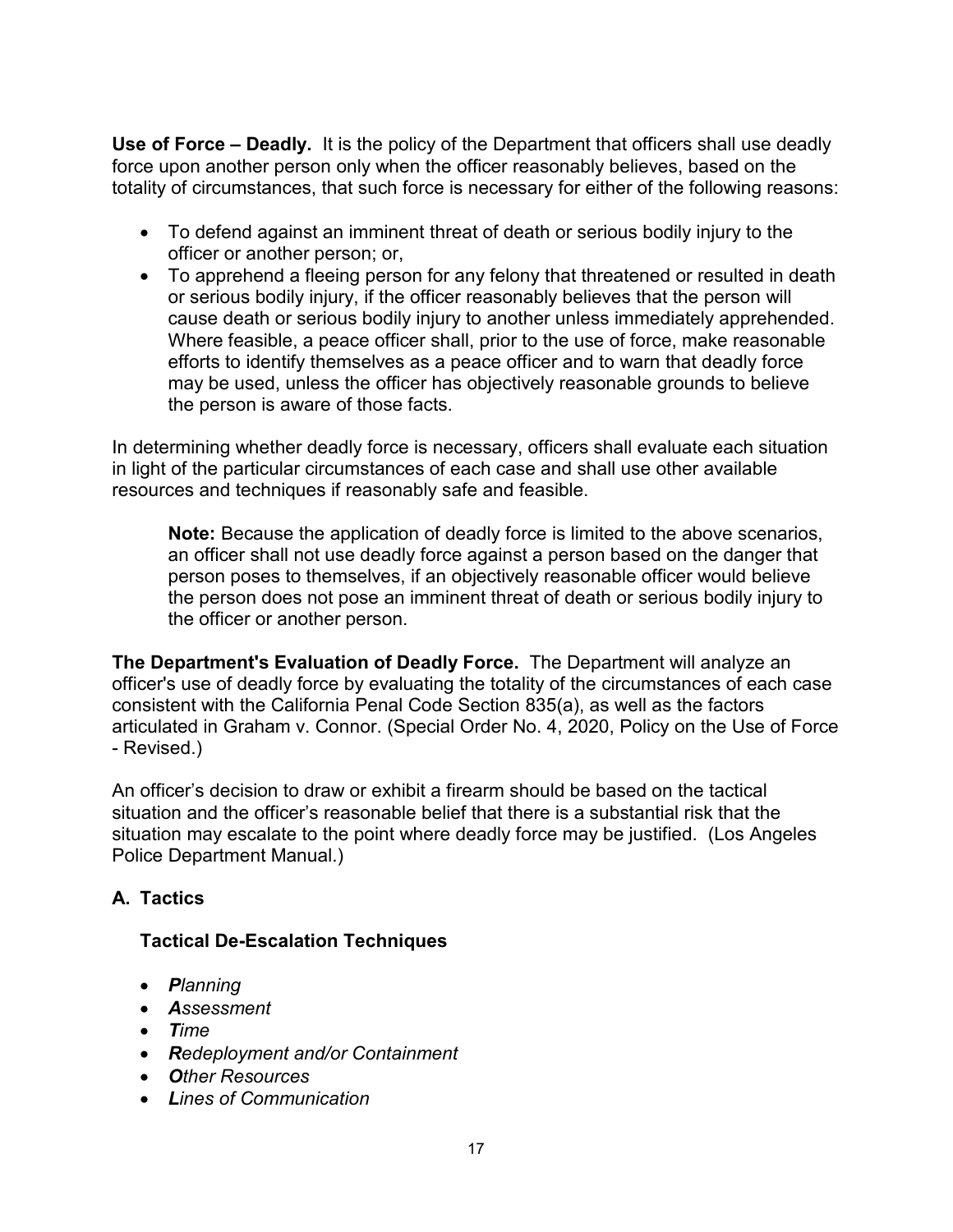*(Use of Force - Tactics Directive No. 16, October 2016, Tactical De-Escalation Techniques)*

Tactical de-escalation does not require that an officer compromise his/her safety or increase the risk of physical harm to the public. De-escalation techniques should only be used when it is safe and prudent to do so.

**Planning** – The BOPC opined the Operations Plan approved by Detective A and discussed with Detectives B and C was deficient, and that the involved personnel deviated from the standard undercover operations and transitioned to a surveillance and apprehension tactical approach without the adequate uniformed personnel and marked police vehicles.

The BOPC noted there was no pre-planning with the unit personnel to clarify a tactical plan should they encounter armed suspects.

**Assessment** – The BOPC noted that though the incident was highly stressful, and the involved personnel were continually assessing throughout the incident, their lack of communication and coordination prevented them from properly assessing the overall view of the tactical situation as evidenced by the majority of the involved personnel never observing Subject 2 and his/her actions.

**Time** – The BOPC was critical of Detectives A, B, and C's lack of active leadership during the window of time between Officer C requesting the personnel in the van to respond to the gas station and the OIS. The BOPC noted additional measures of communication were not established and were a contributing factor in the tactical response and approach of the van.

**Redeployment and/or Containment** – The BOPC noted that Detective C, along with Officers B and C, all redeployed from their vehicle as Subject 1 ran back towards the subjects' vehicle and attempted to contain the subjects from fleeing as they surrendered. Additionally, the BOPC considered that Detective B observed Subject 2 attempting to discard his handgun, contained him, and directed him to get on the ground.

**Other Resources** – Prior to the OIS, Detective C broadcast a request for a back-up and an Air Unit on base frequency. The FID investigation determined the unit personnel (who were attired in plain clothes) did not wait for responding patrol units before taking action and driving into the gas station gas station. During the OIS, patrol officers, an Air Unit, and other public safety personnel responded to the location of the OIS. The BOPC was critical of the unit personnel's decision to take action without waiting for responding resources.

**Lines of Communication –** The BOPC noted once the officers were fired upon and the OIS began, there was minimal tactical communication between the officers in each vehicle as well as between the officers in different vehicles.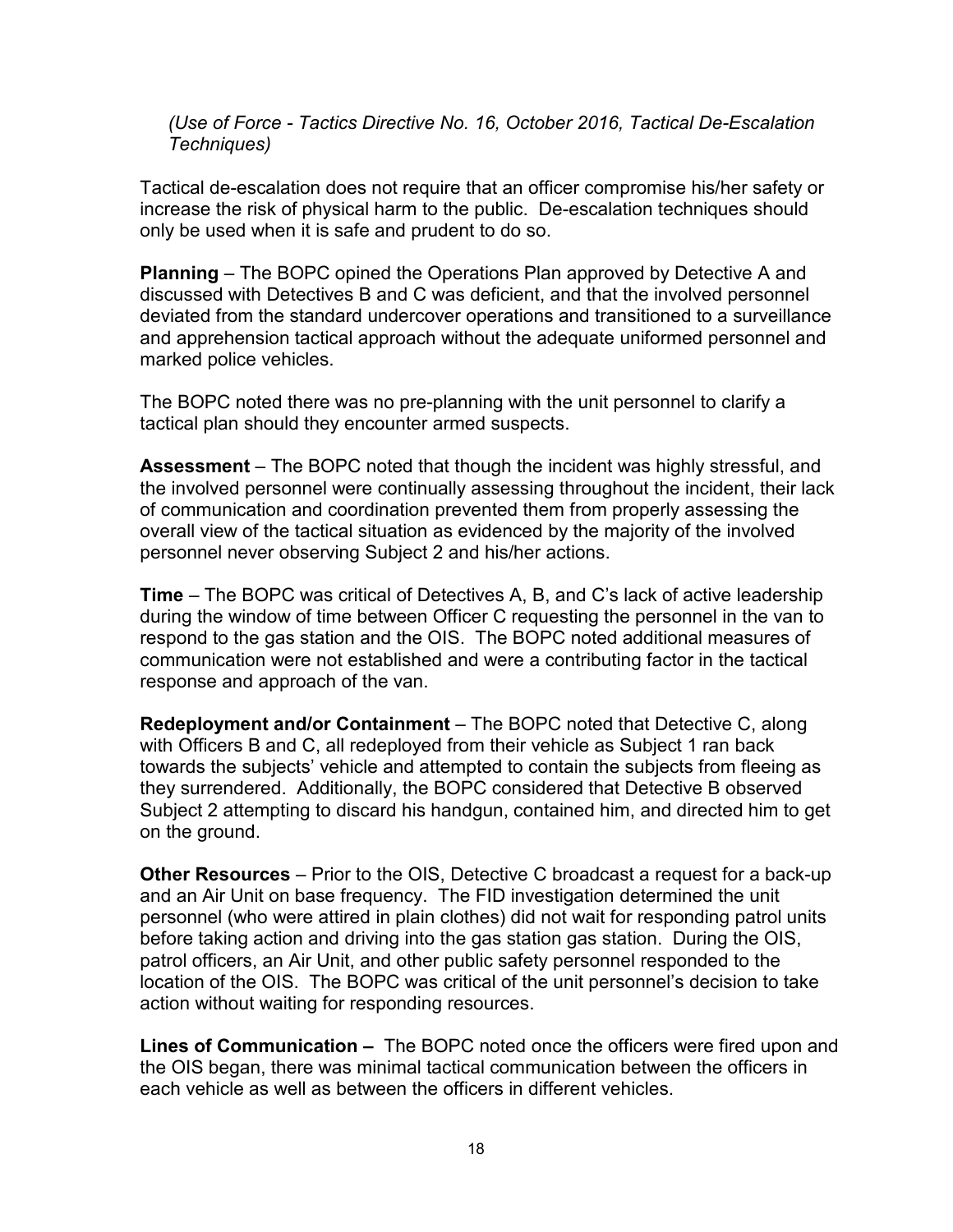- In its review of this incident, the BOPC noted the following tactical considerations
	- **1. Body Armor** (Substantial Deviation, without justification Detectives A and C, and Officers B and C)

Detectives A and C, along with Officers B and C, did not don their Departmentapproved body armor when conducting field-related surveillance duties.

Surveillance personnel are required to wear body armor, unless specifically exempt. No exemption was obtained for the body armor requirement on the approved written Operations Plan.

Upon deploying to the field at the onset of the surveillance operation, Detectives A and C, along with Officers B and C did not don their Department-approved body armor. According to the personnel, they believed they were working plainclothes surveillance in an undercover capacity. The BOPC was critical of Detectives A and C as supervisors for misunderstanding the different equipment requirements for the different variations of non-uniformed field operations such as surveillance, plainclothes, and undercover operations.

It is the responsibility of each individual officer to know the procedures and policies that govern their duties. Over the past several years, the Department has established clear direction defining the roles and equipment requirements of UC operators and surveillance personnel. The undercover directive provides clear direction of the requirement of body armor for personnel assigned to surveillance operations. In this case, the operation was not an undercover (UC) operation as the officers were not proactively seeking to establish a relationship or make contact with a suspect or group to gather evidence or intelligence while concealing the operator's identity as a police officer to accomplish the mission. As such, the officers were not classified as UC operators, nor did they receive an exemption to wear body armor from a commanding officer.

Based on the totality of the circumstances, the BOPC determined that Detectives A and C along with Officers B and C's decisions to not don their body armor prior to participating in a surveillance operation was a substantial deviation without justification from approved Department policy.

**2. Tactical Planning/Communication** (Substantial Deviation, without justification – Detectives A, B, and C)

Operational success is based on the ability of officers to effectively communicate during critical incidents. Officers, when faced with a tactical incident, improve their overall safety by their recognition of an unsafe situation and by working together collectively to ensure a successful resolution. A sound tactical plan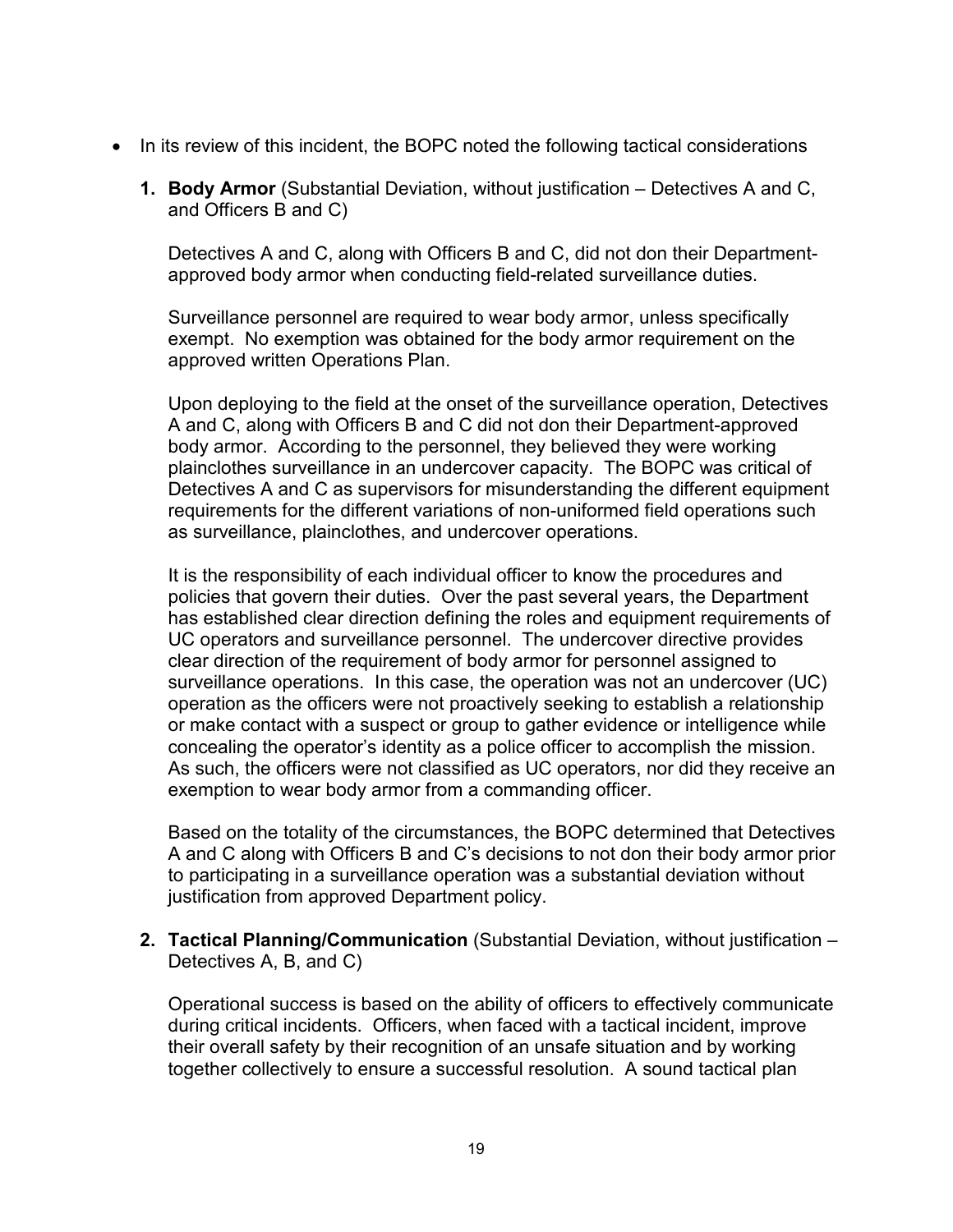should be implemented to ensure minimal exposure to the officers, while keeping in mind officer safety concerns.

Detective A approved a written Operations Plan detailing surveillance; however, it lacked the minimum information and resources necessary for a surveillance operation. Detectives B and C were apprised of the plan and did not revise or point out the deficiencies.

The written Operations Plan was described as a "surveillance" operation in the narrative portion of the plan. However, various personnel stated in their interviews that the plainclothes personnel were working in a surveillance capacity and therefore, they would not wear their body armor or ballistic vests to avoid exposing their identities. The BOPC noted that the personnel believed they were in compliance with Department expectations as long as they had their ballistic vests staged beside them and were immediately accessible. The written Operations Plan did not document the operation as an undercover operation, nor did it document any exemption to required equipment, such as body armor.

The BOPC considered the written Operations Plan generally defined the roles/duties of each individual officer assigned to the surveillance operation; however, those roles were specified at the unit briefing prior to the operation. The Operations Plan was completed on an internal Southwest Divisional Operations Plan form, as opposed to the Department approved Operations Plan (LAPD Form 12.22.00), which has a section on the face sheet for unit, names, serial numbers, duties, and an equipment checklist. Additionally, though the BOPC acknowledged the unusual occurrence, which was taking place at the time, they were critical of the lack of uniformed chase personnel, the lack of marked black and white police vehicles, and the designated radio frequency utilized during the operation which numerous personnel stated was unreliable.

The BOPC noted that Detective A advised he/she provided a written copy of the Operations Plan to the Watch Commander; however, the FID investigation determined no Operations Plan was attached to the SOW Watch Commander's Daily Report and it did not appear the Operations Plan was provided. The BOPC was critical of the fact that Detective A did not present the Operations Plan to the Watch Commander and have it approved by the Watch Commander as the designee of the Commanding Officer of the Division.

The BOPC discussed that the Operations Plan, which was approved by Detective A and communicated to Detectives B and C, did not include necessary information or personnel needed, nor did it provide a tactical plan that officers could utilize if they encountered armed suspects. The actual Operations Plan led to confusion amongst the personnel as to the nature of their operation, specifically whether the unit was conducting surveillance for burglaries and looting, or if they were conducting crime suppression to apprehend those suspects.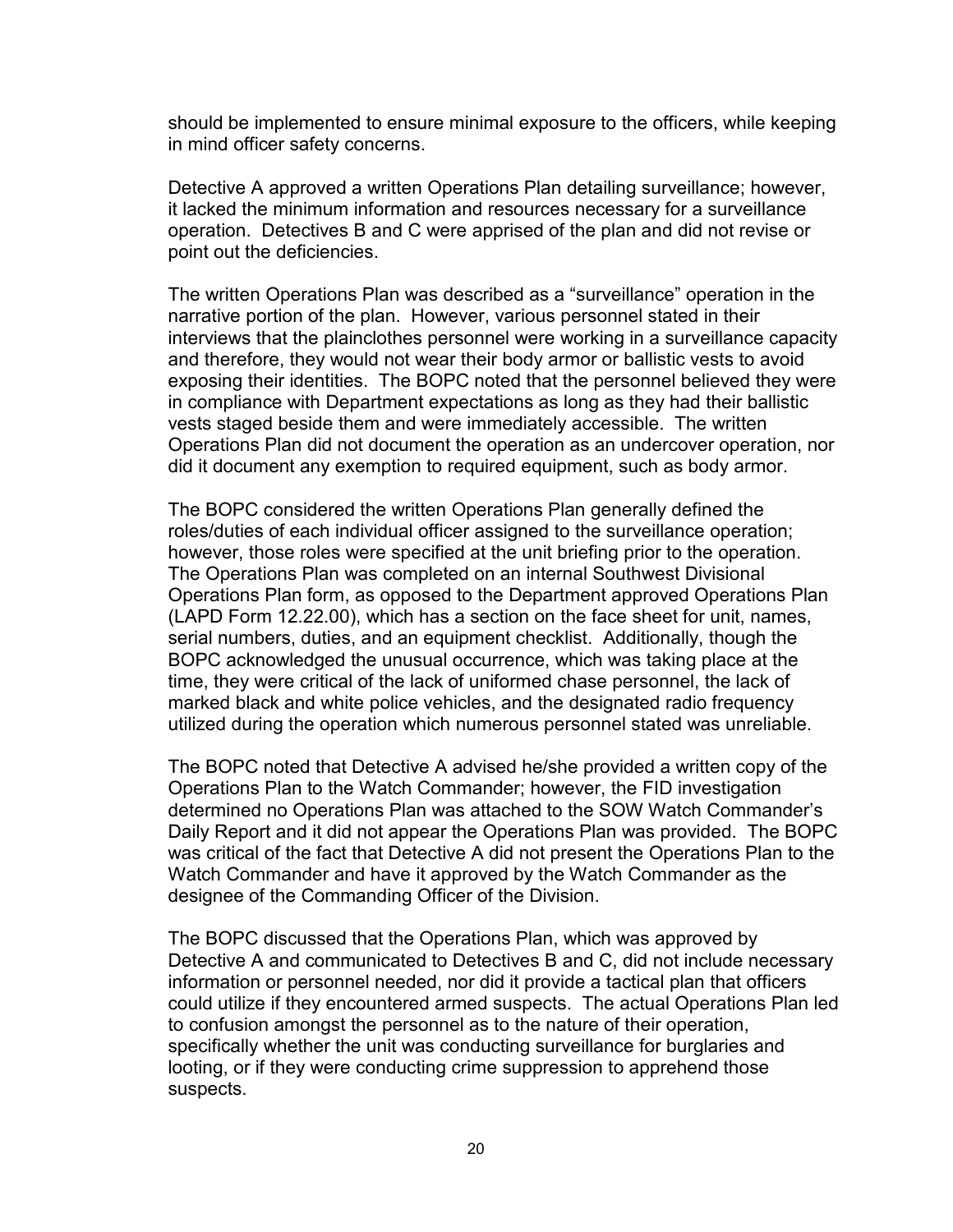The BOPC noted that Detectives A, B, and C did not develop and communicate a tactical plan with each other or the personnel in both vehicles when they became aware of subjects who were armed with a handgun in the gas station. The BOPC noted that according to the personnel, their standard practice was to meet up with the unit observing the subjects, and then request uniformed officers to respond, at which time the personnel would assist with taking the subjects into custody. The BOPC was critical of the lack of uniformed officers and marked black and white police vehicles assigned to the operation and opined that the unclear and poor communication between the personnel in each vehicle led to a deviation from their prior tactical plans, which significantly contributed to poor situational awareness and positioning leading up to the OIS.

The BOPC noted each of the specialized unit vehicles contained a supervisor, and the BOPC was critical of Detectives A, B, and C's lack of active leadership throughout the surveillance operation. While supervisors often delegate tasks or responsibilities, they are ultimately responsible for command and control of the operation regardless of roles. Detectives A, B, and C were ultimately responsible for formulating and communicating tactical plans to counter the threat posed by suspects armed with handguns. The BOPC opined that Detectives A and B should have made additional attempts to establish communications prior to hastily responding without any information while Detective C should have also done the same in order to inform the responding personnel of the dangers of the tactical situation.

Based on the totality of the circumstances, the BOPC determined that Detectives A, B, and C's approval of tactical planning lacking necessary detail and resources, along with their lack of tactical planning and communication with personnel when confronted with armed suspects, was a substantial deviation without justification from approved Department tactical training.

#### **3. Code Six** (Substantial Deviation, with justification, Officer D)

The purpose of broadcasting a Code Six location is to advise CD and officers in the area of their location and the nature of the field investigation, should the incident escalate and necessitate the response of additional personnel. Vehicle and pedestrian stops can be dangerous, as the identity and actions of a person stopped is often unknown, and as in the case being reviewed, their actions can be unpredictable.

The BOPC considered that Detective C was the individual assigned to monitor and broadcast on the base frequency while Officer D was assigned to do the same in the van. The FID investigation determined that Detective C and Officers B and C observed the subjects armed with handguns in the Chevron gas station and proceeded to exit the location. The BOPC noted that Detective C and Officers B and C redeployed northbound and repositioned themselves on the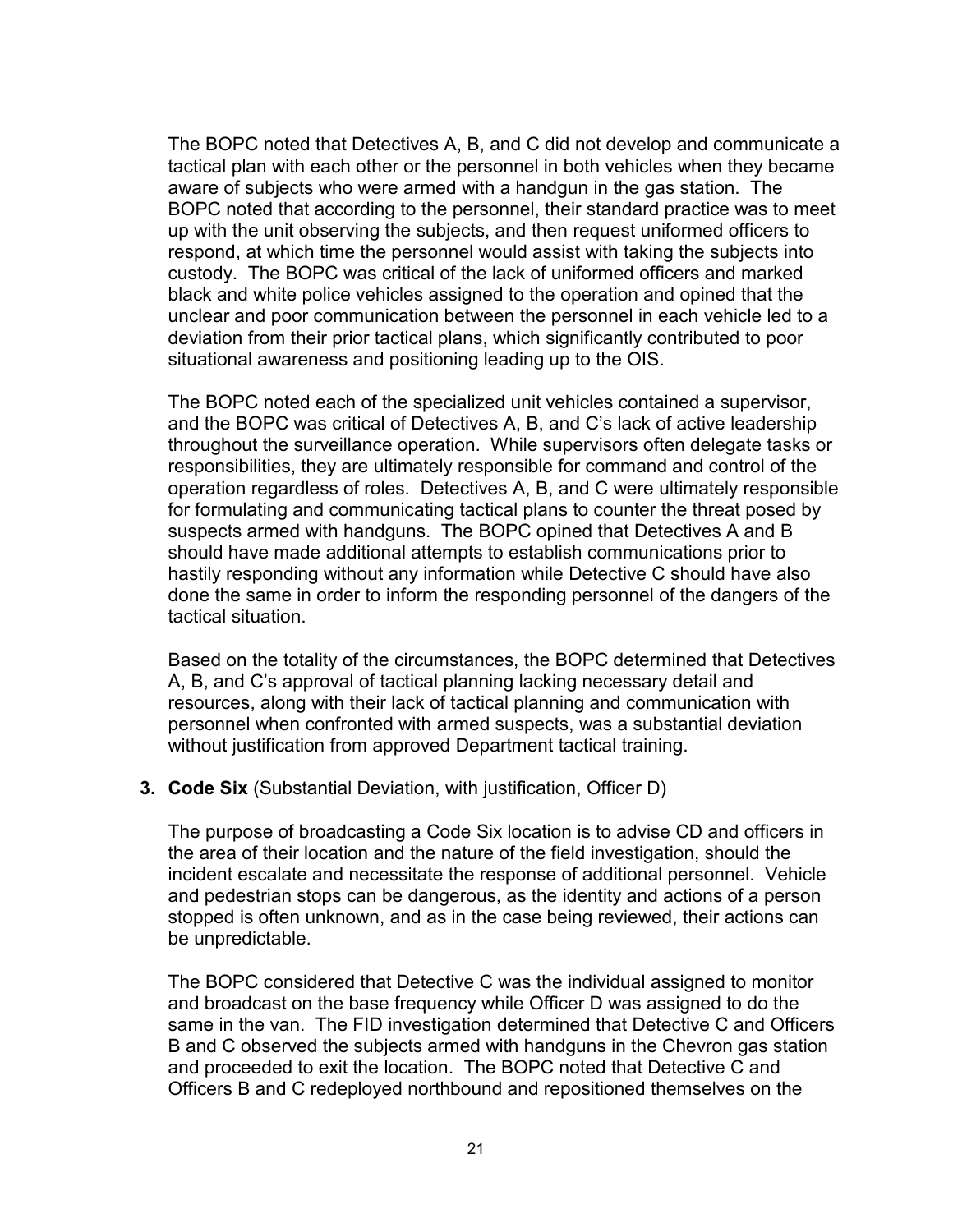street under the freeway overpass. They requested the additional personnel in the van via the fallback frequency and donned their tactical vests and gear.

The BOPC noted that Detective C broadcast a back-up request for a 415 group with a gun at the gas station approximately one minute after observing the subjects in the gas station were armed and redeploying quickly to reposition themselves away from Subject 3, who pointed a handgun at them. The BOPC considered that approximately twelve seconds after his back-up request, Detective C keyed the microphone on his/her police hand-held radio a second time. In the background, Officer C can be heard broadcasting, "415 man with a gun! White shirt. He's got a gun. White sweatshirt," over the fallback frequency. Simultaneously, Detective C broadcast over the base frequency, "White shirt. White sweatshirt," before gunshots were heard in the background. Detective C immediately broadcast, "Shots fired! Shots fired!" The BOPC noted the FID investigation determined the OIS began shortly after Detective C requested a back-up and just after Detective C keyed his/her microphone the second time and began broadcasting.

The BOPC considered that Officer D was positioned in the rear passenger's side seat in the van. The communications provided to the personnel in the van were not clear on the fallback frequency, causing Officer D to turn down the volume on the base frequency which he/she had been monitoring as the officers headed in the direction of the gas station. The BOPC noted as the van approached the gas station, the personnel in the van heard broken broadcasts over the fallback frequency regarding subjects in the gas station in a gray car and did not hear Detective C's back-up broadcast on the base frequency.

The BOPC considered the fact that when Detective A pulled into the Chevron gas station and drove east toward the subjects' vehicle, the van immediately began taking gunfire. Officer D attempted to exit the vehicle through the rear passenger's side sliding door when he/she was struck on his/her right leg by what he/she believed was a round. The BOPC noted that Officer D took cover behind the rear passenger's side sliding door as Officer A began to return fire. The BOPC opined the decision of driving the van into the gas station and positioning it facing eastbound just to the northwest of the subjects' position, placed Officer D in a tactically disadvantageous position and forced Officer D to immediately react to an imminent lethal threat. The BOPC noted that Officer D was struck by an unknown object, and he/she took cover as the OIS was occurring. The BOPC opined it was not feasible or tactically safe for officers to attempt to broadcast their Code Six location during this time.

Based on the totality of the circumstances, the BOPC determined that Detective C's actions with regards to his/her Code Six broadcast were not a deviation from approved Department tactical training. Additionally, based on the totality of the circumstances, the BOPC determined that Officer D's action with regards to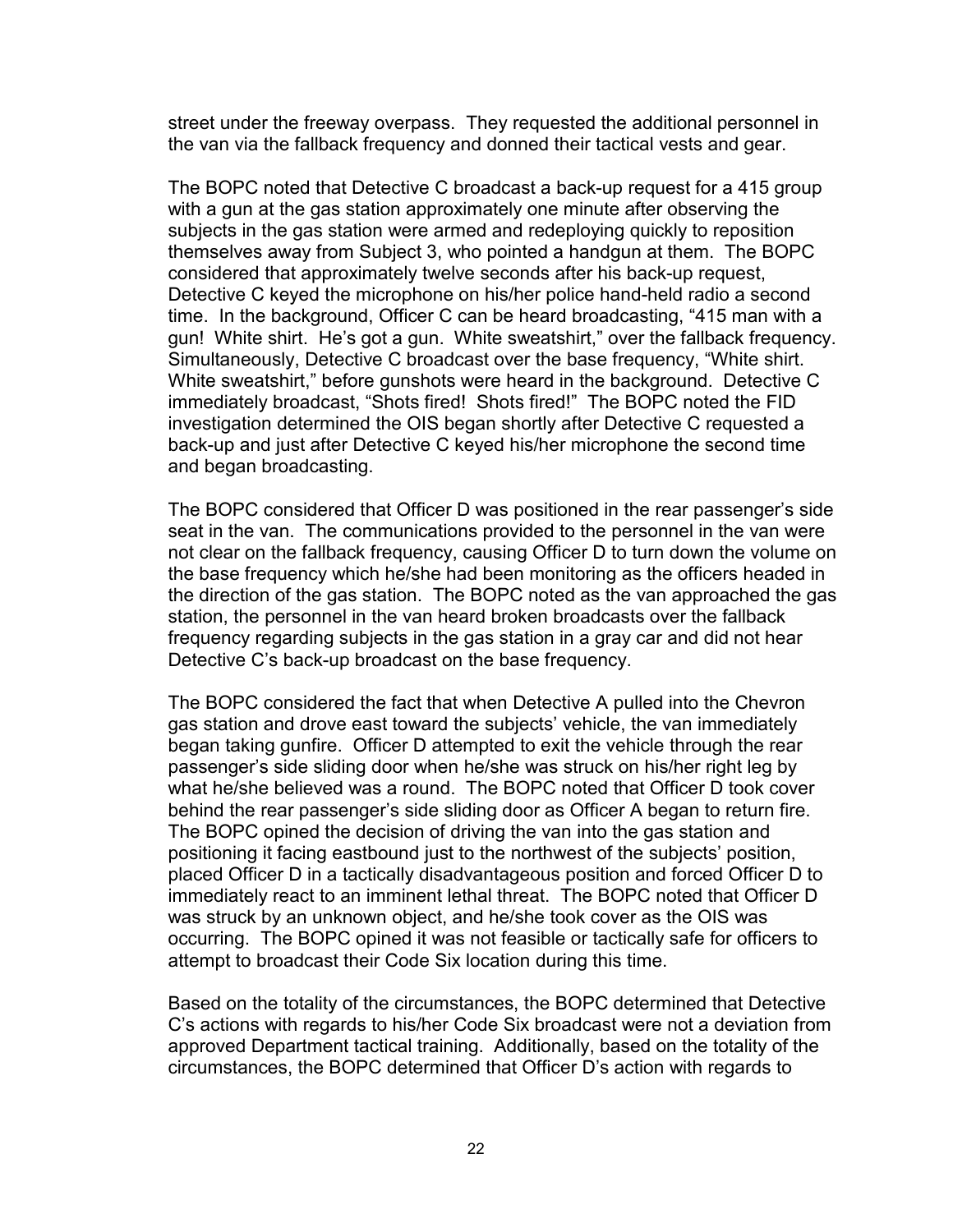his/her lack of Code Six broadcast was a substantial deviation, with justification, from approved Department tactical training.

**4. Tactical Vehicle Deployment** (Substantial Deviation, without justification, Detective A and Officer B)

Detective A stopped the van facing eastbound, just northwest of the subject's vehicle position along the east pumps of the gas station. Officer B stopped his/her vehicle facing southbound in the northbound lanes of the nearby roadway.

When conducting a vehicle stop, it is critical to properly position the police vehicle in order to provide officers a tactical advantage afforded by the vehicle itself and its equipment.

The BOPC noted that Detective A was the driver of the van while Officer B was the driver of his/her vehicle. The BOPC considered that according to Detective A, he/she heard a request by Officer C over the fallback frequency to respond to the area. As he/she approached the location, he/she heard another broadcast from Officer C stating, "Gas station. At the gas station." Detective A entered the gas station and proceeded in an easterly direction believing the other personnel were already in the gas station parking lot. As Detective A drove eastbound, he/she observed Subject 3 with a handgun. When Subject 3 began shooting at the van, Detective A stopped the van facing in an easterly direction, northwest of the front of the subjects' vehicle. The BOPC opined Detective A's maneuvering and positioning of the van placed all personnel including him/herself at a significant tactical disadvantage. Detective B was required to exit the vehicle on the side where the subjects were located. Officers A and D were confined to the rear of the van as they were unable to exit due to their exposed position. Additionally, the BOPC noted that Detective A did not activate any emergency lights, overhead lights, or spotlights due to the van not being equipped with them.

The BOPC noted that once Officer B observed the van turn into the gas station, from his/her stopped position under the freeway overpass, he/she proceeded south. The BOPC considered that Officer B heard gunfire and had stated that he/she observed Subject 1 running while armed with a handgun. Officer B closed distance with Subject 1 and drove south in northbound lanes of traffic. Officer B stopped his/her vehicle facing southbound in the northbound lanes, in close proximity to the east curb of the street where Subject 1 was running. The BOPC opined that Officer B placed him/herself and his/her partners seated in his/her vehicle at a significant tactical disadvantage by positioning the vehicle alongside Subject 1 as he ran. The BOPC noted that Officer B believed Subject 1 was armed with a handgun and closed the distance rapidly and placed his/her vehicle in close proximity to Subject 1, allowing only minimal time for him/her and his/her partners to react to Subject 1's movements and actions. Additionally, the BOPC considered that Officer B drove into opposing lanes of traffic and did not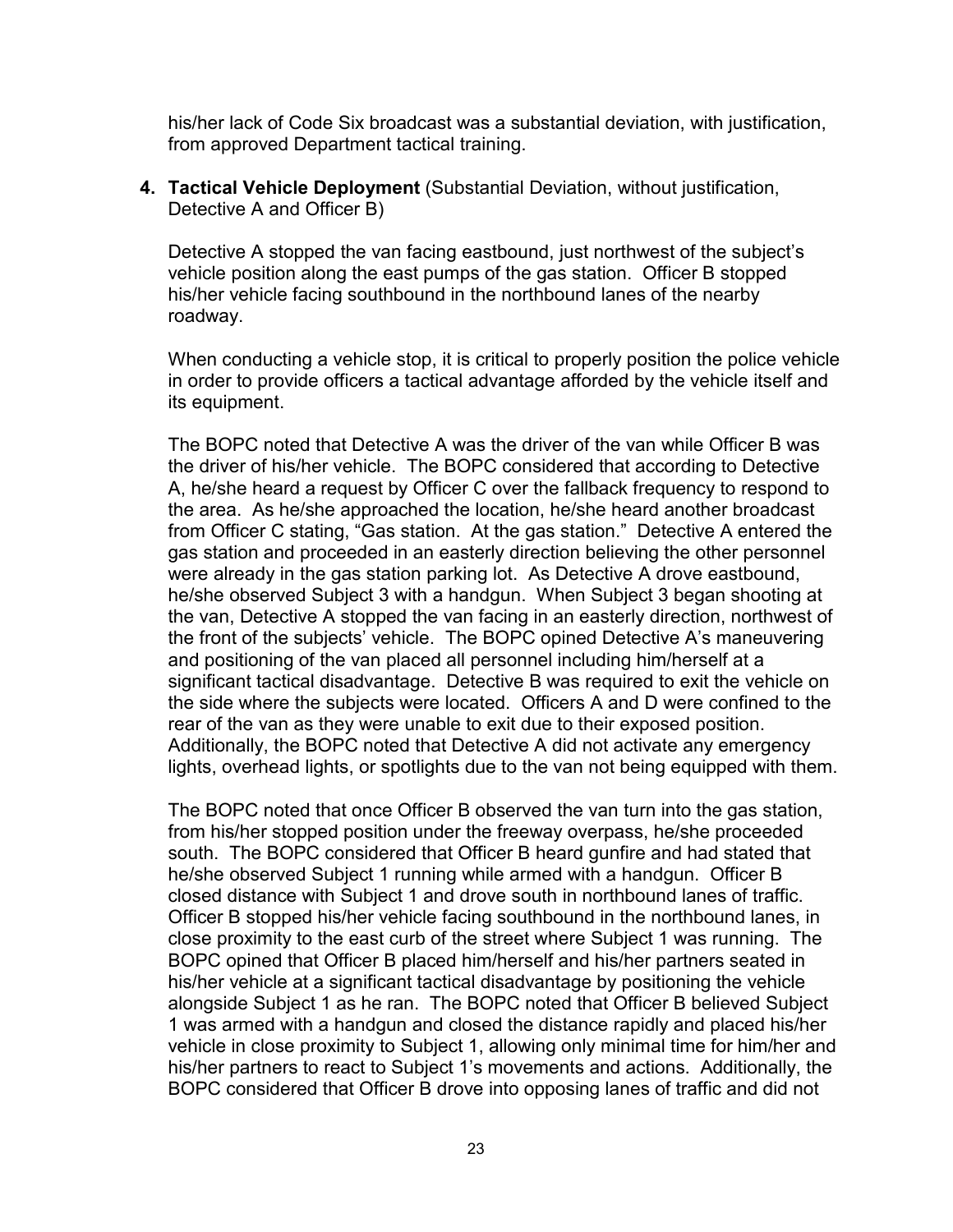activate any emergency lights, overhead lights, or spotlights due to his/her vehicle not being equipped with them.

Based upon the totality of the circumstances, the BOPC determined that Detective A and Officer B's actions with regard to the tactical positioning of their vehicles was a substantial deviation, without justification, from approved Department tactical training.

#### **5. Basic Firearms Safety Rules** (Substantial Deviation, without justification, Detective C)

Detective C placed the muzzle of his/her service pistol on the base of Subject 3's neck. During this action, his/her right index finger on the trigger of his/her service pistol for approximately 13 seconds as he/she maintained physical contact with Subject 3 and assumed both the contact and cover role.

The BOPC was critical of Detective C's decision to transition from his/her designated cover officer role and initiate physical contact with Subject 1 as he/she took both a contact and cover role. The BOPC noted that Detective C placed bodyweight on Subject 3 as he/she held his/her service pistol against the base of Subject 3's neck, which is not consistent with Department approved training. The BOPC considered that Detective C placed his/her finger on the trigger during this time for approximately 13 seconds which was in violation of a Basic Firearm Safety Rule as Subject 3 was in a prone position, not resisting, and being controlled by Detective C.

In this case, the BOPC would have preferred that Detective C maintain his/her role as the designated cover officer and avoid initiating physical contact with Subject 3. Detective C should have taken active leadership as a Department supervisor and maintained his/her composure as he/she communicated with the other personnel in coordinating taking the subjects into custody. The tactical decisions and positioning by Detective C increased the likelihood of the Subject potentially taking his/her service pistol or result in an unintentional discharge and was not consistent with Department approved training.

Based upon the totality of the circumstances, the BOPC determined that Detective C's actions with regard to making contact with Subject 3 with his/her service pistol along with having his/her finger on the trigger was a substantial deviation, without justification, from approved Department tactical training.

- The BOPC also considered the following:
	- **Non-Medical Face Coverings –** Prior to or during the tactical incident, the involved personnel did not don Non-Medical Face Coverings as directed by the Chief of Police on May 20, 2020, for health and safety concerns related to the coronavirus.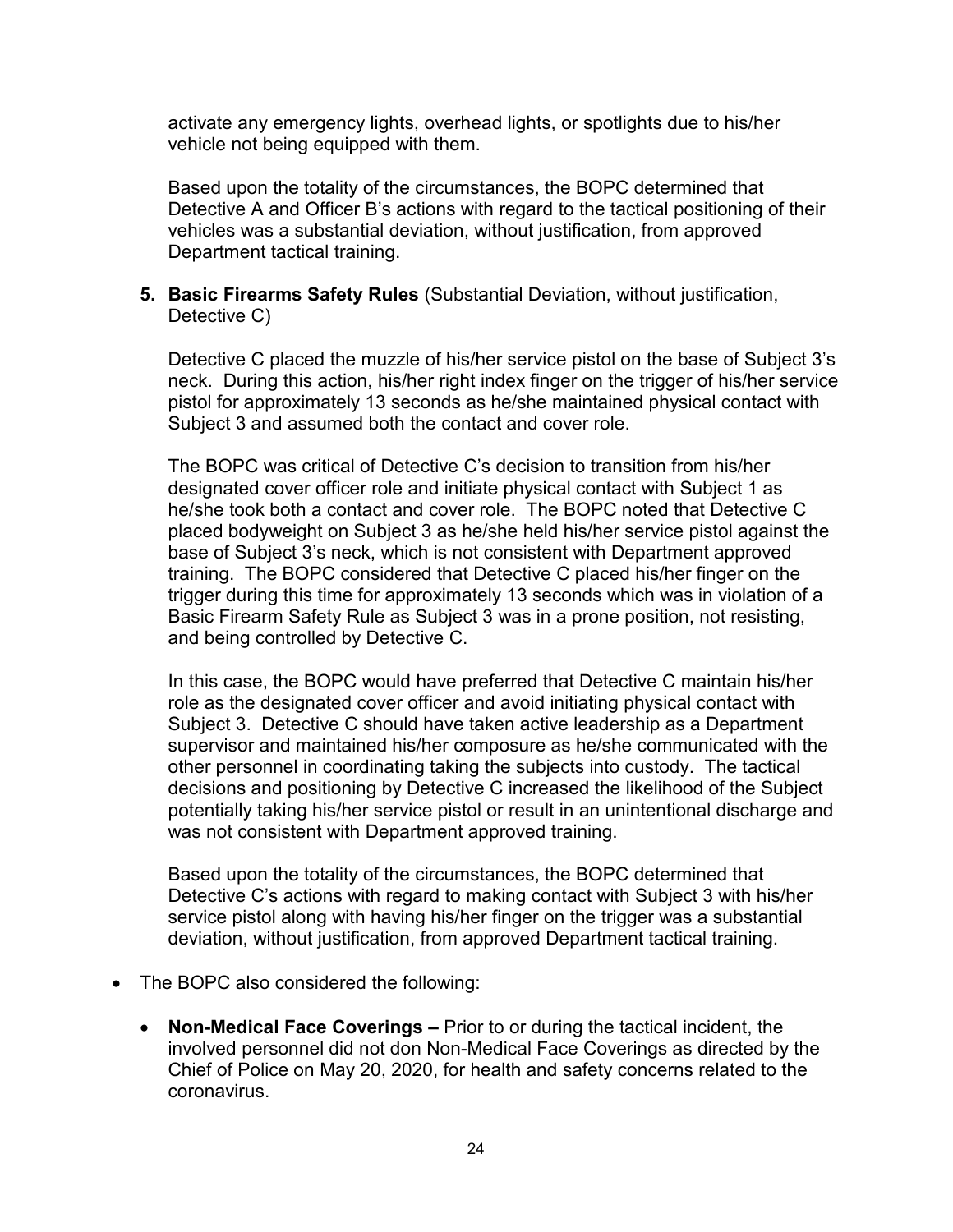- **Shooting Through Window –** Upon entering the gas station gas station and receiving gunfire from Subject 3, Officer A returned fire through the rear passenger's sliding door window of the van while directing his/her rounds toward Subject 3.
- **Maintaining Control of Equipment (Radio)** As Subject 1 fled in a northeasterly direction toward the Hyundai, Detective C dropped his/her handheld police radio as he/she followed after Subject 1. Officer B dropped his/her hand-held police radio as he/she exited his/her vehicle to follow Detective C and Officer C who were closing distance with Subject 1.
- **Approaching an Armed Suspect –** As the OIS was occurring and the personnel were either redeploying around the gas station pump area or following after Subject 1 who was running in a northeasterly direction, Detectives A and C, along with Officers C and B, quickly closed distance with both Subjects 1 and 3, who had laid on the ground just east of their vehicle. Department personnel swiftly began making physical contact with the subjects who were in close proximity to each other in an attempt to quickly take them into custody. Detectives A and C, along with Officers C and B, were reminded to utilize time, distance, and their available cover to approach armed subjects in a safe and coordinated manner to optimize officer safety.
- **Utilization of Cover –** Once the van stopped in the gas station, all personnel deployed from the vehicle with the exception of Officer A and began to redeploy around the gas station pumps. Additionally, once the second vehicle stopped, all personnel inside deployed from the vehicle and began to follow and close distance with Subject 1. The detectives and officers redeployed to keep visual contact with Subject 1; however, they did not utilize the available cover in the gas station in an effective manner. The detectives and officers were reminded that when involved in a tactical situation involving a subject armed with a handgun, they should utilize their available cover as effectively as possible to ensure officer safety and minimize their exposure.
- **Contact/Cover Roles –** As personnel gave commands to Subject 1 and Subject 3 and began to initiate physical contact with them, Officer C assumed the role of the contact officer as Detective C maintained his/her role as the designated cover officer. Detective C then made physical contact with Subject 3 while maintaining his/her designated cover role and took on both the contact and cover role as Officer C transitioned to a contact role with Subject 1.
- **Crossfire** During the OIS, Officer A discharged his/her service pistol while he/she was positioned in in the rear seating area of the van. The FID investigation revealed Officer A shot at a moving target as he/she discharged his/her service pistol toward Subject 3. The FID investigation determined that Officer A's direction of fire was initially in a southeasterly direction across the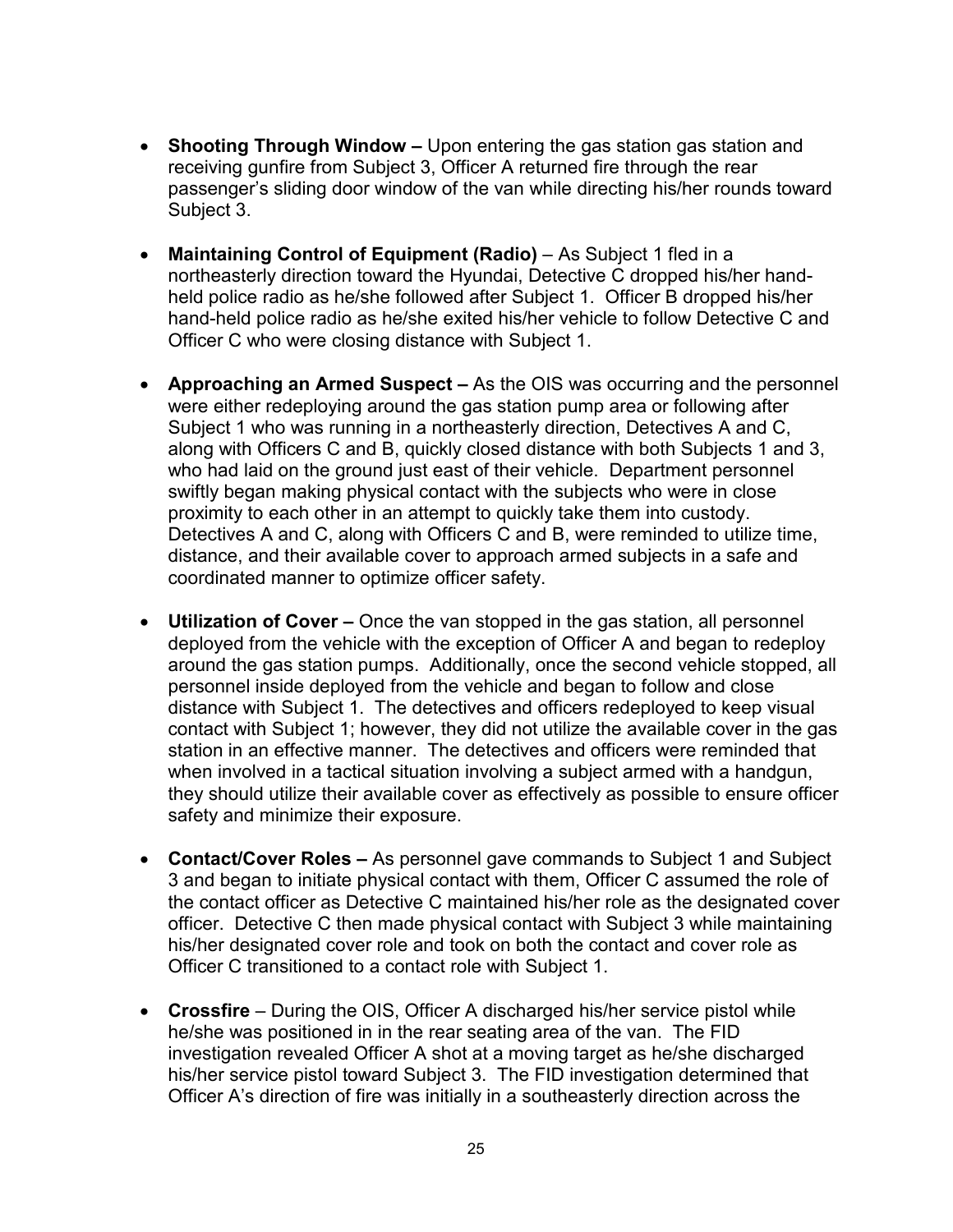front passenger door of the van as indicated by impacts located on the property of the gas station. Detective B was still seated in the front passenger seat and was at a close proximity to Officer A, which led to a potential crossfire situation as Officer A discharged his/her service pistol in a southeasterly direction. Additionally, upon approaching Subject 1 and Subject 3, the personnel attempted to simultaneously initiate physical contact and take both subjects into custody, which led to a potential crossfire situation. Various personnel maintained their roles as designated cover officers, as others, initiated physical contact to handcuff the subjects or redeployed to different tactical positions. Additionally, as Detective C delivered a kick to Subject 3, he/she transitioned his/her service pistol to a close contact position; however, Officer C was in close proximity and potentially covered by Detective C's service pistol. Detectives A and C, along with Officers A, B, and C were reminded to consider their position relative to each other to avoid the potential of a crossfire situation.

- **Clearing of Subject's Vehicle –** The personnel cleared the subjects' vehicle after they took Subjects 1, 2, and 3 into custody. However, the subjects' vehicle was in close proximity to the both the personnel and Subject 1 and Subject 3 as they were taken into custody.
- **Initiating Physical Contact while holding a service pistol –** Detectives A and C both delivered a strike/kick on Subject 1 and Subject 3 while holding their service pistols. Additionally, Detective C and Officer C both initiated physical contact with subjects while holding their service pistols.
- **Rendering Aid/Medical Treatment**  The FID investigation noted that at approximately 2125 hours, less than one minute after the conclusion of the OIS, and after Subject 2 was taken into custody, Officer D walked to where Subject 1 was handcuffed. He/she observed blood coming from Subject 1's left hip and requested a Rescue Ambulance (RA).

These topics were to be discussed at the Tactical Debrief.

• The evaluation of tactics requires that consideration be given to the fact that officers are forced to make split-second decisions under very stressful and dynamic circumstances. Tactics are conceptual and are intended to be flexible and incident specific, which requires that each incident be looked at objectively and that the tactics be evaluated based on the totality of the circumstances.

Each tactical incident also merits a comprehensive debriefing. In this case, there were identified areas where improvement could be made. A Tactical Debrief is the appropriate forum for the involved personnel to discuss individual actions that took place during this incident.

The BOPC found Detectives A, B, and C, and Officers B and C's tactics to warrant a finding of Administrative Disapproval. The BOPC found Officers A and D's tactics to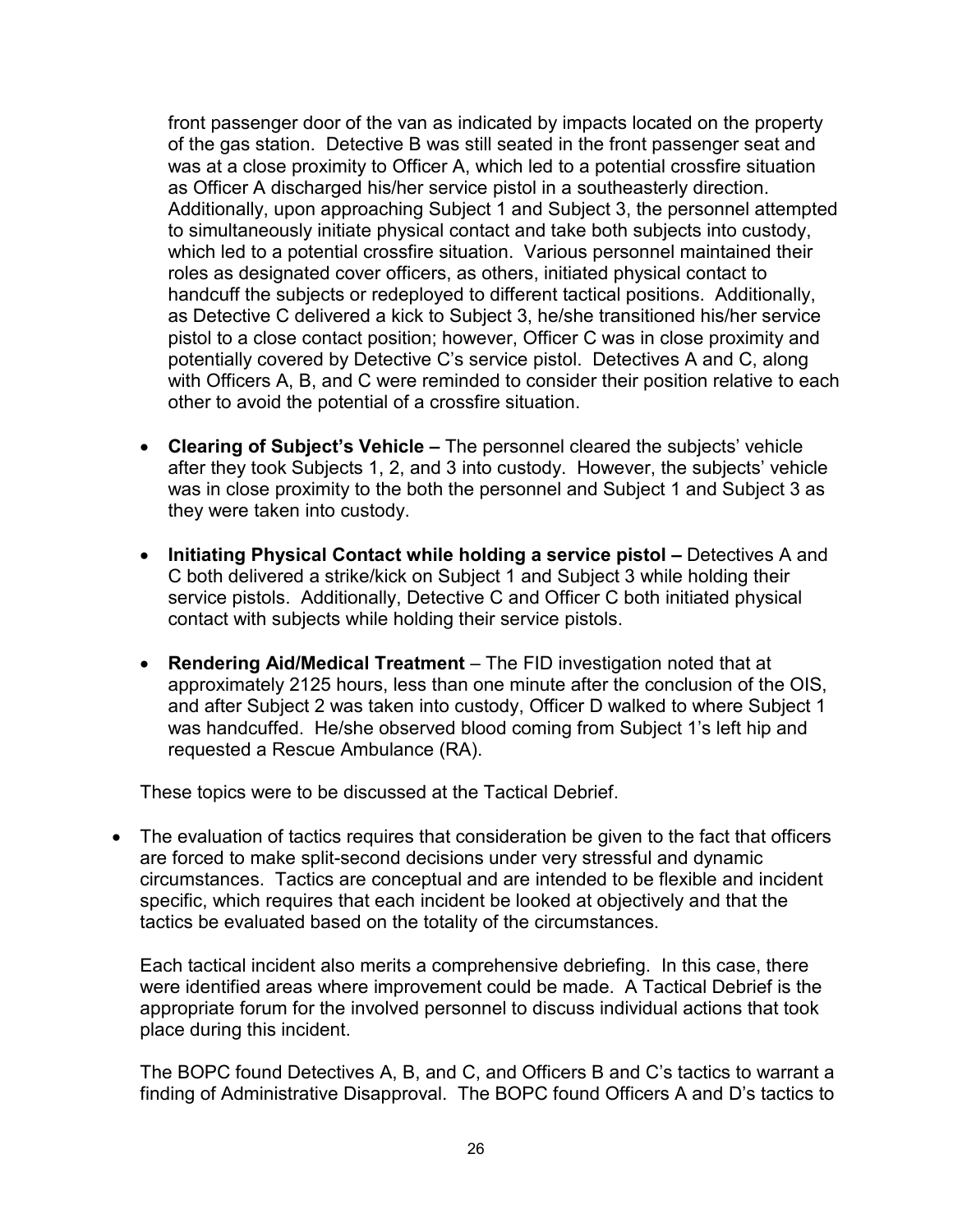warrant a finding of Tactical Debrief.

## **B. Drawing and Exhibiting**

#### • **Detective A**

According to Detective A, as he/she drove the van east into the gas station gas station to assist the personnel that he/she believed were in there, he/she observed a subject with a gun and heard over the radio, "That guy's got a gun right there." Detective A observed that the subjects began firing at the van and he/she immediately stopped the van, exited the vehicle, and drew his/her service pistol as he/she was getting it ready. Detective A's intention was to engage the subjects since they were actively shooting at him/her and the personnel in the van.

### • **Detective B**

According to Detective B, as the van pulled into the gas station and stopped, he/she observed a bright red light, which was pointed in his/her direction and then heard and felt rounds hitting the van. Detective B formed the opinion that the rounds were coming from the direction that the red light was located and drew his/her service pistol as he/she immediately exited his/her vehicle due to his/her belief that the tactical situation "definitely had the possibility of escalating to a deadly force situation" due to the fact that he/she was being shot at.

### • **Detective C**

According to Detective C, as he/she and Officers B and C were stopped under the freeway overpass, he/she donned his/her tactical vest and drew his/her service pistol. Detective C drew his/her service pistol, "fearing the situation could escalate to the use of deadly force" based on the fact that the subjects had already pointed a handgun at him/her and his/her partners. Detective C believed that based on the subject's actions of "pointing a gun" at him/her and his/her partners, the "likelihood that a deadly force situation could arise was very high" if the personnel attempted to initiate a stop. Detective C advised that he/she held his/her service pistol resting on the magazines of his/her tactical vest, pointing toward the rear passenger door.

### • **Officer A**

According to Officer A, he/she was seated in the left rear driver's side seat as the van drove east into the gas station gas station from the street. Officer A observed a subject armed with a "gun and simultaneously heard Officer C say that there was a gun." Officer A drew his/her service pistol when he/she saw the gun and observed the subject trying to shoot the personnel. Officer A believed the tactical situation had already escalated to where deadly force may be justified and drew his/her service pistol based on the rounds that were being fired at the van and to defend both his/her life and the lives of his/her partners.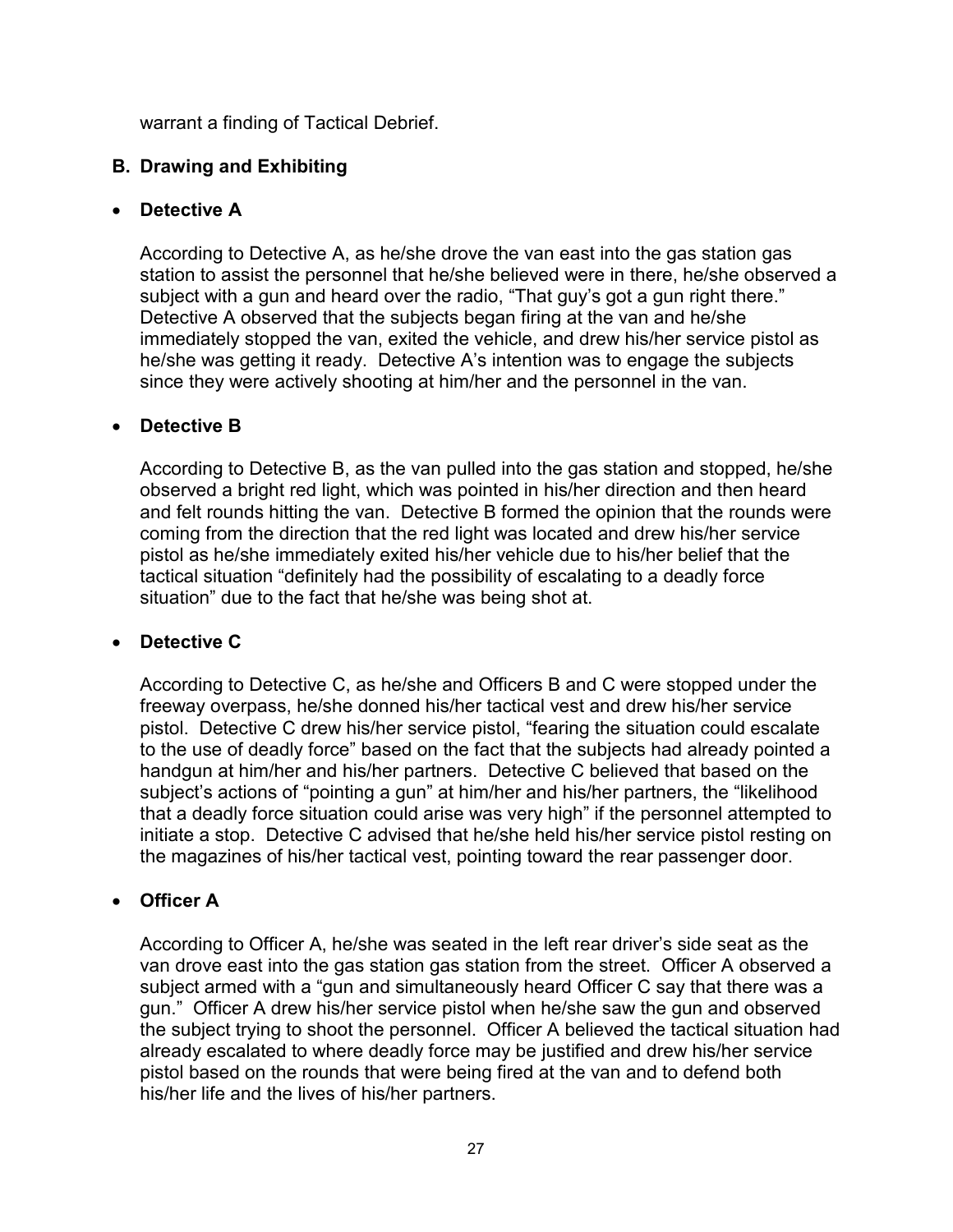## • **Officer B**

According to Officer B, he/she observed a subject fleeing in a southeasterly direction toward the street, and he/she attempted to close distance to a point where he/she could maintain a safe distance. As Officer B approached the subject, he/she observed him/her holding a gun. Officer B observed the subject turn in a counterclockwise direction, complete his/her turn to go back northbound and point his/her right hand toward him/her. Officer B drew his/her service pistol as he/she was still inside his/her vehicle and still driving based on the fact that he/she believed the subject was going to kill him/her and his/her partners.

# • **Officer C**

According to Officer C, as Officer B drove south on the street to follow after the subject who was also fleeing on foot south on the street, he/she observed the subject holding his/her waistband. Officer C believed "the situation might escalate into serious bodily injury or threat of death," based on the fact that shots were being fired and his/her belief that the subject was armed with a gun. Officer C drew his/her service pistol immediately upon exiting his/her vehicle.

## • **Officer D**

According to Officer D, he/she was seated in the rear passenger's side seat of the van as it drove east into the gas station from the street. Officer D observed that a subject armed with a gun began shooting at the van. When Officer D was able to open the sliding door of the van and exit, he/she drew his/her service pistol "based off of the shooting and just the tactical situation that we were in of an exchange of gunfire." Officer D drew his/her service pistol in the event the subject decided to present him/herself and continue shooting toward the personnel, he/she would be able to stop the threat.

Based on the totality of the circumstances, the BOPC determined that an officer with similar training and experience as Detectives A and B, and Officers A and D, while faced with similar circumstances, would reasonably believe that there was a substantial risk that the situation may escalate to the point where deadly force may be justified.

Therefore, the BOPC found Detectives A and B, and Officers A and D's drawing and exhibiting of a firearm to be In-Policy.

Based on the totality of the circumstances, the BOPC determined that an officer with similar training and experience as Officer C, while faced with similar circumstances, would reasonably believe that there was a substantial risk that the situation may escalate to the point where deadly force may be justified. Therefore, the BOPC found Officer C's drawing and exhibiting of a firearm to be In-Policy.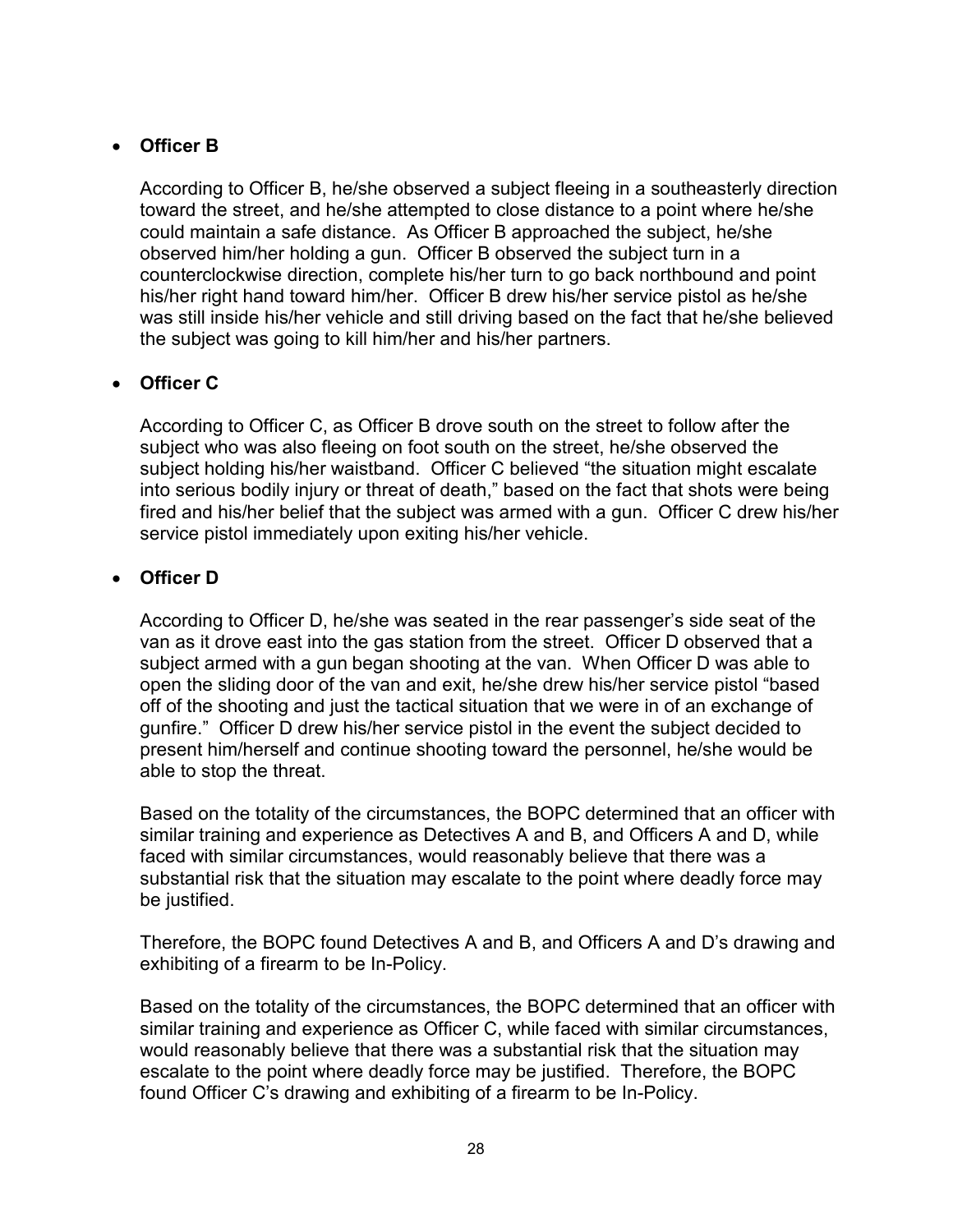Based on the totality of the circumstances, the BOPC determined that an officer with similar training and experience as Officer B, while faced with similar circumstances, would have primarily focused on the safe operation and tactical deployment of the vehicle and not have drawn his/her service pistol at that time.

Therefore, the BOPC found Officers B's drawing and exhibiting of a firearm to be Out of Policy.

Based on the totality of the circumstances, the BOPC determined that an officer with similar training and experience as Detective C, while faced with similar circumstances, would have primarily focused on communicating and coordinating the response of uniformed resources and not have prematurely drawn his/her service pistol at that time.

Therefore, the BOPC found Detective C's drawing and exhibiting of a firearm to be Out of Policy.

In sum, the BOPC found Detective C and Officer B's drawing and exhibiting of a firearm to be Out of Policy. The BOPC found Detectives A and B's, and Officers A, C, and D's drawing and exhibiting of a firearm to be In Policy.

### **C. Non-Lethal Use of Force**

### • **Detective A –** (1) Strike/Kick

The FID investigation revealed that that as Detective C approached Subject 3, Subject 1 was sitting on his right side with both hands partially raised. As Officer B approached Subject 1, Subject 1 rolled onto his stomach, but kept his chest off the ground. When Subject 1 rolled to his right, a black object could be seen lying on the ground under his torso. As Officer B continued to approach, Detective A came up from behind Subject 1 and delivered a single kick to Subject 1's left shoulder which caused him to lay completely flat on the ground **(Detective A Strike/Kick – 1)**.

The FID investigation later determined the black object was Subject 1's cellular telephone. Security video footage and physical evidence determined Subject 1 was carrying the phone in the kangaroo pocket of his sweatshirt during this incident. The phone fell out of Subject 1's pocket and onto the ground as the officers approached to take him into custody.

According to Detective A, from his/her position on the north side of the subjects' vehicle, he/she heard Officer B giving directions to the subject that was on the ground. Detective A observed that Subject 1 did not appear to be listening to the commands being given. Additionally, as Detective A continued around the front of the subjects' vehicle, he/she observed something black underneath the Subject 1's abdomen area which he/she believed could have been a firearm. Detective A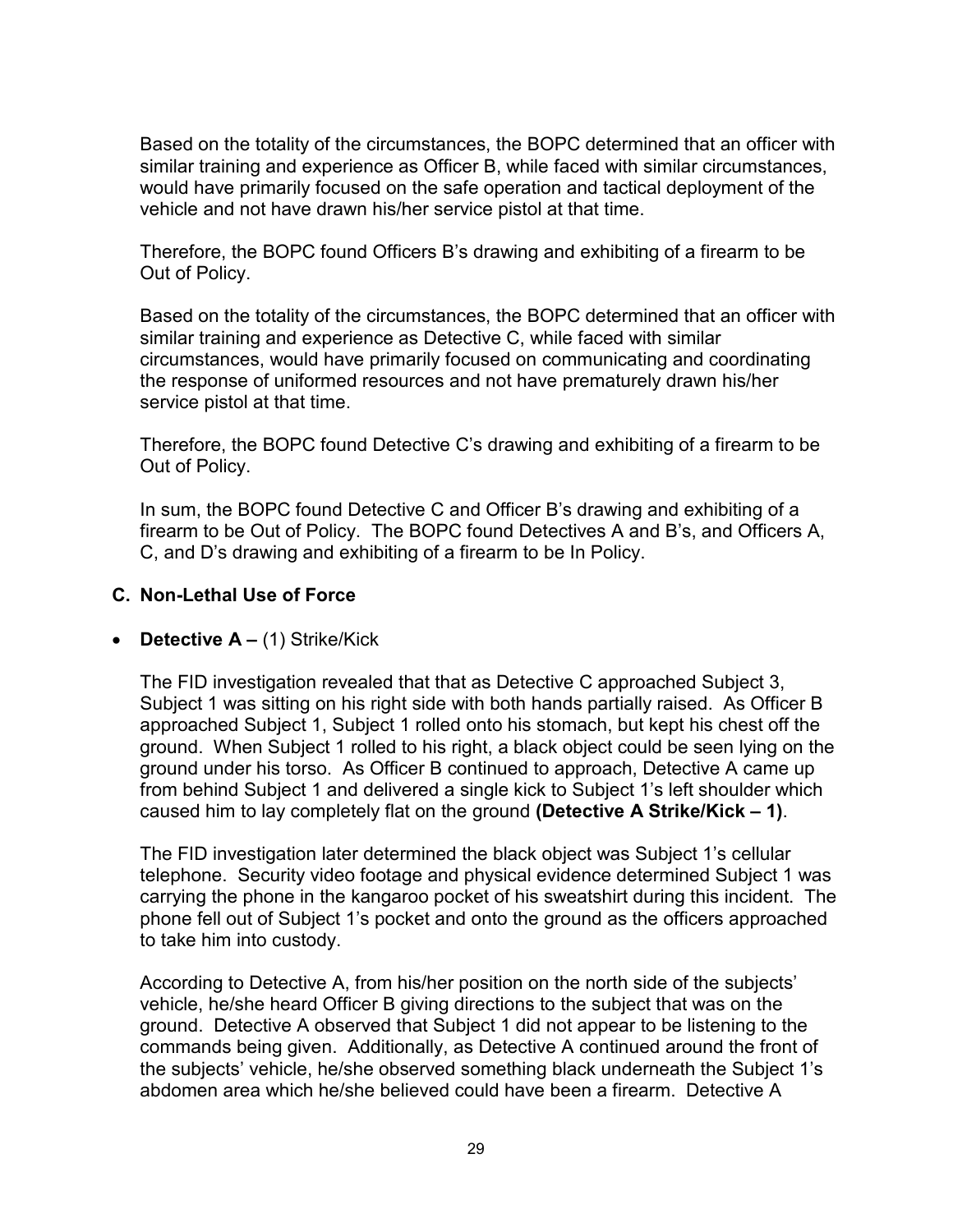approached Subject 1 from behind and kicked Subject 1 with the bottom of his/her foot to push Subject 1 away from the possible firearm. Officers B and C proceeded to take Subject 1 into custody.

In this case, the BOPC conducted a thorough evaluation of the reasonableness of Detective A's use of non-lethal force. The BOPC opined that as the personnel approached Subject 1, he was positioned beside the right passenger tire of the subjects' vehicle. Detective A advised that Subject 1 was not complying with commands to lay flat on the ground. The BOPC considered that Detective A observed a black object under Subject 1, which he/she believed was a possible weapon. Detective A, in an attempt to move Subject 1 away from the possible weapon, utilized a kick to push Subject 1.

The BOPC noted the FID investigation determined that the black object that Detective A observed was his cellular phone, which fell out Subject 1's sweatshirt pocket. The BOPC evaluated the kick Detective A delivered to Subject 1 and believed Subject 1 did not present an immediate threat of violence or physical harm and was not actively resisting at the time it was applied. Although the BOPC agreed that the situation was dynamic and chaotic, the BOPC would have preferred that Detective A had utilized more restraint and coordinated efforts to give Subject 1 clear commands and direction to gain his compliance.

The BOPC determined that an officer with similar training and experience as Detective A, while faced with similar circumstances, would believe that this specific application of a non-lethal kick was not objectively reasonable.

Therefore, the BOPC found this specific application of Detective A's non-lethal force (Strike/Kick) to be Out of Policy.

### • **Detective C –** (1) Strike/Kick, (1) Firm Grip, and (1) Bodyweight

According to the FID investigation, as Officer C and Detective C closed to within one foot of Subject 3, he rolled onto his stomach, but kept his left arm and the left side of his chest off of the ground. Detective C then delivered a single kick to the right side of Subject 3's torso **(Detective C Strike/Kick – 1)**. Subject 3 then moved his hands behind his back. Officer C then reached down and grabbed Subject 3's left wrist with his/her left hand and holstered his pistol. Simultaneously, Detective C grabbed Subject 3's right wrist with his/her left hand **(Detective C Firm Grip – 1)** and placed it in the center of Subject 3's back before he/she placed his/her left knee and bodyweight on top of Subject 3's right forearm and right shoulder **(Detective C Bodyweight – 1)**. Once Detective C had control of Subject 3's right wrist, Officer C relinquished Subject 3's left wrist and moved north toward Subject 1. When later interviewed by FID investigators, Subject 3 claimed Detective C placed his/her knee on Subject 3's neck. The FID investigation determined that Detective C's knee was near the middle of Subject 3's back and never made contact with Subject 3's neck.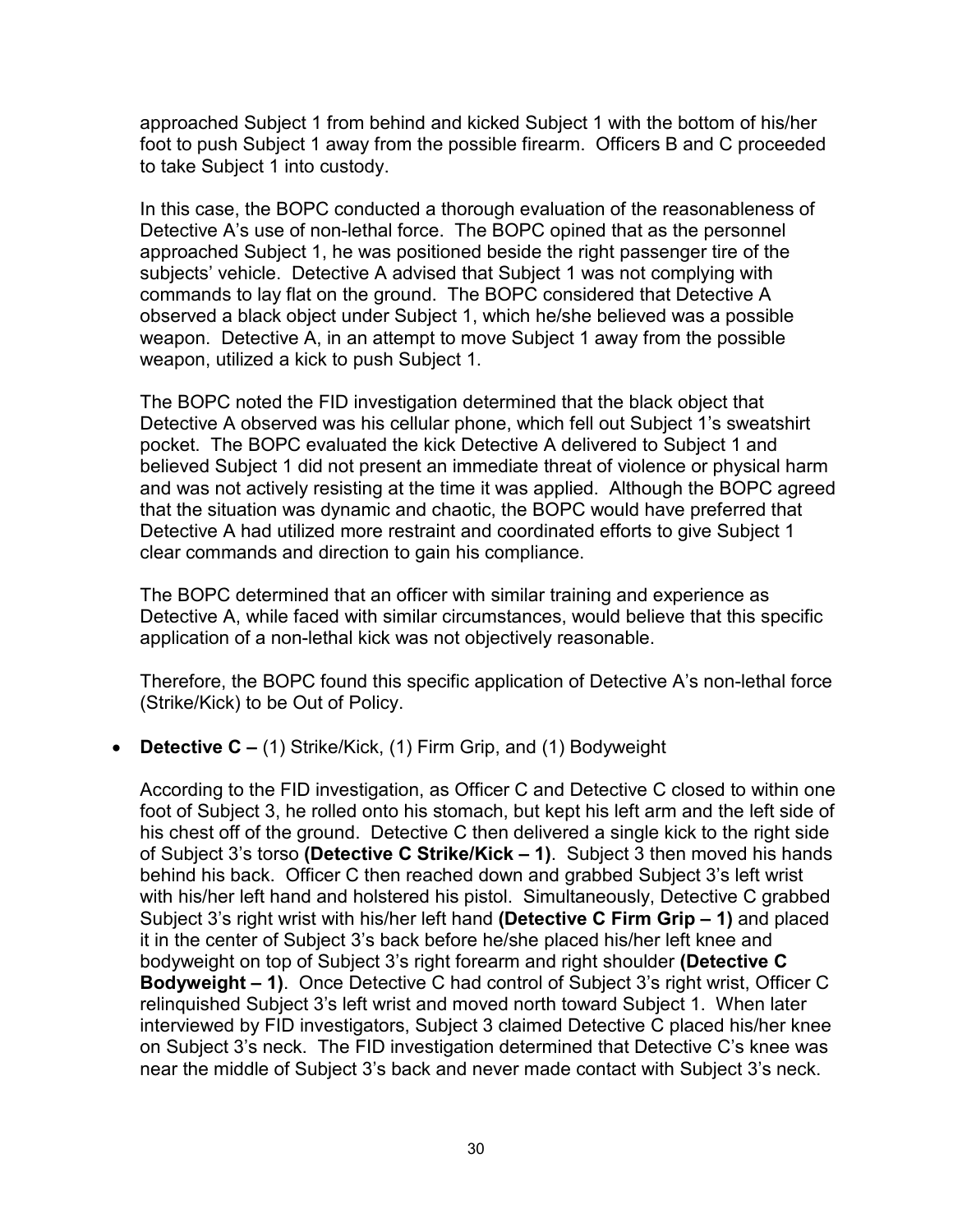According to Detective C, he/she approached Subject 3 and commanded him to get on his stomach. Detective C observed that when Subject 3 did roll over onto his stomach, he positioned his chest up and maintained his arms out even though he was being "directed to push his arms behind his back." Detective C considered that Subject 3 had not been searched, an officer-involved shooting had just occurred, and Subject 3 "wouldn't put his arms behind his back." Detective C also observed that Subject 3 was in close proximity to an unsecured handgun which he/she estimated was approximately six feet away. Detective C delivered one kick to Subject 3's "right side to gain compliance." Detective C observed that Subject 3 "immediately then put his hands behind his back," at which time Detective C "grabbed one hand and then placed [his/her] knee in the small of his back." Detective C maintained control of Subject 3 until he was handcuffed by Detective B.

In this case, the BOPC conducted a thorough evaluation of the reasonableness of Detective C's use of non-lethal force with particular attention given to the single kick delivered to Subject 1 as Detective C approached. The BOPC noted that Subject 3 placed his hands in the air and was facing upward as Detective C and Officer C approached. Subject 3 then turned over onto his stomach while keeping his arms outstretched. The BOPC considered that Detective C stated Subject 3 was not complying with commands to place his hands behind his back and was in close proximity to a handgun. Detective C made the decision to utilize a single kick to the right side of Subject 3's body to quickly gain compliance and have Subject 3 place his hands behind his back.

The BOPC noted the incident was chaotic and placed a high amount of stress on the personnel involved. The BOPC opined that Detective C allowed his/her emotional state caused by the OIS to affect him/her, and he/she utilized a kick on a subject who appeared to be complying. Additionally, the BOPC noted that strikes and kicks are utilized based on a subject's specific actions such as where a subject may be reaching for a weapon or toward a pocket which may contain a weapon. However, in this case, Subject 3 had his arms outstretched and turned over onto his stomach just prior to Detective C delivering his/her kick to Subject 3's right side. The BOPC considered that Detective C then grabbed ahold of Subject 3's right wrist and utilized his/her bodyweight to control the subject's movement.

In this case, the BOPC would have preferred a more coordinated effort in approaching the subjects and clear contact and cover roles; however, the BOPC acknowledged that the OIS was a dynamic and chaotic encounter. The single kick from Detective C did not appear to be warranted as Subject 3 appeared to be compliant; however, his/her firm grip on Subject 3's right wrist and bodyweight to control Subject 3 was the sufficient amount of force required to maintain control and allow Subject 3 to be taken into custody without further incident.

Based on the totality of the circumstances, the BOPC determined that an officer with similar training and experience as Detective C, while faced with similar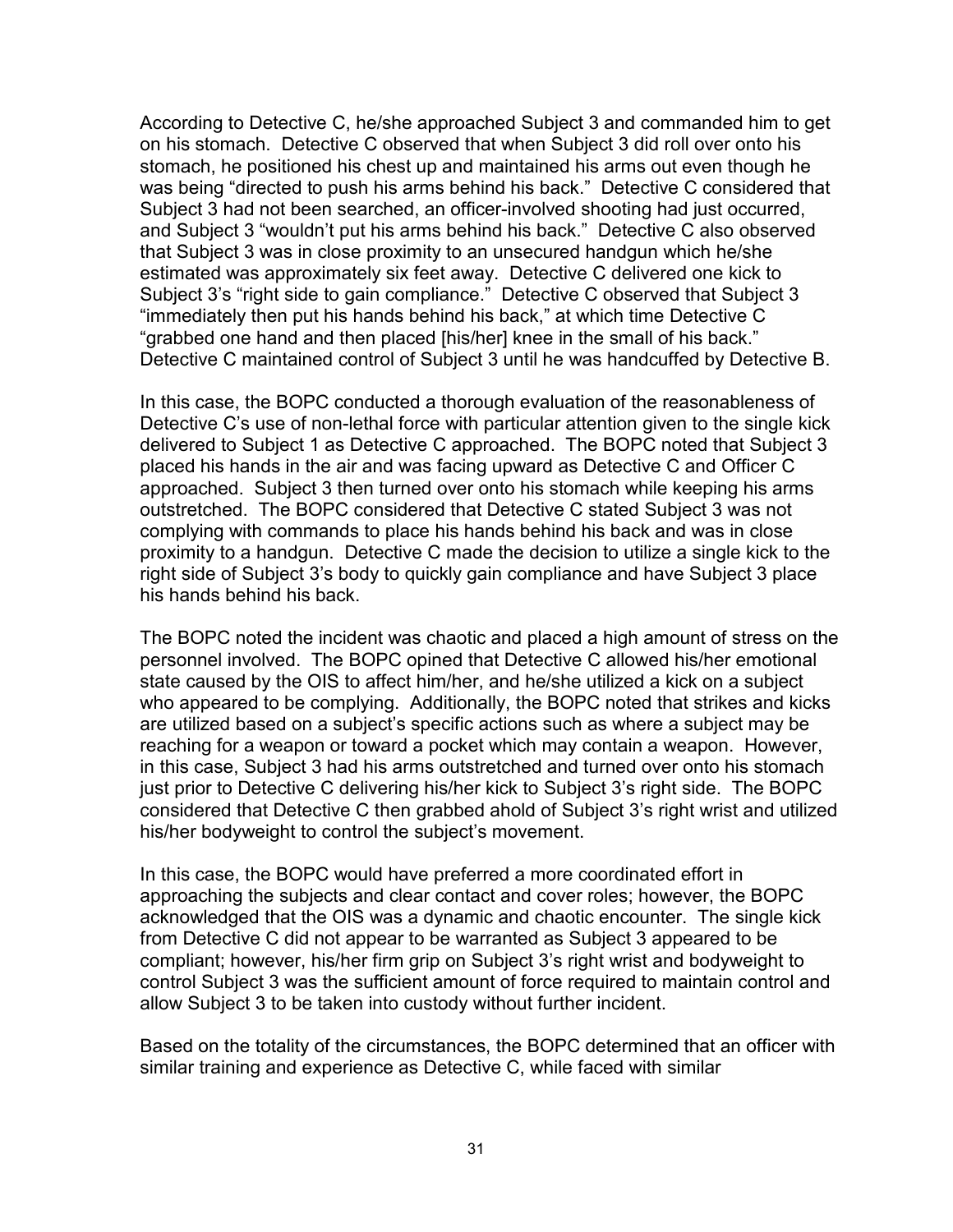circumstances, would not believe that this specific application of a non-lethal kick was objectively reasonable.

Therefore, the BOPC found this specific application of Detective C's non-lethal force (Strike/Kick) to be Out of Policy.

Based on the totality of the circumstances, the BOPC determined that an officer with similar training and experience as Detective C, while faced with similar circumstances, would believe that the applications of non-lethal force would be objectively reasonable to control Subject 3 until he/she was taken into custody.

The BOPC found the applications of Detective C's non-lethal use of force [(1) Firm Grip, (1) Bodyweight] to be In Policy.

• **Officer A –** (1) Strike/Kick, (1) Bodyweight, (1) Physical Force, (3) Firm Grip

According to the FID investigation, upon reaching Subject 2, Officer A delivered a single kick to the right side of Subject 2's body **(Officer A Strike/Kick – 1)**. Officer A dropped down to his/her knees and straddled Subject 2's waist **(Officer A Bodyweight – 1)**. As he did so, Subject 2 moved both of his hands under his chest and attempted to roll over. Officer A applied downward pressure to Subject 2's left shoulder blade with his/her left forearm **(Officer A Physical Force – 1)**. Simultaneously, he/she reached under Subject 2 and grabbed his right arm with his/her right hand and moved it behind Subject 2's back **(Officer A Firm Grip – 1)**. After obtaining control of Subject 2's right arm, Officer A utilized his/her left hand to grab and assist in maintaining it behind Subject 2's back **(Officer A Firm Grip – 2)**. Subject 2 then moved his left hand behind his back, where Officer A grabbed it with his/her left hand **(Officer A Firm Grip – 3)**. Officer A held Subject 2's hands together with his/her left hand while he/she applied handcuffs with his/her right hand.

According to Officer A, he/she observed Subject 2 looking up at him/her as he/she approached. Officer A wanted to get up to Subject 2 quickly and believed that his/her foot struck Subject 2; however, he/she did not intend to deliver a kick. Officer A observed Subject 2 tuck his hands underneath his body. Officer A then utilized his/her bodyweight as he/she got on top of Subject 2 and straddled him. Officer A grabbed Subject 2's right arm and attempted to "pull a hand out, but also applying pressure to his shoulder so he stays pinned down." Officer A utilized his/her left elbow to apply pressure and attempt to gain control of Subject 2's arm. After gaining control of Subject 2's right arm, Subject 2 provided his left arm to Officer A who handcuffed him without further incident.

In this case, the BOPC conducted a thorough evaluation of the reasonableness of Officer A's use of non-lethal force with particular attention given to single kick delivered to Subject 2 as Officer A approached. The BOPC noted Subject 2 laid faced down on the ground and placed his hands outstretched in front of him prior to Officer A approaching him. The BOPC considered that Officer A stated he/she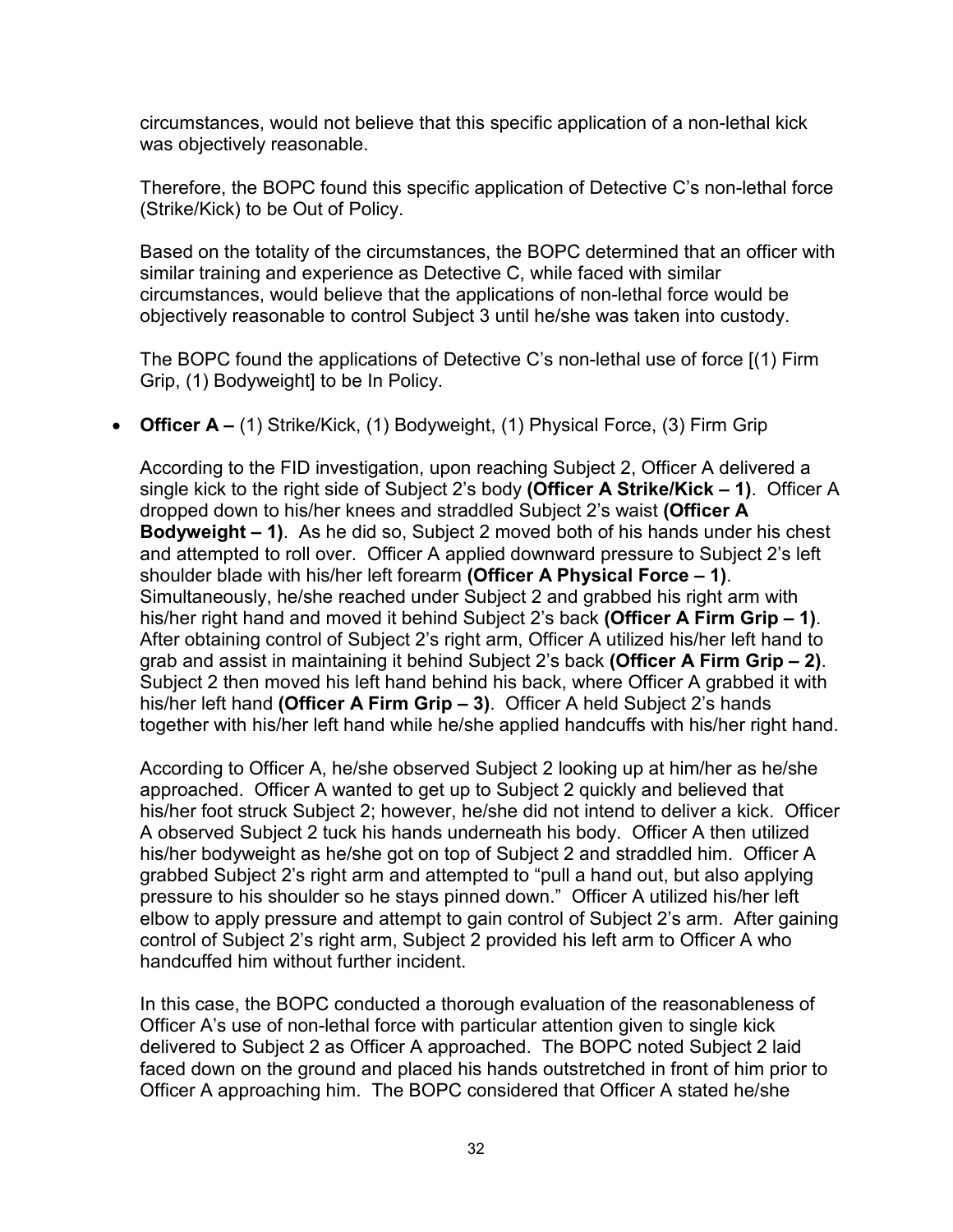observed Subject 2 looking up at him/her, and based on the chaotic OIS that had just occurred, he/she intended to quickly close distance and initiate physical contact with Subject 2 and take him into custody as soon as he/she could.

The BOPC noted the incident was chaotic and placed a high amount of stress on the personnel involved. The BOPC considered the FID investigation determined Officer A did utilize a kick as he/she approached Subject 2. The BOPC opined that Officer A's emotional state from the highly stressful OIS in which he/she was confined to the rear of the van would have continued to affect his/her outlook on the tactical situation. The BOPC noted that strikes and kicks are utilized based on a subject's specific actions such as where a subject may be reaching for a weapon or toward a pocket which may contain a weapon. However, in this case, Subject 2 was in a prone position and had his arms outstretched in front of him just prior to Officer A delivering a kick to Subject 2's right side. The BOPC opined that based on the FID investigation and the evidence, it appeared that Subject 2 was compliant, and the kick utilized by Officer A was not warranted.

The BOPC considered that Officer A then utilized his/her bodyweight to limit Subject 2's movement, as Subject 2 began to resist and place his arms underneath his body. The BOPC noted that Officer A utilized physical force and firm grips to gain control of Subject 2's arms, overcome Subject 2's resistance, and take Subject 2 into custody without further incident.

In this case, the BOPC would have preferred a more coordinated effort in approaching the subjects and clear contact and cover role; however, the BOPC acknowledged that the OIS was a dynamic and chaotic encounter. The single kick from Officer A as heshe/ quickly closed distance with Subject 2 did not appear to be warranted; however, his/her utilization of bodyweight, physical force, and firm grips on Subject 2 to control Subject 2 was the sufficient amount of force required to maintain control, overcome Subject 2's resistance, and take him into custody.

Based on the totality of the circumstances, the BOPC determined that an officer with similar training and experience as Officer A, while faced with similar circumstances, would not believe that this specific application of a non-lethal kick was objectively reasonable.

Therefore, the BOPC found this specific application of Officer A's non-lethal force (Strike/Kick) to be Out of Policy.

Based on the totality of the circumstances, the BOPC determined that an officer with similar training and experience as Officer A, while faced with similar circumstances, would believe that the other applications of non-lethal force would be objectively reasonable to overcome Subject 2's continued resistance.

Therefore, the BOPC found the applications of Officer A's non-lethal use of force [(1) Bodyweight, (1) Physical Force, and (3) Firm Grips] to be In Policy.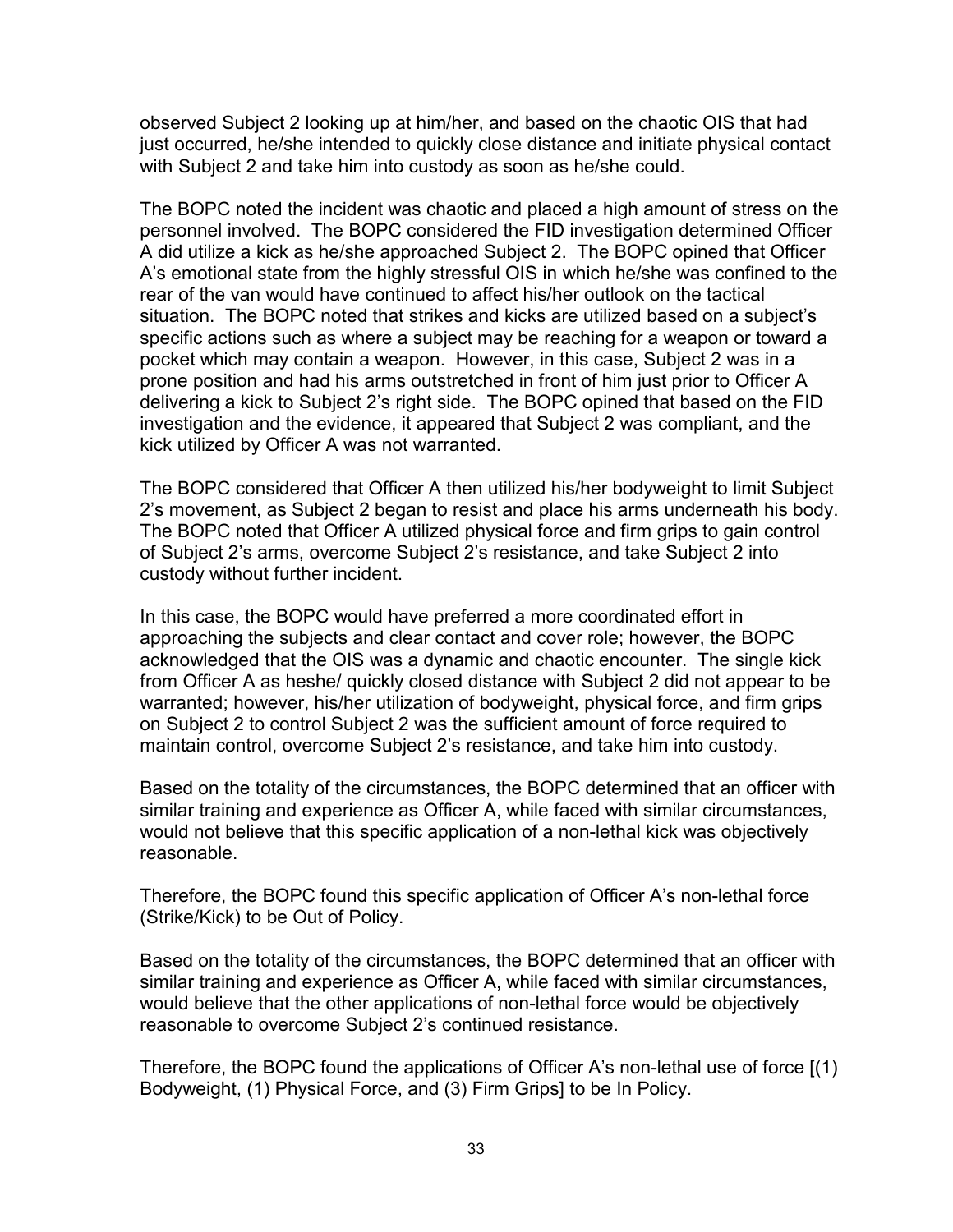## • **Officer C –** (1) Bodyweight, (3) Firm Grips

According to the FID investigation, as Officer C and Detective C closed to within one foot of Subject 3, Subject 3 rolled onto his stomach, but kept his left arm and the left side of his chest off of the ground. Detective C then delivered a single kick to the right side of Subject 3's torso. Subject 3 then moved his hands behind his back. Officer C then reached down and grabbed Subject 3's left wrist with his/her left hand and holstered his/her service pistol **(Officer C Firm Grip – 1)**. Simultaneously, Detective C grabbed Subject 3's right wrist with his/her left hand and placed it in the center of Subject 3's back before he/she placed his/her left knee and bodyweight on top of Subject 3's right forearm and right shoulder. Once Detective C had control of Subject 3's right wrist, Officer C relinquished Subject 3's left wrist and moved north toward Subject 1 with Officer B. Once Subject 1 was on his stomach, Officer C immediately placed his/her right knee on the small of Subject 1's back **(Officer C Bodyweight – 1)**. Simultaneously, Officer C grabbed Subject 1's wrists and held them behind his back while Officer B holstered his/her service pistol and handcuffed him **(Officer C Firm Grips 2 – 3)**.

According to Officer C, as he/she approached the subjects from the rear of their vehicle, he/she grabbed Subject 3's arm and "got a firm grip on it," at which time he/she handed Subject 3's arm back to Detective C. Once Officer C felt comfortable that Detective C had control of Subject 3's arm, he/she immediately approached Subject 1 and utilized his/her bodyweight by placing his/her knee on Subject 1's back. Officer C then grabbed Subject 1's right arm and placed it behind his back. Officer C then "grabbed the left arm" and did the same thing. Officer C maintained control of Subject 1's arms behind his back as Officer B handcuffed Subject 1 without further incident.

In this case, the BOPC conducted a thorough evaluation of the reasonableness of Officer C's use of non-lethal force. The BOPC noted that Officer C approached Subject 3 with Detective C. Officer C transitioned to the role of contact officer and grabbed Subject 3's left wrist. The BOPC considered that Subject 3 turned over into a prone position and had his arms outstretched as Detective C and Officer C approached. Officer C believed that Detective C had gained control of Subject 3, and Officer C quickly transitioned to the contact officer for Subject 1 who was a short distance away. Officer C utilized his/her bodyweight to control Subject 1's movements and then utilized firm grips to maintain control of Subject 1's arms until he was handcuffed by Officer B.

The BOPC considered the incident was chaotic and placed a high amount of stress on the personnel involved. The BOPC noted that Officer C maintained his/her role as the contact officer; however, he/she transitioned between subjects prior to Subject 3 being handcuffed. The BOPC noted that Officer C stated he/she only transitioned once he/she believed Detective C had sufficient control of Subject 3. The BOPC considered that Officer C utilized a firm grip to control Subject 3 then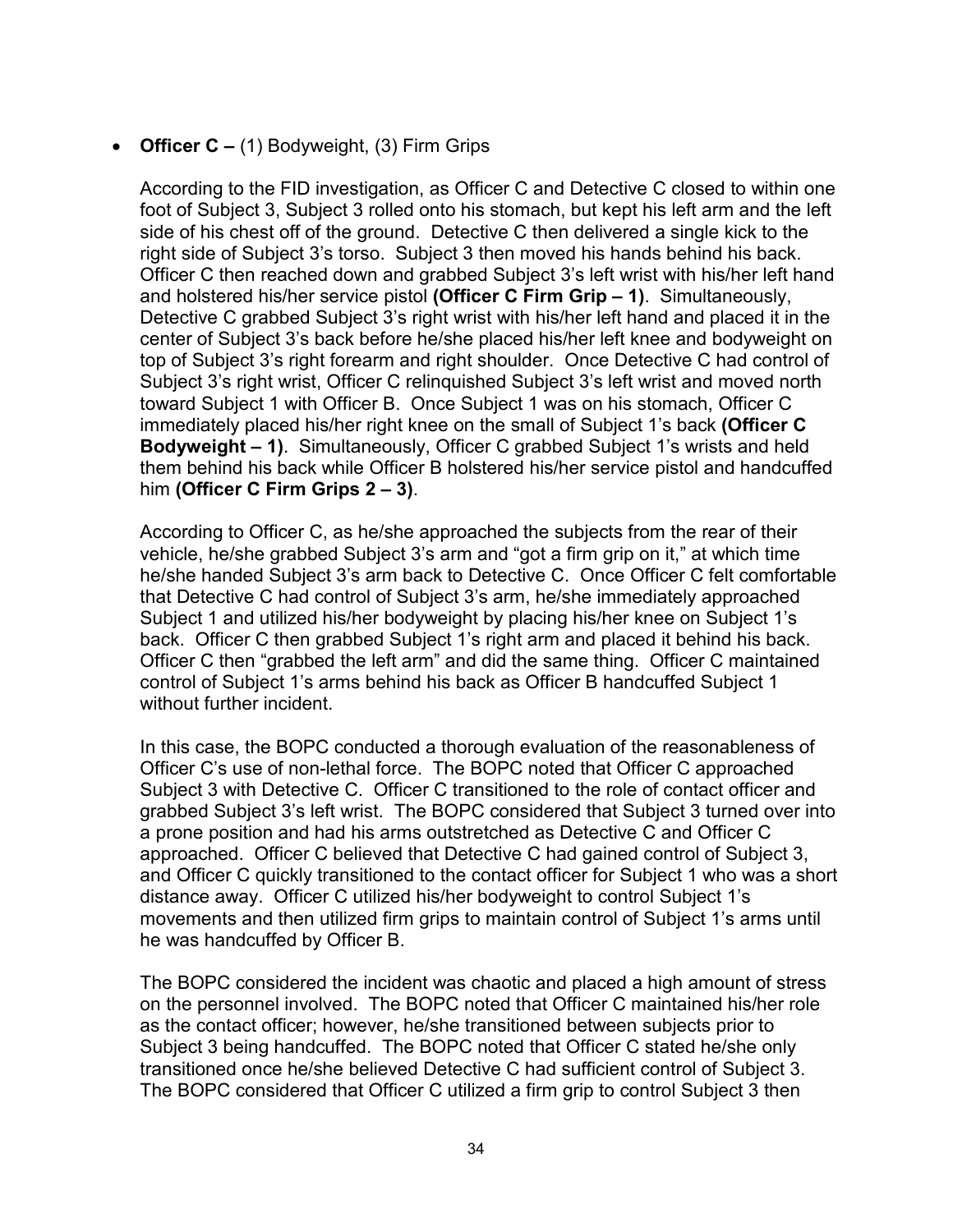utilized his/her bodyweight to limit Subject 1's movement. The BOPC noted that Officer C utilized firm grips to gain control of Subject 1's arms and maintained control of Subject 1 until he was taken into custody. The BOPC opined Officer C's intention was to maintain control of the subjects so they could be taken into custody without incident and utilized the minimal amount of force necessary to control them.

In this case, the BOPC would have preferred a more coordinated effort in approaching the subjects. The BOPC would have preferred that Officer C had maintained his/her contact role with Subject 3; however, the BOPC acknowledged that the OIS was a dynamic and chaotic encounter requiring adaptable tactics. Officer C's utilization of a firm grip on Subject 3 and bodyweight and firm grips on Subject 1 to control both subjects was the sufficient amount of force required to maintain control and take both subjects into custody.

Based on the totality of the circumstances, the BOPC determined that an officer with similar training and experience as Officer C, while faced with similar circumstances, would believe that the applications of non-lethal force would be objectively reasonable to maintain control of Subjects 1 and 3 until they were taken into custody.

Therefore, the BOPC found the applications of Officer C's non-lethal use of force [(1) Bodyweight, (1) and (3) Firm Grips] to be In Policy.

In sum, the BOPC found Detectives A [(1) Strike/Kick] and C [(1) Strike/Kick] and Officer A's [(1) Strike/Kick)] non-lethal use of force to be Out of Policy. The BOPC found Detective C's [(1) Firm Grip, (1) Bodyweight] and Officers C and A's [(1) Physical Force, (6) Firm Grip, and (2) Bodyweight] non-lethal use of force to be In Policy.

### **D. Lethal Use of Force**

• **Detective A –** (pistol, five rounds, two volleys)

**Background:** The FID investigation determined that the background during the OIS, was a brick wall located on the southern portion of the gas station for Detective A's first volley of two rounds and the southern portion of the convenience store and an adjacent utility area for the second volley of three rounds. The FID investigation revealed that Detective A discharged five rounds in two separate volleys during the incident. Detective A only recalled discharging his/her service pistol twice in an easterly direction while he/she was behind a metal box and Subject 1 was running.

**Volley One –** Two rounds discharged in a southerly direction.

The FID investigation revealed at the time Subject 1 was running in a northwesterly direction and a round was observed striking the pavement south of pump number three, Detective A was partially obscured from the gas station camera's view by a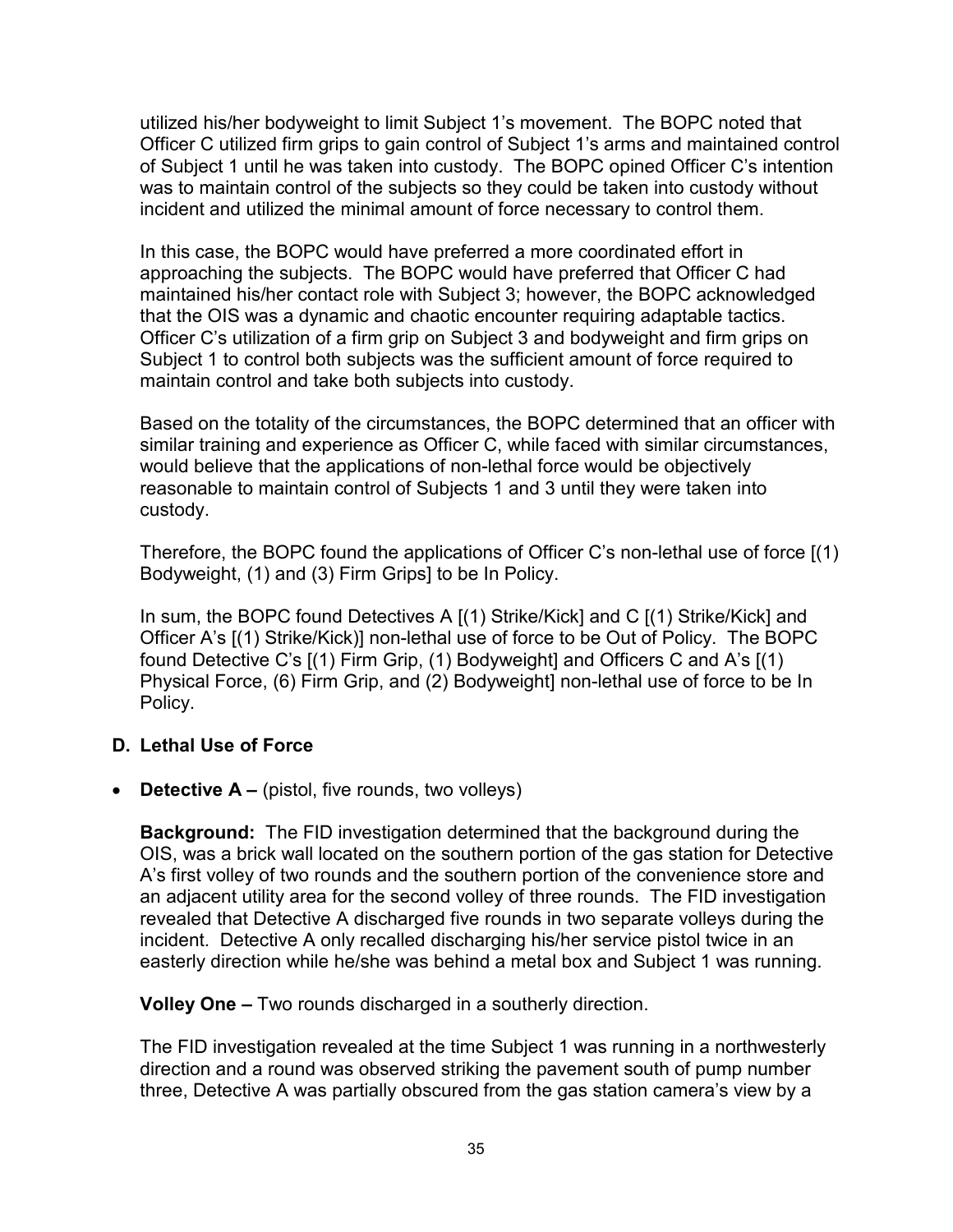gas pump and metal pillar. While in this area, Detective A could be seen extending his/her arms toward Subject 1 in an isosceles-type shooting stance, but his/her service pistol was not visible.

Two of Detective A's discharged cartridge cases (DCCs) were recovered from the ground west of pump number one, in the area that was not captured by the gas station's security video system. The FID investigation identified one bullet pathway on the brick wall south of Detective A's location and one bullet pathway on the asphalt south and west of pump number three. The FID investigation determined the bullets that created those pathways were fired from the north to the south. This information was consistent with Detective A having fired two rounds at Subject 1 as Subject 1 re-entered the parking lot and moved in a northeasterly direction. Detective A did not recall firing his/her pistol at this point in the encounter.

**Volley Two –** Three rounds discharged in an easterly direction.

According to Detective A, he/she was the driver of the van. He/she drove toward the area of the gas station to assist the other personnel. As he/she approached the location, he/she heard Officer C broadcast, "In the gas station, in the gas station to your right, silver car," at which time Detective A drove east into the gas station. Detective A observed a male wearing a white long sleeve shirt pointing a gun toward his/her direction, and he/she observed a red laser. Detective A observed what he/she believed was muzzle flash and heard rounds coming toward his/her van. Detective A heard Officer A, who was in the rear seat of the van begin firing toward the subject. Detective A immediately exited his/her vehicle and redeployed to the rear of his/her van when he/she observed the subject who was shooting at them, run toward the roadway. Detective A lost sight of the subject for a brief moment and then observed him come back into his/her view. Detective A indicated that he/she observed the subject was armed with a gun and looked toward Detective A. Detective A observed the subject with his elbow bent and his hand tucked near his right thigh and his waistband area. Detective A believed the subject was going to turn and shoot at him/her. Based on his/her belief that the subject had already fired at him/her and his/her partners, was armed with a handgun, as well as his/her fear for the safety of his/her partners and him/herself, Detective A discharged three rounds from his/her service pistol at the torso area of the subject. Detective A believed "it was necessary to fire at him to protect my life and the life of my partners." Detective A observed the subject falling to the ground and heard a metal sound hitting the concrete. Detective A lost visual of the subject, assessed, and determined the subject no longer presented an imminent lethal threat. Detective A believed he/she only discharged two rounds from his/her service pistol during this time.

In this case, the BOPC conducted a thorough review and analysis of the reasonableness and necessity of Detective A's use of lethal force. The BOPC noted the investigation determined that Detective A discharged two rounds in his/her first volley as Subject 1 stumbled as he ran back in a northeasterly direction in the gas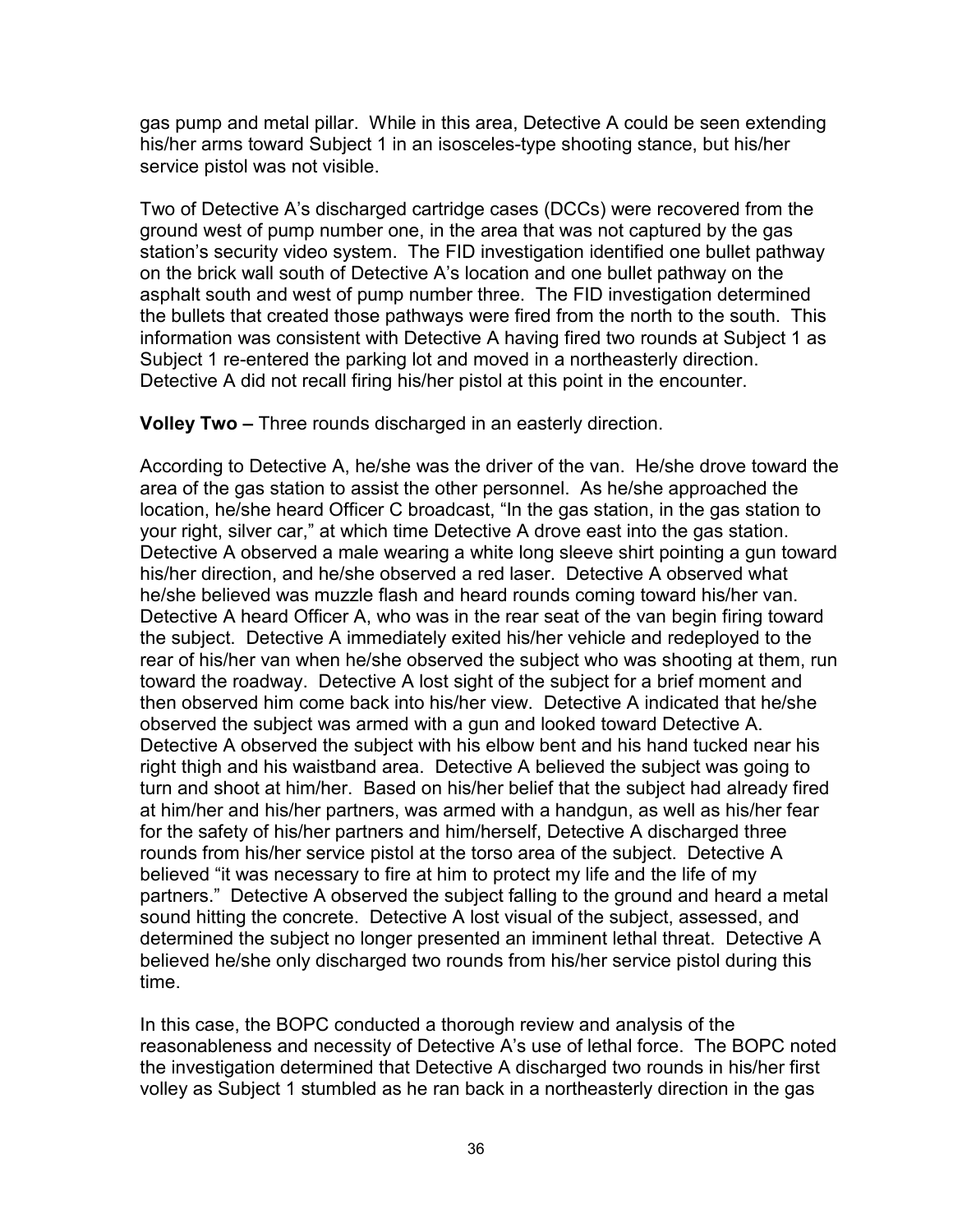station parking lot and continued to run back toward the subject's vehicle. However, Detective A did not recall discharging those rounds. The BOPC considered the incident was chaotic and placed a high amount of emotional strain on the personnel involved.

In this case, Detective A was the driver of the van and drove into the gas station believing that the personnel in the unit needed assistance. He/she heard broadcasts as he/she entered the gas station parking lot that there was a subject armed with a gun just prior to Subject 3 beginning to fire upon the van. The BOPC noted that Detective A stopped the van believing it would be more tactically disadvantageous to drive away from the scene and deployed from the vehicle. The BOPC considered that Detective A observed Subject 1 run in a southwesterly and mistakenly believed Subject 1 to be the same subject that had just shot at them. The BOPC noted that Subjects 1 and 3 were wearing similar clothing and Subject 1 ran past Subject 3 as he fled. Detective A began to move in a southerly direction as he/she maintained visual contact with Subject 1 and briefly lost sight of Subject 1 as he ran south. When Subject 1 came back into his/her view, Detective A believed he/she observed the barrel of a handgun in Subject 1's right hand and believed Subject 1 was looking to locate his/her position so he could begin shooting at him/her. The BOPC noted Detective A did not specifically recall discharging his/her first two rounds; however, Detective A did hear gunfire and believed Subject 1 was shooting at him/her or other people in the area.

As Detective A observed Subject 1 continue running toward the subjects' vehicle, Detective A observed Subject 1's right elbow bent as if he were preparing to raise the handgun Detective A believed him to be armed with and fire at him/her, at which time he/she discharged three rounds at Subject 1. The BOPC noted that Detective A recalled only discharging two rounds during this sequence.

The BOPC noted that Detective A believed Subject 1 to be Subject 3, who began firing at them as they entered the gas station parking lot and therefore believed Subject 1 to be armed. However, Detective A did not recall discharging his/her service pistol and therefore could not articulate his/her rationale for discharging his/her service pistol at that time. The BOPC opined that based on a thorough review of the evidence presented by the FID investigation, it did not appear to show Subject 1 with his arms extended or presenting an imminent lethal threat at the time.

The BOPC considered that Subject 1 appeared to be running away from the personnel and then proceeded back towards the subjects' vehicle and though he made movements towards his waistband, Detective A misidentified Subject 1 and did not clearly ascertain the immediacy of the lethal threat at the time. The BOPC was also critical of the lack of communication while this was occurring as Detective A was unaware there were multiple subjects or that the personnel in the other vehicle had redeployed and misidentified the OIS involving Detective C and Officer B as Subject 1 shooting at him/her or others. The BOPC opined the poor tactical planning and lack of tactical communication in conjunction with the acute focus on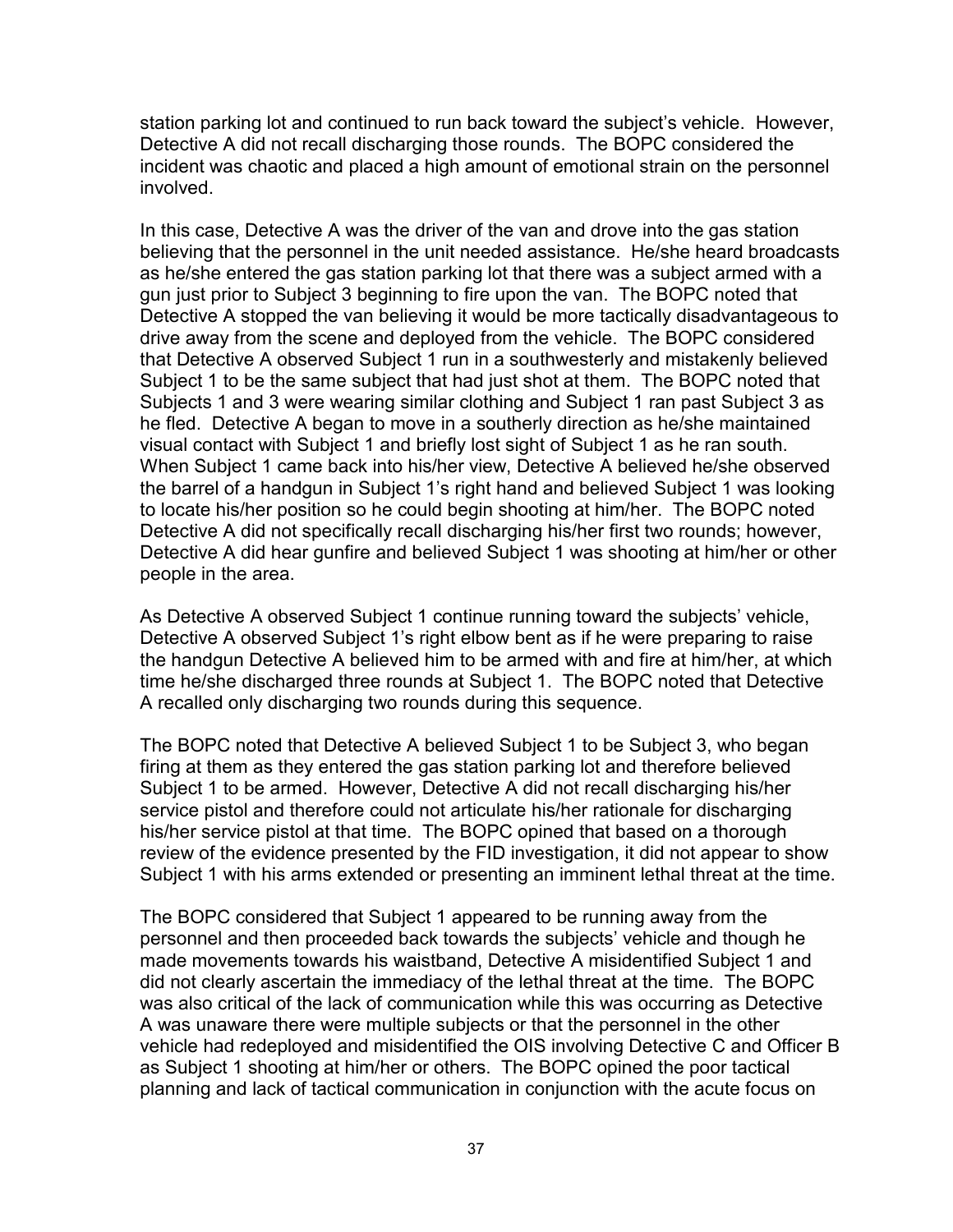Subject 1 was a significant factor which caused Detective A to have poor situational awareness and led to the misidentification of Subject 1 presenting an imminent lethal threat as Subjects 2 and 3 were the subjects who were armed and firing at the personnel.

Based on the totality of the circumstances, the BOPC determined that an officer with similar training and experience as Detective A, would reasonably believe that Subject 1's actions did not present an imminent threat of death or serious bodily injury and that the use of deadly force would not be objectively reasonable and necessary.

Therefore, the BOPC found Detective A's lethal use of force for rounds one through five (Volleys One and Two) to be Out of Policy.

• **Detective B –** (pistol, one round)

**Background:** The FID investigation determined that the background during the OIS, was a brick wall located on the southern portion of the gas station.

According to Detective B, he/she was the front passenger in the van as it drove east into the parking lot of the gas station. As the van began to slow down, Detective B observed "a bright red light pointed in [the officers'] direction," and formed the opinion that it was a laser sight for a pistol. Immediately after seeing the light, Detective B began hearing gunshots and felt an impact to the van. Detective B observed a male in his mid-20s wearing a "white top and light-colored jeans," begin fleeing in a southwesterly direction. As the subject was running, Detective B exited the van and observed the subject had his right arm "outstretched back toward me [Detective B] and there was like a little stutter step and I thought he was going to kind of turn again and engage us." Based on his/her belief that the subject was armed with a handgun and had already fired at personnel, as well as the subject's movement of turning back toward Detective B with his arms outstretched, caused Detective B to be in fear of "getting shot or one of my partner's getting shot." Detective B discharged one round from his/her service pistol to stop the lethal threat presented by the subject's actions. Detective B assessed and did not fire additional rounds due to potential crossfire with the other personnel.

In this case, the BOPC conducted a thorough review and analysis of the reasonableness and necessity of Detective B's use of lethal force. The BOPC noted the investigation determined Detective B discharged one round as Subject 1 ran in a southwesterly direction from an approximate distance of 60 feet. The BOPC considered the incident was chaotic and placed a high amount of emotional strain on the personnel involved.

In this case, Detective B was the front passenger of the van as it was driven into the gas station. As the van began to slow down, he/she observed a red light pointed toward the van, formed the opinion it was a laser sight for a handgun and began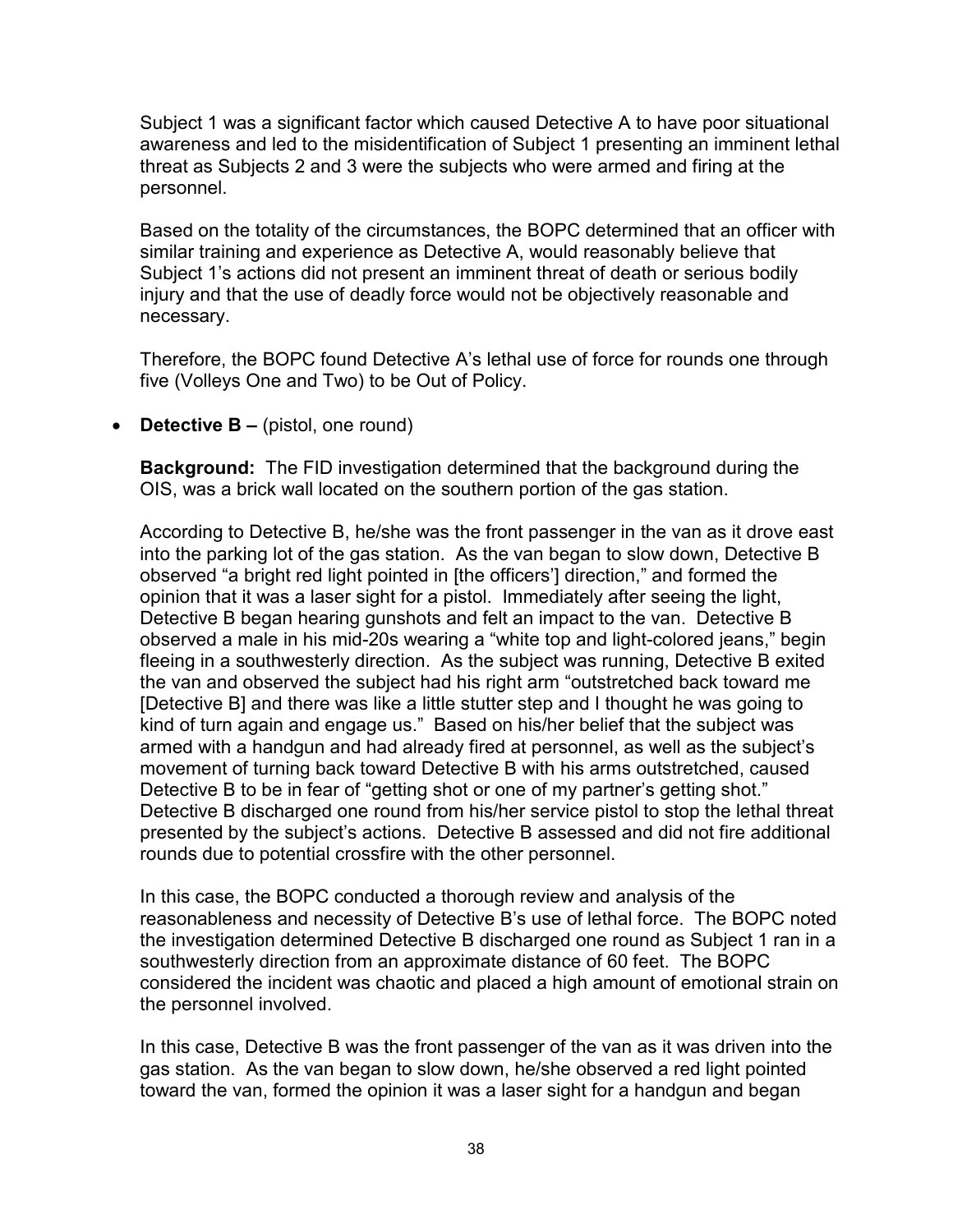hearing gunshots as well as impacts to the van. The BOPC noted that Detective B observed Subject 1 run in a southwesterly direction and mistakenly believed him to be the same subject who had just shot at them. The BOPC noted that Subjects 1 and 3 were wearing similar clothing, and Subject 1 ran past Subject 3 as he fled. Detective B exited the van, believed Subject 1 was armed, and observed Subject 1 with his right armed outstretched back toward Detective B. Detective B discharged one round from his/her service pistol due to his/her belief Subject 1 was going to turn around and fire at him. The BOPC noted that Detective B was only aware of one subject at the time he/she discharged his/her service pistol.

The BOPC noted that Detective B believed Subject 1 to be Subject 3, who began firing at the officers as they entered the gas station and therefore believed Subject 1 to be armed. The BOPC opined that based on a thorough review of the evidence presented by the FID investigation, it did not appear to show Subject 1 with his arm outstretched or present an imminent lethal threat at the time. The BOPC considered that Subject 1 appeared to be running away from Detective B, was approximately 60 feet away, and that Detective B misidentified Subject 1 and did not clearly identify the imminency of the lethal threat at the time. The BOPC was critical of the lack of communication while this was occurring as Detective B was unaware there were multiple subjects who fired upon the van during this time. The BOPC opined the poor tactical planning and lack of tactical communication in conjunction with the acute focus on Subject 1 was a significant factor which caused Detective B to have poor situational awareness and led to the misidentification of Subject 1 presenting an imminent lethal threat as Subjects 2 and 3 were the subjects who were armed and fired at the personnel.

The BOPC acknowledged that Detective B demonstrated great restraint and assessed as expected by only discharging one round during the dynamic and chaotic incident. However, based on the totality of the circumstances, the BOPC determined that an officer with similar training and experience as Detective B, would reasonably believe that Subject 1's actions did not present an imminent threat of death or serious bodily injury and that the use of deadly force would not be objectively reasonable and necessary.

Therefore, the BOPC found Detective B's lethal use of force to be Out of Policy.

• **Detective C –** (pistol, three rounds)

**Background:** The FID investigation determined that the background during the OIS was a closed metal gate of a business that was closed and empty for all three rounds.

**Volley One** – One round discharged in an easterly direction.

According to Detective C, he/she was the rear driver's side passenger in the vehicle parked under the freeway overpass. As they drove south as the OIS began with the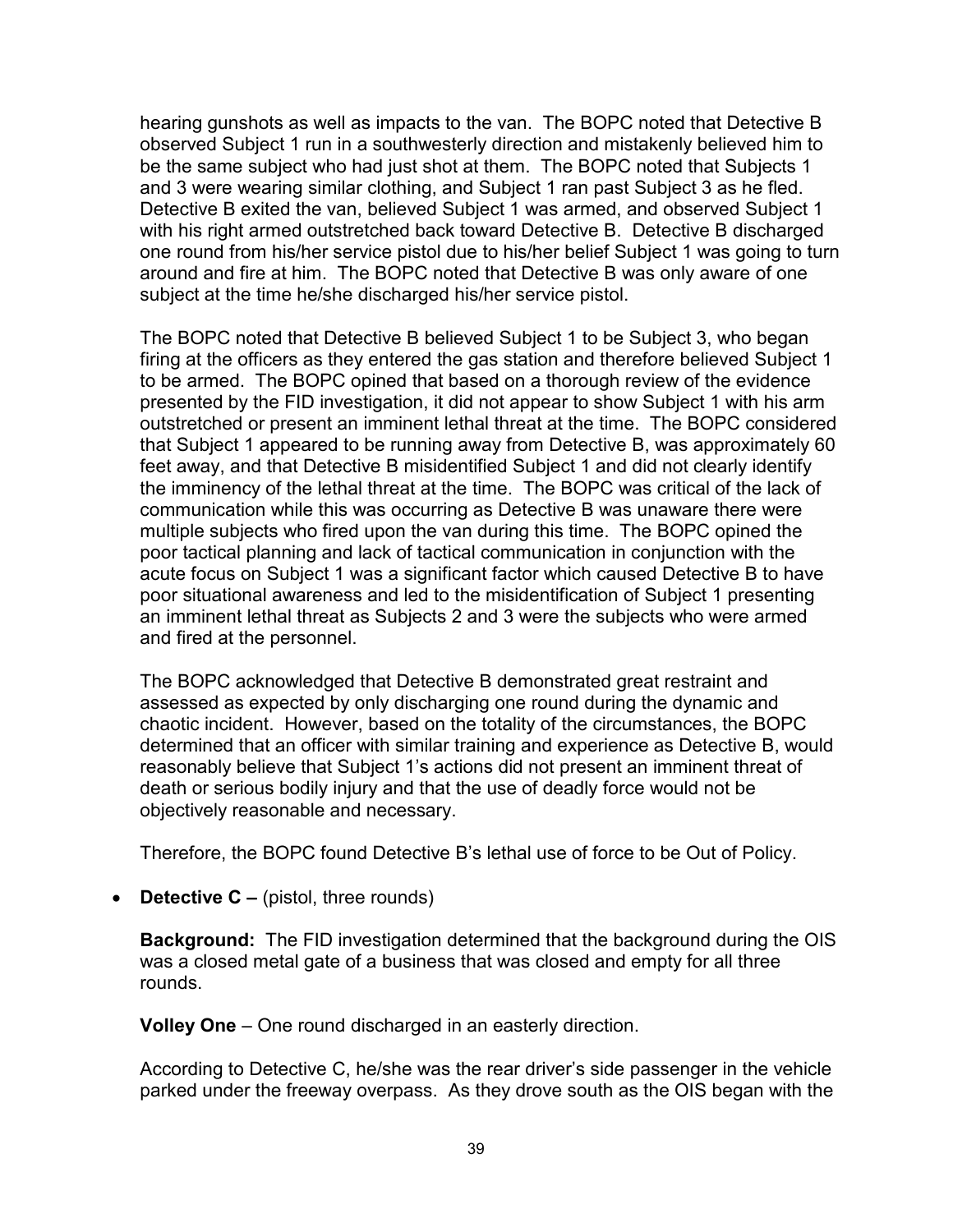subjects and the personnel in the van, Detective C observed the subject he/she believed initially pointed a gun at him/her was running south, attempting to flee. Detective C believed the subject was armed with a firearm based on his belief it was the same subject who pointed a gun when the officers had driven through the gas station. As Officer B stopped the vehicle to effect the arrest, Detective C exited the vehicle and yelled, "Stop." Detective C observed the subject, "almost like dipped down, reached with his shirt, lifted up his shirt, reached for the waistband, and then began to come up as if he was drawing from his waistband and was going to shoot from over his shoulder." Based on his/her belief that the subject was the same subject who was armed with a handgun and already pointed that handgun at Detective C and his/her partners, in conjunction with his observations of the subject's movements of reaching towards his waistband and his/her fear for the safety of Officer B and his/her own safety, Detective C discharged one round from his/her service pistol at the subject's right flank.

**Volley Two** – One round discharged in an easterly direction.

According to Detective C, immediately after discharging his/her first round, he/she observed the subject turn around and run back north as the subject looked in his/her direction and "then lifted up his shirt again and went to his waistband." Based on his/her continued belief that the subject was armed with a handgun and the subject's continued actions of lifting his shirt and reaching for his waistband, Detective C discharged one additional round from his/her service pistol while targeting the left side of the subject's body.

**Volley Three** – One round discharged in an easterly direction.

According to Detective C, he/she followed after the subject as the subject fled in a northeasterly direction in the gas station. As Detective C turned the corner, he/she observed the subject "looking back with his hand still at his waistband and lifting up his shirt." Detective C believed the subject was looking over at him/her with the intention to draw his handgun and point at Detective C and fire. Based on his/her belief that the subject was armed with a handgun, the subject's continuing actions of reaching into his waistband, and Detective C's fear for his/her life, he/she discharged one additional round from his/her service pistol while targeting the subject's back. Detective C observed the subject throw himself on the ground near the subject's vehicle and assessed that he no longer presented an imminent lethal threat.

In this case, the BOPC conducted a thorough review and analysis of the reasonableness and necessity of Detective C's use of lethal force. The BOPC noted the investigation determined Detective C discharged three rounds as Subject 1 ran in a southerly and northerly direction. The BOPC considered the incident was chaotic and placed a high amount of emotional strain on the personnel involved.

In this case, Detective C was the rear driver's side passenger in his/her vehicle. Officer B, the driver, drove south as the OIS began with the subjects and the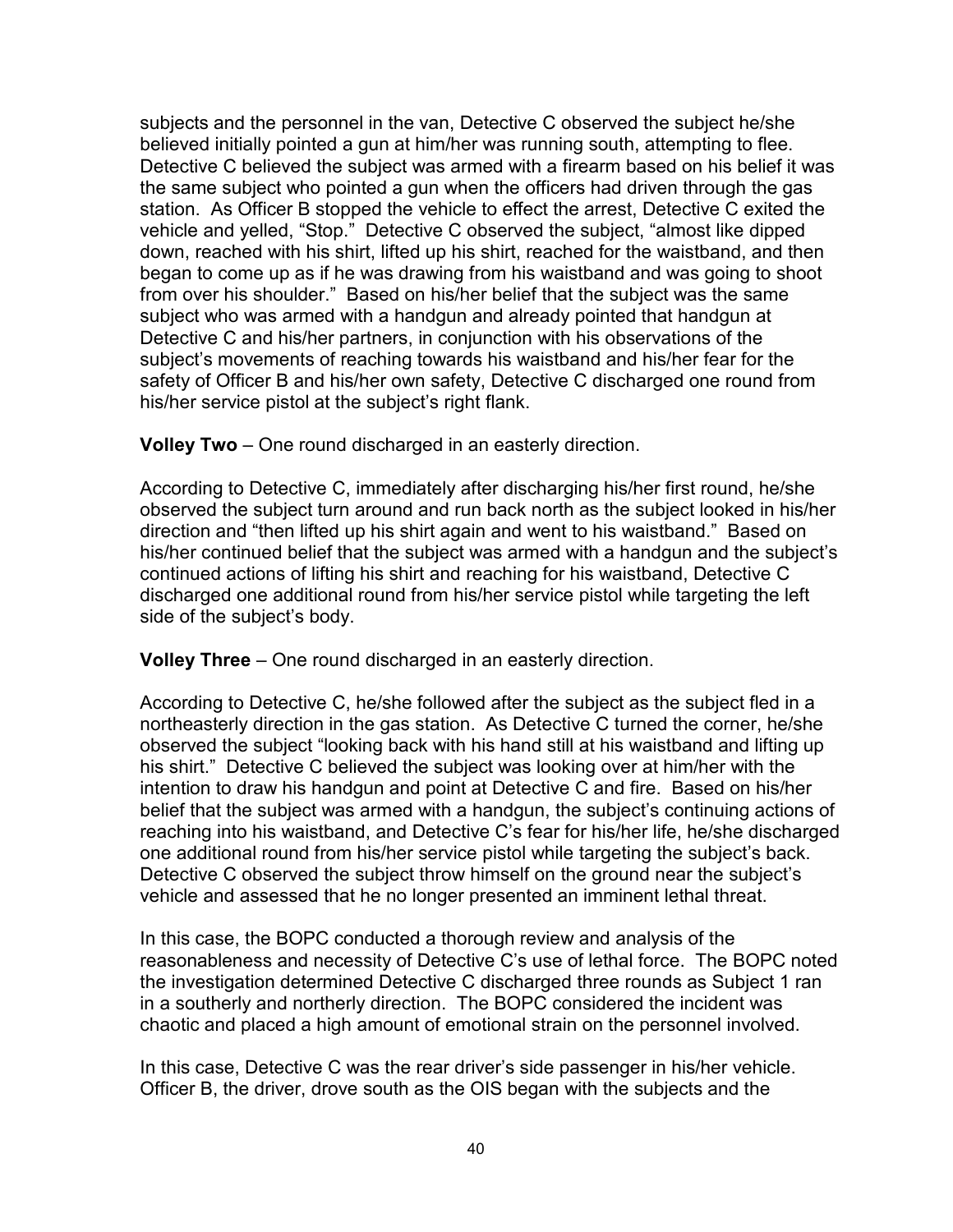personnel in the van. The BOPC noted Detective C observed Subject 1 and believed he was Subject 3, the subject who initially pointed a gun at him/her when the officers drove through the gas station. Detective C observed Subject 1 running in a southwesterly direction. As Officer B stopped the vehicle in the number one lane of traffic, Detective C exited the vehicle and believed he/she commanded Subject 1 to "stop." Detective C observed Subject 1's movements which included reaching for his waistband and coming up as if he intended to fire his handgun. The BOPC noted Detective C believed the subject was armed with a handgun based on his/her belief that the Subject 1 was Subject 3; however, Detective C did not observe Subject 1 was armed with a handgun in his hands.

The BOPC noted that Detective C believed Subject 1 to be Subject 3, who had initially pointed a handgun at him/her when Officer B had driven through the gas station at the onset of the incident, and therefore believed Subject 1 to be armed. The BOPC considered that Officer B stopped in relatively close proximity to Subject 1, and it appeared Subject 1 was attempting to run south and then proceeded back north. The BOPC noted the investigation determined that Subject 1 was not armed with a handgun, and that Detective C did not observe a handgun in Subject 1's waistband or in his hands. The BOPC opined that though an analysis of the evidence from the FID investigation showed that though Subject 1 reached in the area of his waistband as he was running, the tactical deployment of the detective's vehicle combined with Detective C's mindset and intention of apprehending and effecting an arrest on Subject 1, who was believed to be armed, was a contributing factor. The BOPC was critical of the lack of communication between the personnel due to the fact that while this was occurring, the personnel in the van were unaware of there being multiple subjects who were the individuals firing upon the occupied van. The BOPC opined that the poor tactical planning and lack of tactical communication in conjunction with the acute focus on Subject 1 was a significant factor which caused Detective C to have poor situational awareness and led to the misidentification of Subject 1 presenting an imminent lethal threat as he/she was aware that there were two subjects with similar clothing and assumed Subject 1 was Subject 3.

Based on the totality of the circumstances, the BOPC determined an officer with similar training and experience as Detective C would reasonably believe that Subject 1's actions did not present an imminent threat of death or serious bodily injury and that the use of deadly force would not be objectively reasonable and necessary.

Therefore, the BOPC found Detective C's lethal use of force for rounds one through three (Volleys One, Two, and Three) to be Out of Policy.

• **Officer A –** (pistol, 18 rounds, two volleys)

**Background:** The FID investigation determined the background during the OIS was a utility area for the seven rounds discharged in a southeasterly direction and then a brick wall located on the southern portion of the gas station for the six rounds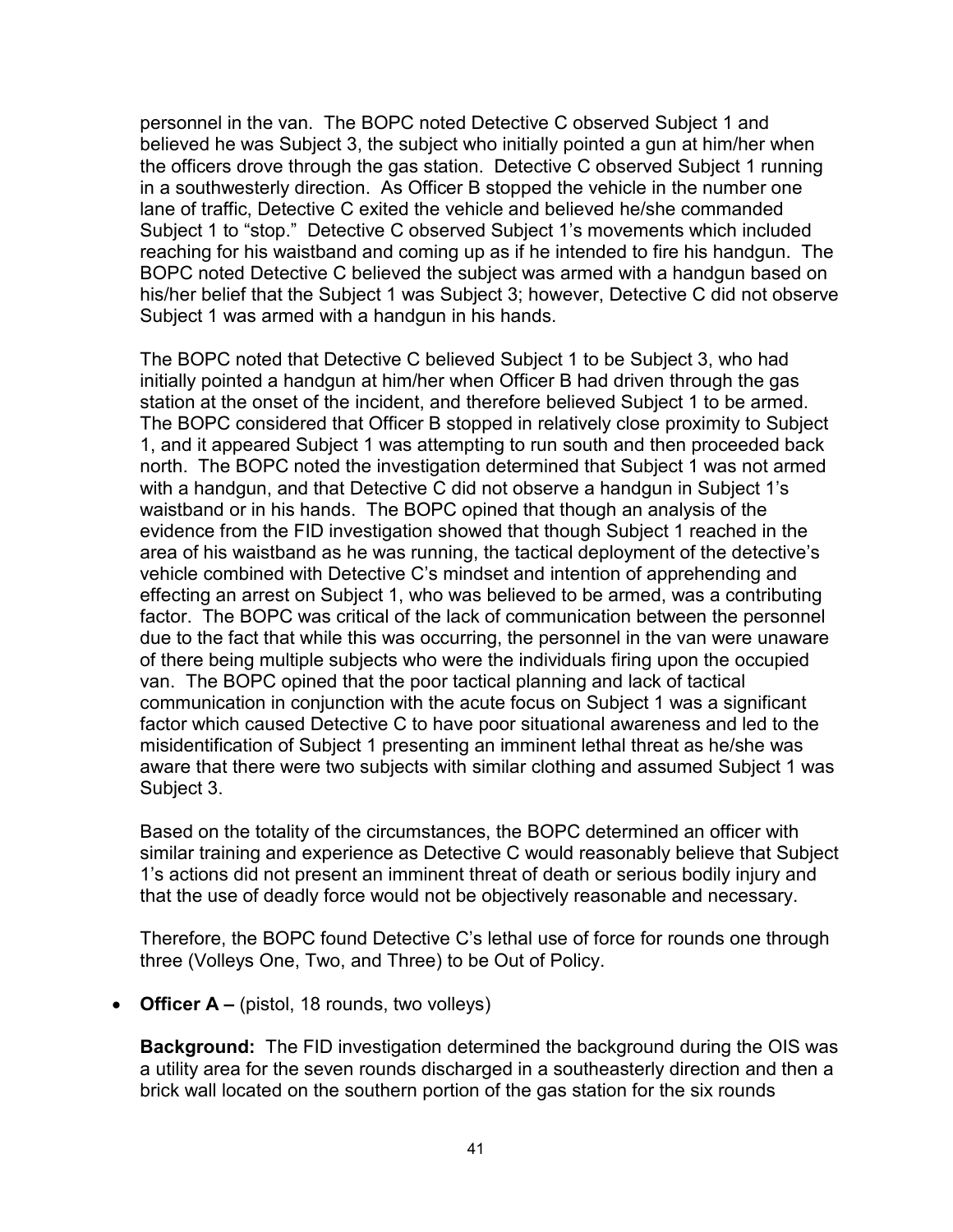discharged in a southerly to southwesterly direction as part of volley one; and the five rounds discharged in the same direction for volley two.

**Volley One –** Thirteen rounds discharged in a southeasterly direction from an approximate increasing distance of 52-67 feet (7 rounds in a southeasterly direction and 6 rounds in a south to southwesterly direction).

The FID investigation revealed that after firing several rounds at Subject 3, Officer A turned to his/her right (southwest). At that point, additional muzzle flashes could be seen coming from Officer A's service pistol as Subject 1 ran southwest across the parking lot. Officer A specifically recalled observing two male subjects who were both wearing white shirts. He/she was not aware of Subject 2 (who was wearing an orange shirt) until after the OIS.

According to Officer A, he/she was the rear driver's side passenger of the van as it drove east into the gas parking lot. Officer A observed a male wearing a white shirt holding a handgun, stainless steel in color, which was pointed in the direction of the van. As the van came to a stop, Officer A heard "shots being fired in [the officers'] direction and muzzle flash from the [subject] observed holding the handgun." Officer A additionally heard what he/she believed were rounds impacting the occupied van. Officer A observed the subject standing by the subjects' vehicle and actively firing at Officer A and his/her partners. Officer A was in fear for his/her life and his/her partners' lives and began to return fire once his/her partners cleared the area in front of him/her. Officer A believed he/she needed to immediately stop the imminent lethal threat that was presented to him/her. Officer A began discharging rounds from his/her service pistol at an increased pace due to fact that he/she believed he/she and his/her partners were trapped in the van, in a severe tactical disadvantage, and were "sitting ducks." Officer A's intention in returning fire at a rapid pace at the subjects was to allow his/her partners to exit the van and to put the subjects in a more defensive mode so that his/her partners could redeploy and assist with addressing the imminent lethal threat that was presented.

**Volley Two –** Five rounds discharged in a southeasterly direction from an approximate distance of 52 feet.

The FID investigation revealed that once Officer D exited the van, Officer A raised his/her service pistol and discharged a second volley of five rounds from his/her position in the van. Officer A discharged these rounds toward Subject 3 who was positioned near the subjects' vehicle. Officer A was not aware that he/she fired in two distinct volleys, or that he/she ever fired west of Subject 3's position. Officer A only recalled firing at Subject 3 while he was near the subjects' vehicle and did not recall ever firing at Subject 1 during the OIS.

According to Officer A, he/she observed the subject redeploy to the rear of his vehicle and continue moving around, back and forth utilizing his vehicle as cover. Due to the subject continuing to actively shoot at him/her, Officer A continued to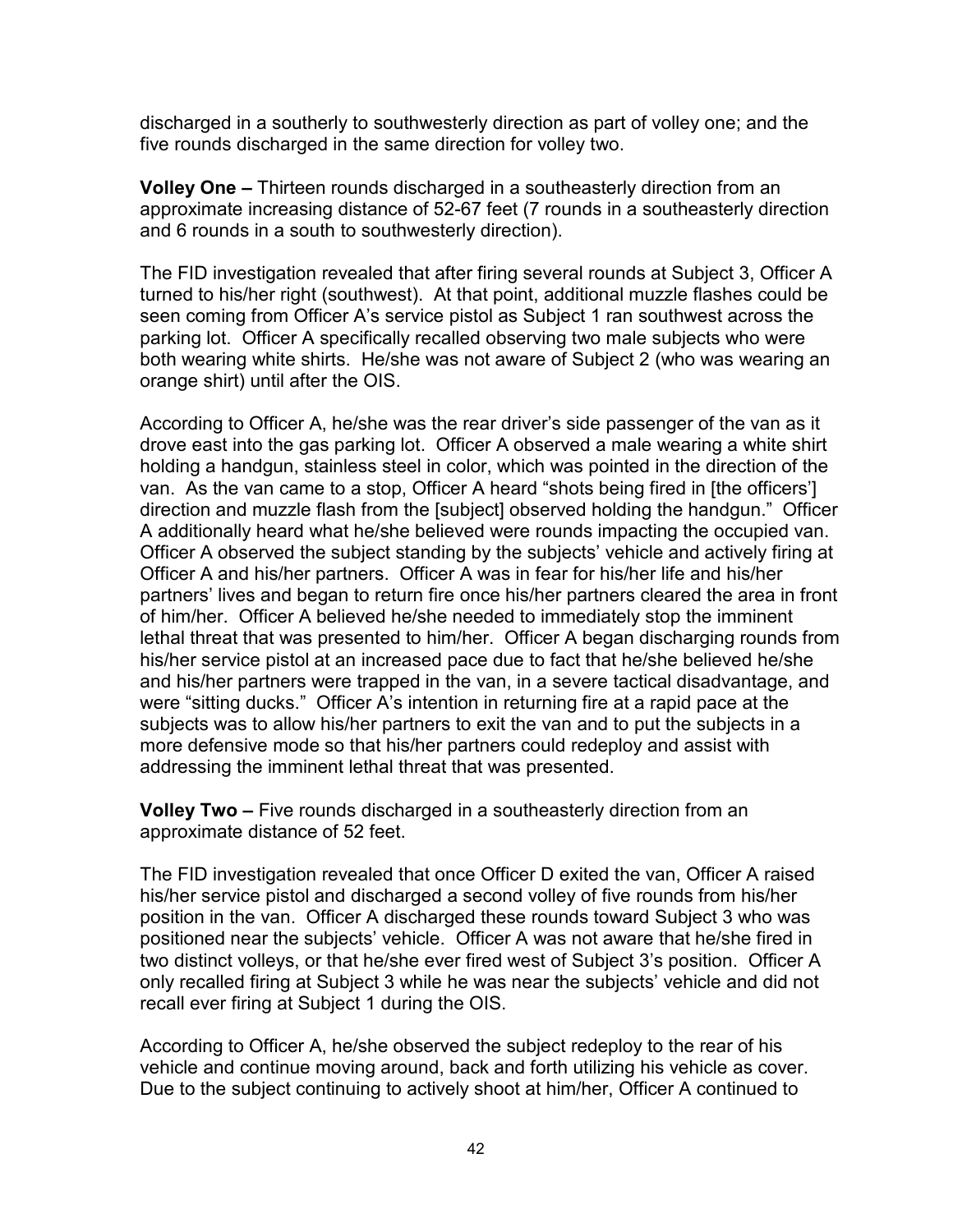discharge rounds from his/her service pistol while targeting the subject's upper chest and head area which is all he/she had visual of. Officer A stated he/she was stuck in the vehicle and believed it was necessary to return fire to stop the imminent lethal threat that was presented to him/her. Officer A continued to fire his/her service pistol until his/her service pistol went into slide lock and was out of ammunition. Officer A reloaded his/her service pistol, assessed, and determined the shooting had stopped and there was no longer an imminent lethal threat presented by the subject.

In this case, the BOPC conducted a thorough review and analysis of the reasonableness and necessity of Officer A's use of lethal force. The BOPC noted the FID investigation determined that Officer A discharged 13 rounds in his/her first volley of fire with seven rounds directed at Subject 3 and six rounds directed at Subject 1 as he ran in a southwesterly direction. The BOPC considered Officer A did not recall discharging his/her service pistol toward Subject 1 during the incident. Additionally, the BOPC noted Officer A then discharged a second volley of five rounds back toward Subject 3 before running out of ammunition. The BOPC considered the incident was chaotic and placed a high amount of emotional strain on the personnel involved.

In this case, Officer A was the rear driver's side passenger of the van as it drove east into the gas station parking lot. Officer A observed a male subject wearing a white shirt holding a handgun, stainless steel in color, which was pointed in the direction of the occupied van. The BOPC noted that as the van came to a stop, Officer A heard gunfire, observed muzzle flash, and heard the impact of rounds striking the van. Officer A was mindful of the fact that the personnel were in a tactically disadvantageous position, were being fired upon, and needed to defend their lives. The BOPC noted Officer A observed Officer D go down and believed he/she may have been struck by gunfire. Officer A began discharging rounds toward Subject 3 through the rear sliding door window to stop the imminent threat presented by Subject 3 and to allow his/her partners to exit the van.

Officer A believed he/she needed to immediately stop the imminent lethal threat that was presented to him/her. Officer A began discharging rounds from his/her service pistol at an increased pace due to fact that he believed he/she and his/her partners were trapped in the van, in a severe tactical disadvantage, and were "sitting ducks." Officer A's intention in returning fire at a rapid pace at the subjects was to allow his/her partners to exit the van and to put the subjects in a more defensive mode so that his/her partners could redeploy and assist with addressing the imminent lethal threat that was presented.

The BOPC noted Officer A believed he/she was trapped in the rear of the van and was receiving gunfire, which resulted in him/her rapidly discharging his/her service pistol toward the threat to allow his/her partners to exit the van safely and place the subjects in a more defensive position which would allow for redeployment to a better tactical position. The BOPC found that all rounds discharged toward Subject 3 were reasonable and necessary based on Subject 3 continuously firing at the occupied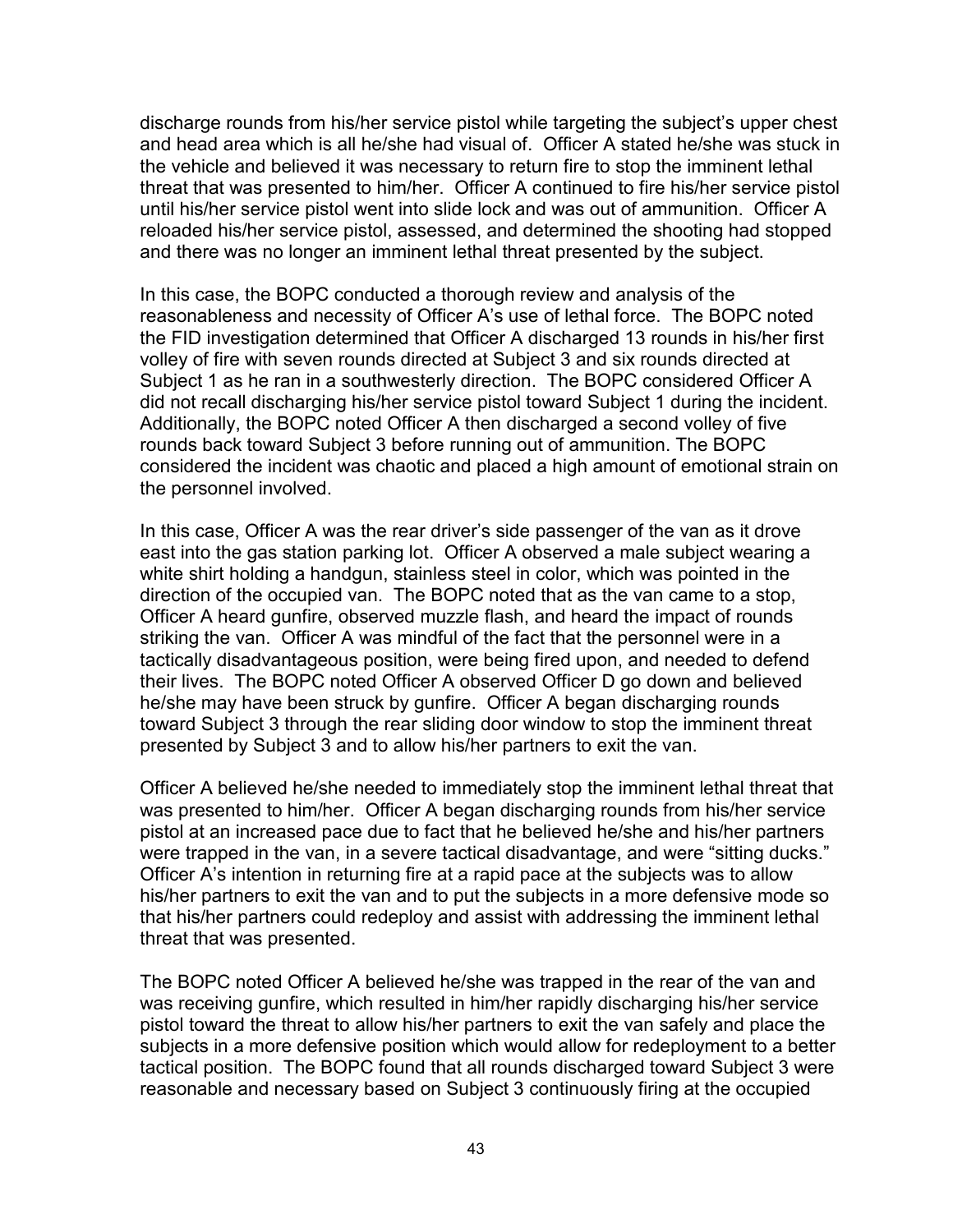van throughout the incident. However, the BOPC noted that though Officer A did not recall discharging his/her service pistol toward Subject 1, the FID investigation revealed Officer A did discharge his/her service pistol at Subject 1 as he fled in a southwesterly direction. The BOPC considered that Officer A was placed in a poor tactical position based on the positioning of the van by Detective A and was under a high amount of physical and emotional strain during the incident. However, the BOPC opined that based on a thorough review of the evidence presented by the investigation, it did not appear to show Subject 1 presenting an imminent lethal threat at the time he was running in a southwesterly direction. The BOPC noted it is essential to properly identify and assess the actions of subjects and whether they present an imminent lethal threat prior to utilizing deadly force.

Based on the totality of the circumstances, the BOPC determined that an officer with similar training and experience as Officer A would reasonably believe that Subject 3's actions presented an imminent threat of death or serious bodily injury and that the use of deadly force would be objectionably reasonable and necessary. However, based on the totality of the circumstances, the BOPC determined that an officer with similar training and experience as Officer A would reasonably believe that Subject 1's actions did not present an imminent threat of death or serious bodily injury and that the use of deadly force would not be objectively reasonable and necessary.

Therefore, the BOPC found Officer A's lethal use of force for rounds one through seven and 14 through 18 (First part of Volley One and Volley Two) to be In Policy. The BOPC found Officer A's lethal use of force for rounds eight through 13 (Second part of Volley One) to be Out of Policy.

• **Officer B –** (pistol, six rounds, two volleys)

**Background:** The FID investigation determined that the background during the OIS, was a closed metal gate of a business that was closed and empty for all six rounds.

**Volley One –** Four rounds discharged in an easterly direction.

According to Officer B, he/she was the driver of the his/her vehicle. Officer B began driving south as he/she observed the van pulling into the parking lot of the gas station. Officer B immediately heard rounds being fired in rapid succession which caused him/her to form the opinion that the subject was trying to kill all the officers. Officer B observed a subject "running southbound on the east side of the curb," and immediately went into containment mode. Officer B indicated that he/she observed the subject was armed with a gun in his right hand. As he/she approached the subject, he/she intended to maintain a safe distance while keeping visual contact; however, the subject saw his/her vehicle, conducted "a counterclockwise turn," looked at Officer B, and with his right-hand which Officer B believed was holding a handgun, pointed that hand towards him/her. Officer B believed the subject was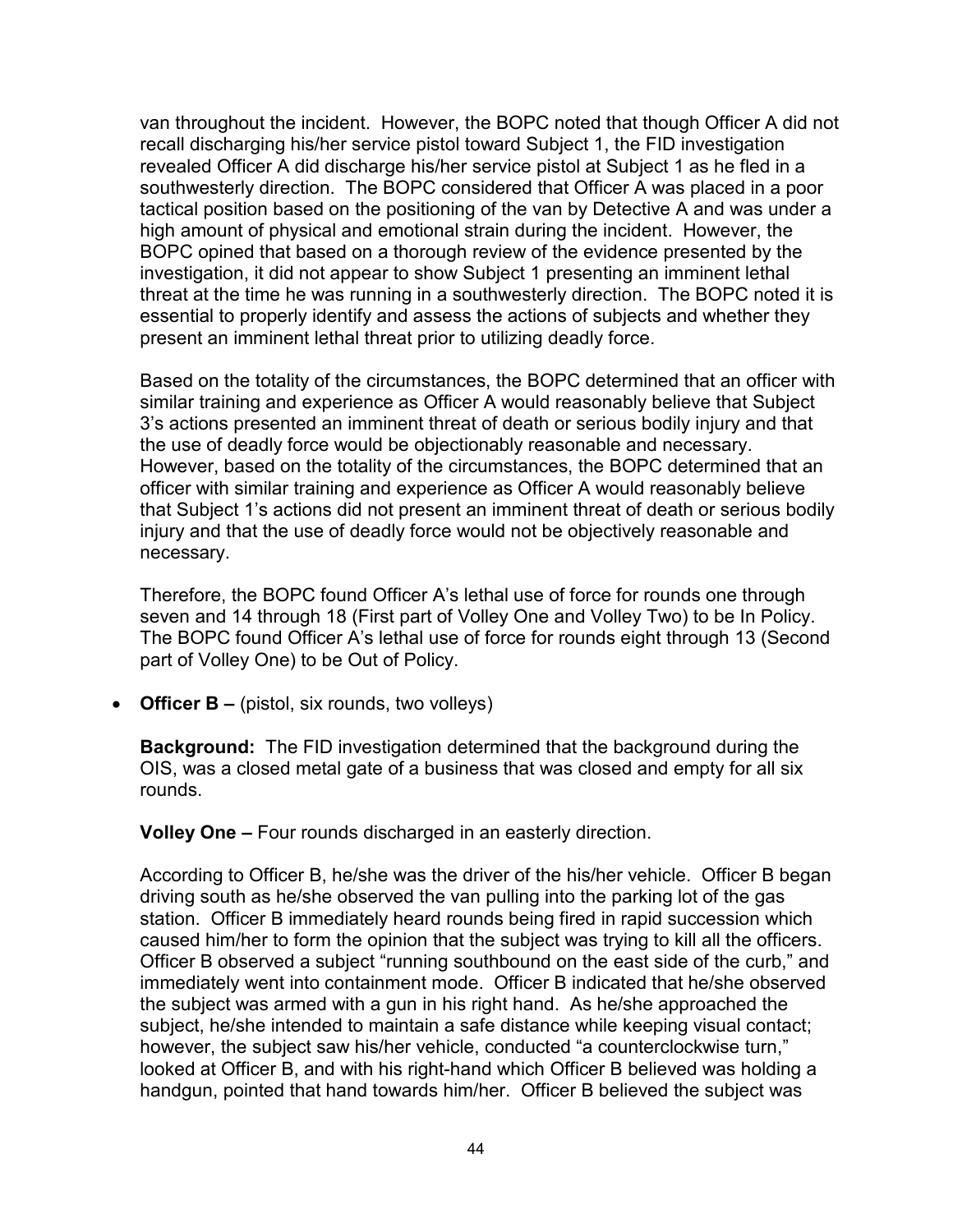really close to him/her, that he was going to kill him/her, and was scared for his/her life. Officer B discharged his/her service pistol four times to stop the imminent lethal threat presented by the subject's actions.

**Volley Two –** Two rounds discharged in an easterly direction.

According to the FID investigation, Officer B recalled firing two or three rounds during this incident and believed the vehicle he/she was driving was stopped at the time. Additionally, at the point he/she recalled firing, Officer B estimated Subject 1 was approximately two arm lengths away from him/her. The FID investigation determined Officer B fired a total of six rounds. An analysis of the security video footage showed approximately four muzzle flashes emanating from the driver's window of Officer B's vehicle as it slowed to a stop. Two additional muzzle flashes were then seen once the vehicle stopped. At the point Subject 1 turned and began running north, he was outside of the camera's view. Although Subject 1's exact location at that point could not be identified, FID investigators determined Subject 1 was no closer than approximately 15 feet to the vehicle.

In this case, the BOPC conducted a thorough review and analysis of the reasonableness and necessity of Officer B's use of lethal force. The BOPC noted the investigation determined that Officer B discharged six rounds in two volleys of fire as Subject 1 ran in a southerly direction. The BOPC considered that the incident was chaotic and placed a high amount of emotional strain on the personnel involved.

In this case, Officer B was the driver of the vehicle. Officer B began driving south as he/she observed the van pulling into the parking lot of the gas station. The BOPC considered that Officer B immediately heard rounds being fired in rapid succession as the van entered the gas station. Officer B observed Subject 1 running south on the east curb and believed he/she went into containment mode. The BOPC noted Officer B stated that he/she observed the subject was armed with a gun in his right hand as he/she closed distance with the subject with his/her vehicle. As Officer B was coming to as stop, he/she indicated that he/she observed Subject 1 turn around and point a handgun toward him/her from a close proximity and discharged his/her service pistol to stop the imminent lethal threat he/she perceived.

The BOPC noted Officer B articulated that his/her intention was to remain in containment mode to maintain a safe distance with Subject 1. However, the BOPC was critical of his/her control of the vehicle, as the evidence provided by the investigation determined Officer B closed distance quickly and stopped his/her vehicle in relatively close proximity to Subject 1 as Subject 1 was attempting to run south. The BOPC noted that the investigation determined Subject 1 was not armed with a handgun, and though Officer B observed Subject 1 armed with a handgun, Detective C, who was seated just behind him/her did not observe a handgun in Subject 1's waistband or in his hands. The BOPC noted that Officer B believed he/she discharged two to three rounds and that Subject 1 was within two arm's length at the time of the OIS; however, the investigation determined he/she